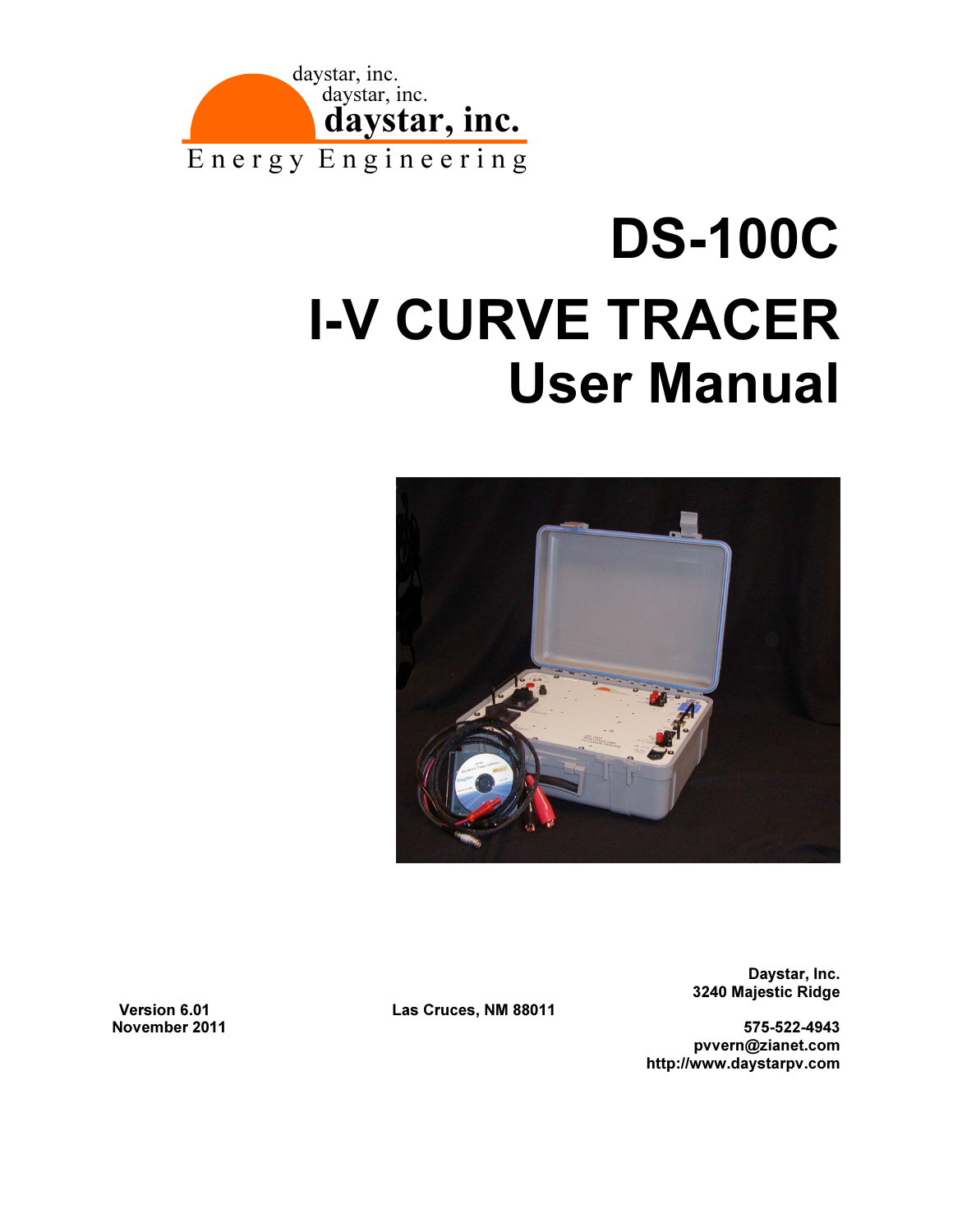This I-V curve tracer was built to Daystar, Inc. specifications by:

Raydec, Inc. 8210 La Mirada, Suite 700 Albuquerque, New Mexico 87109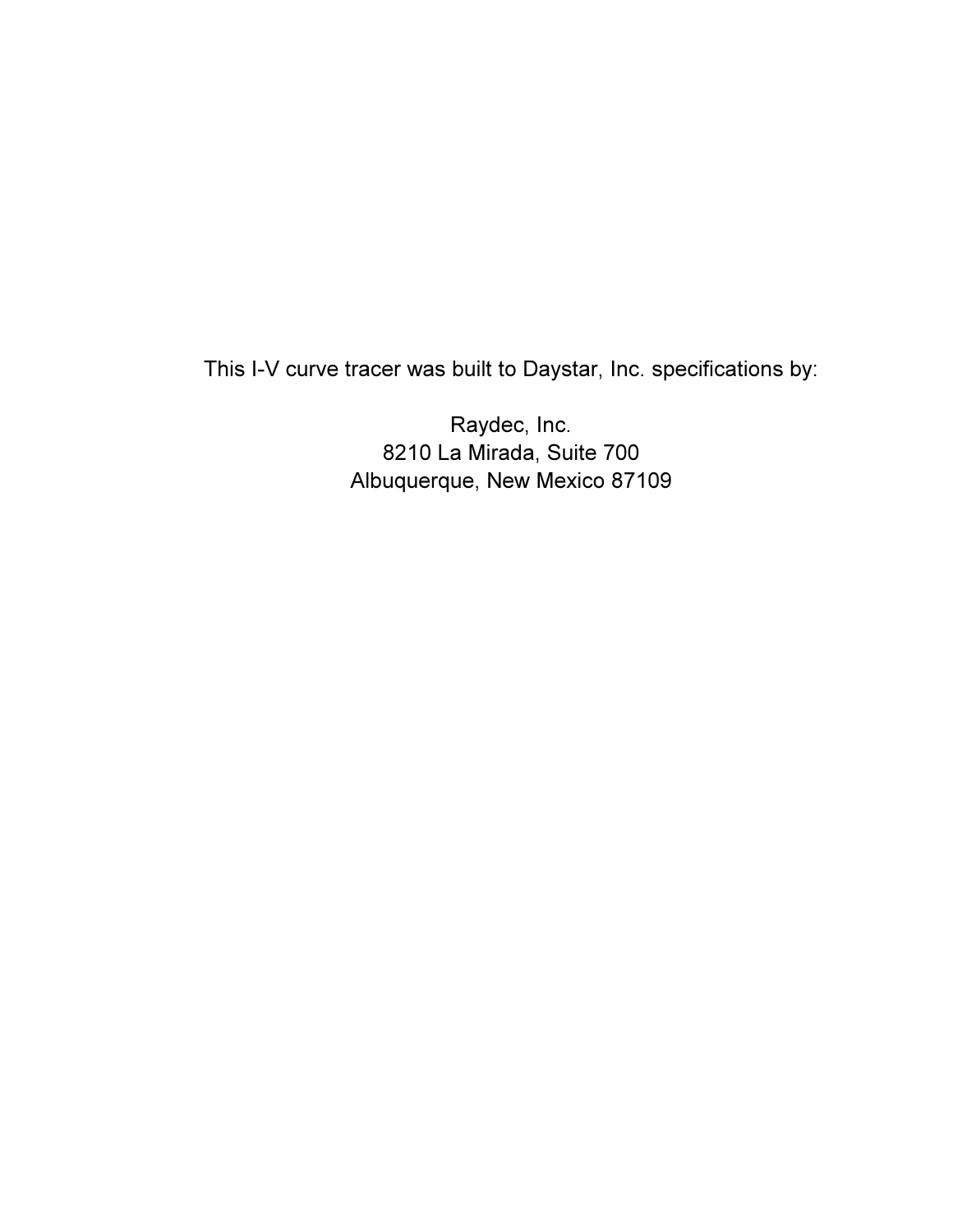## **CONTENTS**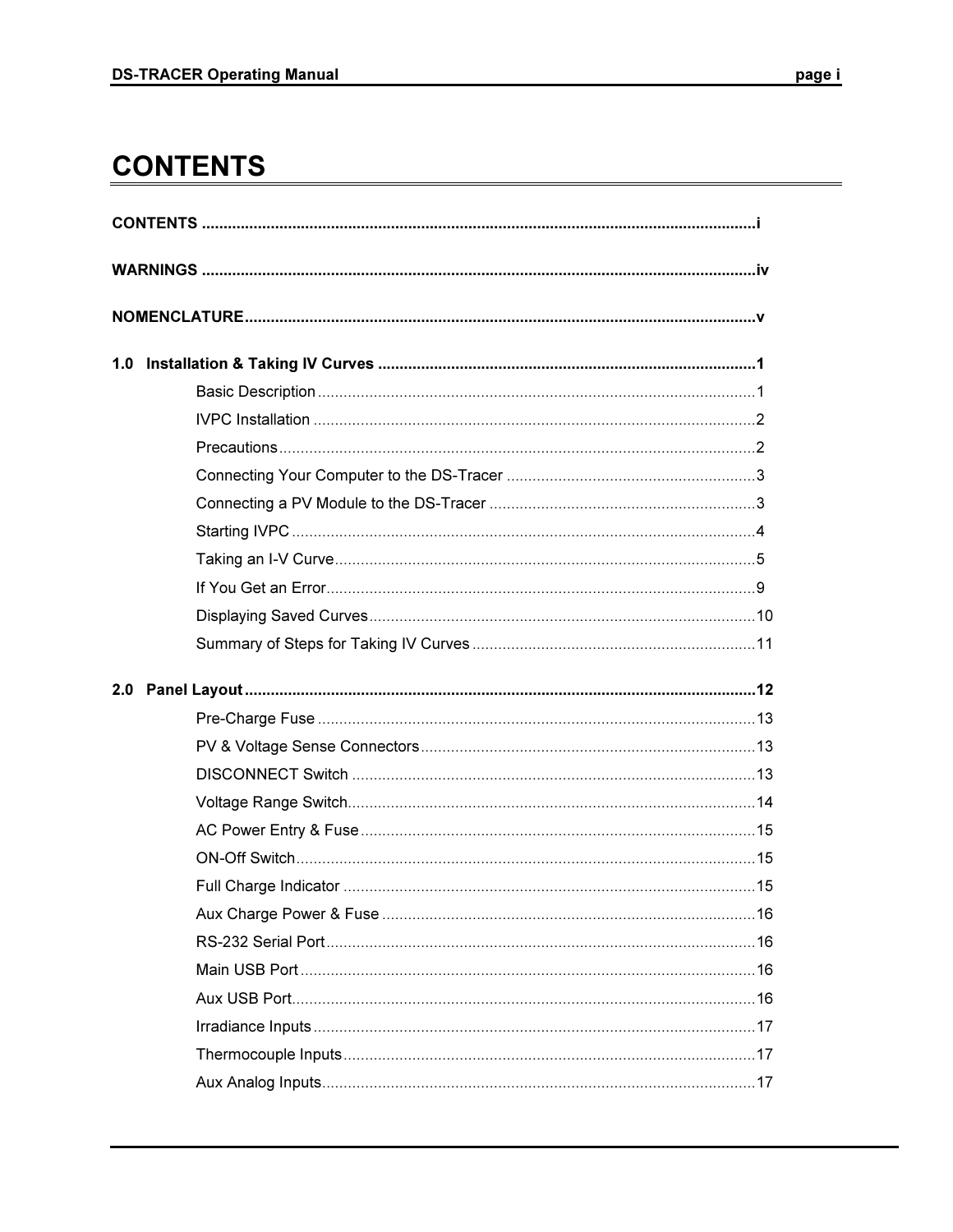| $\overline{\phantom{a}}$ |  |
|--------------------------|--|
|                          |  |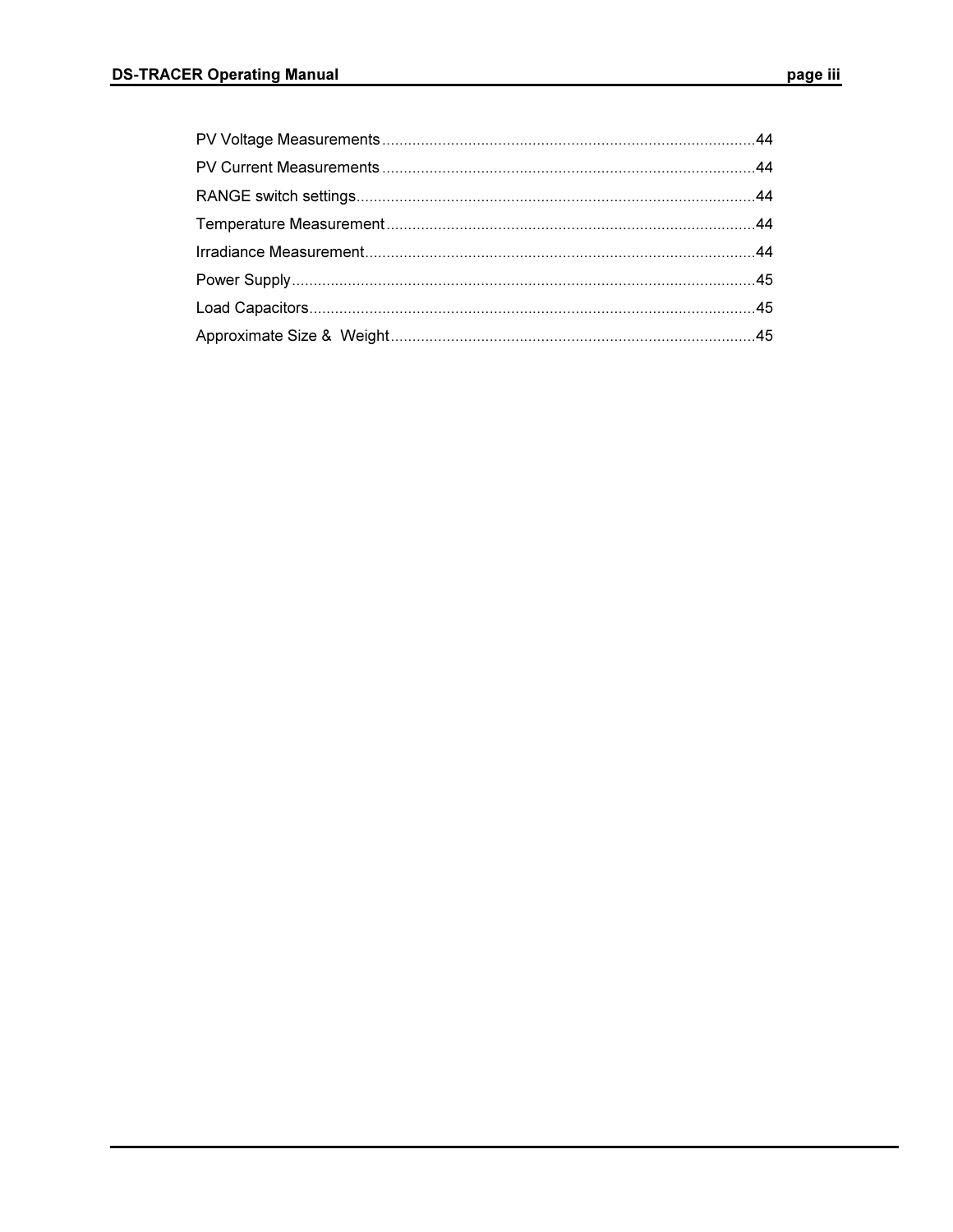## WARNINGS

THE IMPROPER USE OF THIS INSTRUMENT CAN PRESENT AN ELECTRICAL SHOCK HAZARD THAT CAN CAUSE DEATH OR SERIOUS INJURY.

THIS INSTRUMENT SHOULD ONLY BE USED AS DESCRIBED IN THIS OPERATIONS MANUAL.

\*\*\*



 WARNING THIS INSTRUMENT MAY PRESENT AN ELECTRICAL SHOCK HAZARD WHICH CAN RESULT IN DEATH OR SERIOUS INJURY IF THE FOLLOWING PRECAUTIONS ARE NOT FOLLOWED:

- THIS INSTRUMENT MUST ONLY BE USED FOR TAKING ELECTRICAL CURRENT AND VOLTAGE (I-V) CURVES OF PHOTOVOLTAIC (PV) SOLAR MODULES.
- THIS INSTRUMENT MUST NOT BE USED BEYOND ITS OPERATING RANGE.
- THIS INSTRUMENT MUST NOT BE USED BY PERSONNEL WHO DO NOT HAVE EXPERIENCE HANDLING HIGH VOLTAGE DC AND PHOTOVOLTAIC MODULES.
- THIS INSTRUMENT MUST NOT BE USED DURING RAIN, SNOW, SLEET, OR IN ANY AREA OF HIGH MOISTURE SUCH AS AREAS WITH STANDING WATER OR MUD.
- THIS INSTRUMENT MUST NOT BE USED IF IT IS NOT FUNCTIONING AS DESCRIBED IN THIS USER MANUAL .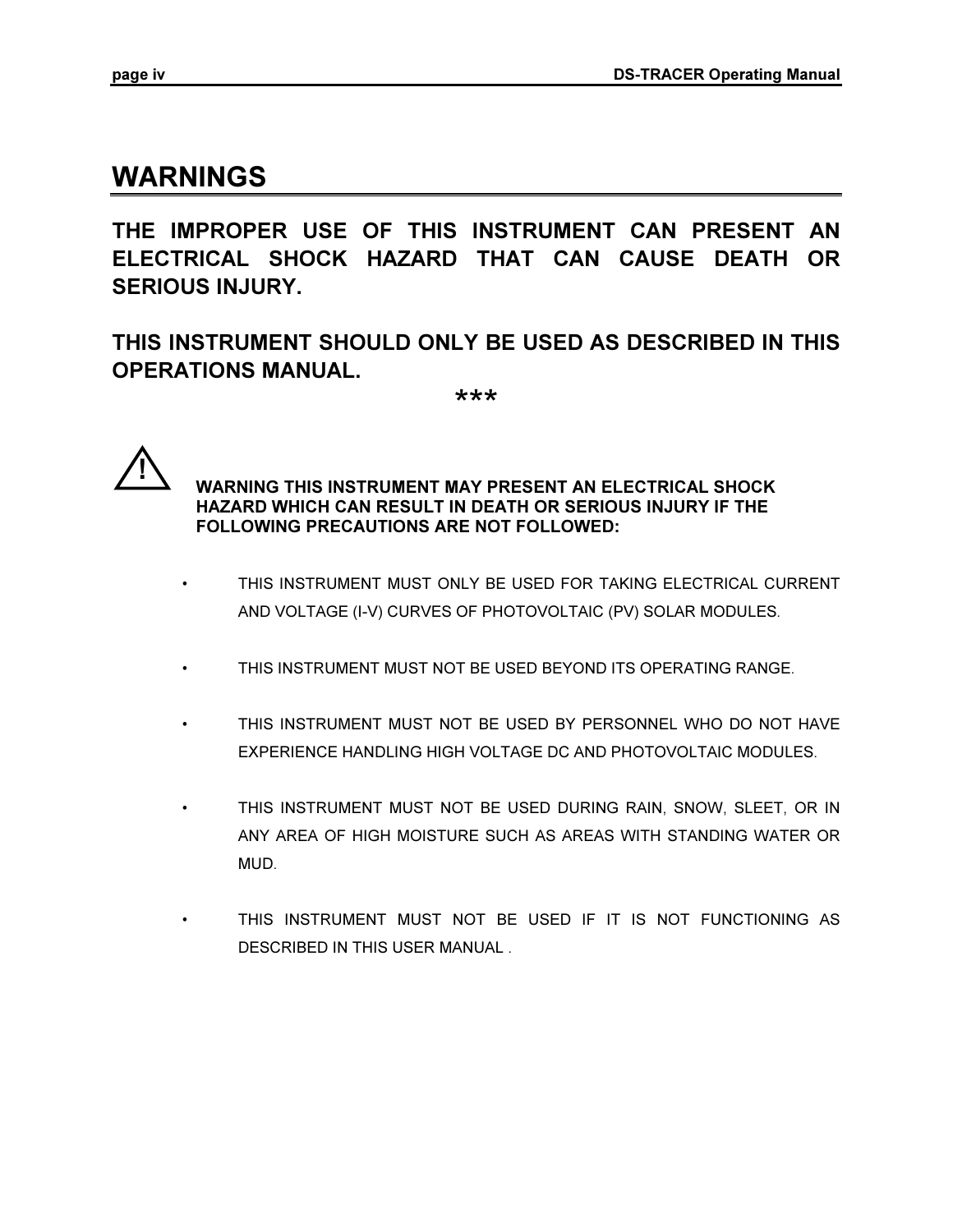## NOMENCLATURE

| A                 | Amperes or Amp                                                                                                         |
|-------------------|------------------------------------------------------------------------------------------------------------------------|
| Hz                | Hertz                                                                                                                  |
| I                 | Current                                                                                                                |
| $I_{\rm pk}$      | Current at peak power                                                                                                  |
| Isc               | Short-Circuit Current: The maximum current a photovoltaic cell can<br>generate with the output terminals shorted       |
| $I-V$             | Current-Voltage                                                                                                        |
| <b>PV</b>         | Photovoltaic                                                                                                           |
| V                 | Voltage                                                                                                                |
| V <sub>HIGH</sub> | High voltage range < 600 Volts                                                                                         |
| $V_{LOW}$         | Low voltage range < 150 Volts                                                                                          |
| $V_{OC}$          | Open-Circuit Voltage: The maximum voltage a photovoltaic cell can<br>generate with the output terminals open circuited |
| $V_{\text{pk}}$   | Voltage at peak power                                                                                                  |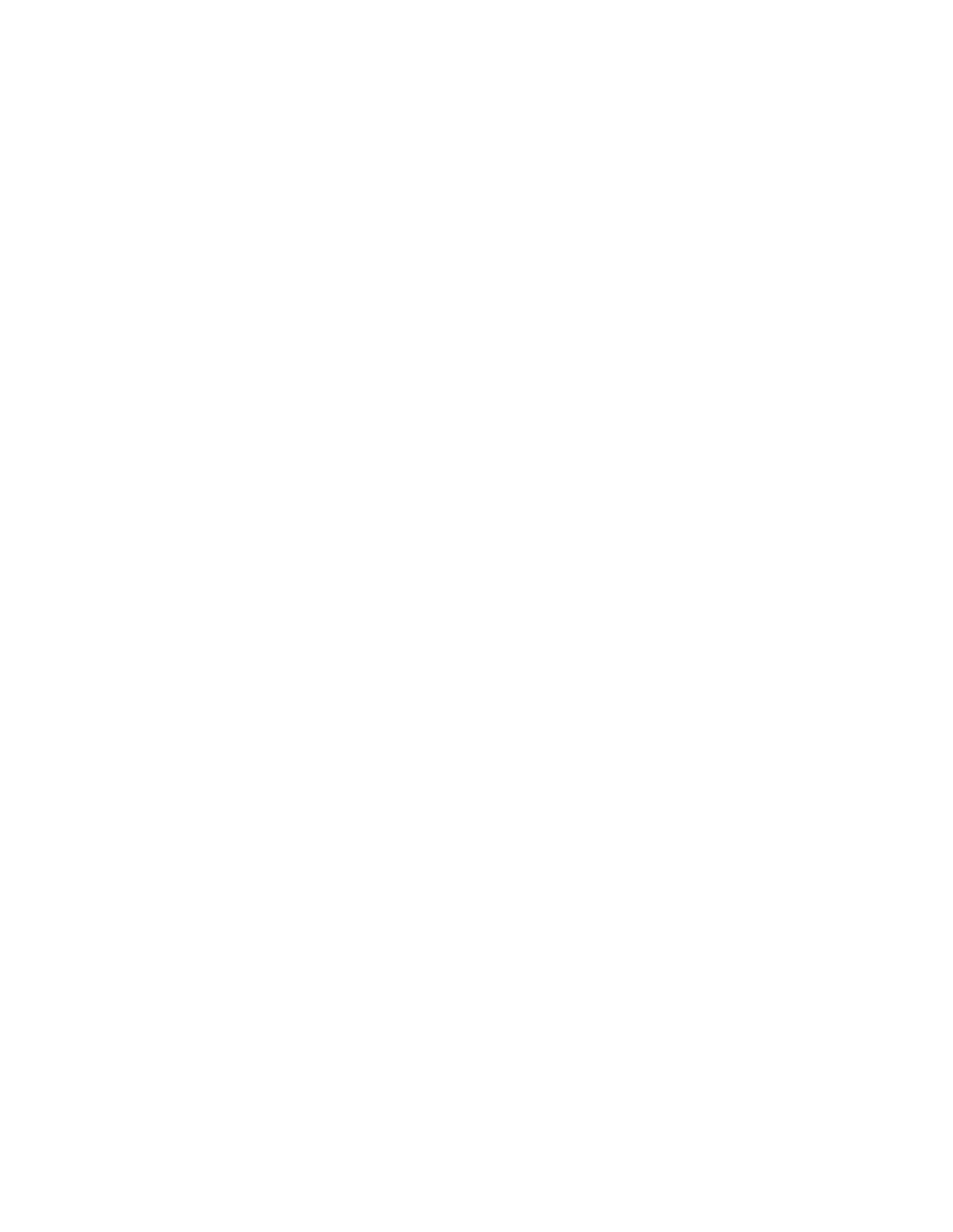## 1.0 Installation & Taking IV Curves

## Basic Description

The standard DS-100C Tracer has two user selectable current ranges (10 and 100 Amperes), three automatically selected voltage ranges (600, V, 60 V, and 6 Volts), two irradiance and two temperature measurement inputs. Unless otherwise noted, this manual refers to standard DS-100C models.

Note: The three measurement voltage ranges listed here should not be confused with the load ranges ( $V_{HIGH}$  and  $V_{LOW}$ ) selected with the range switch.

A computer running the IVPC for Windows program controls the DS-Tracer. (See the IVPC Reference Manual). The computer running the IVPC application may be connected to the DS-Tracer by RS-232 serial or USB.

Most DS-Tracer operations are performed with the IVPC program. Refer to the IVPC manual for details on operating the DS100C IV Tracer. However, the basic steps for using the DS-Tracer are:

- Connect the DS-Tracer to the computer (either RS-232 or USB).
- Turn on the tracer power and connect DS-Tracer test leads to PV array.
- Connect pyranometers and thermocouples to DS-Tracer.
- Install and run IVPC for Windows (see the IVPC manual for details).
- From File menu select New I-V Curve.
- Enter curve information and take curve.
- Save curve data.

To proceed with the Installation & Quick-Start, you will need the following:

- DS-Tracer I-V curve tracer and test leads.
- IVPC CD-ROM.
- PC computer running the Microsoft Windows® operating system.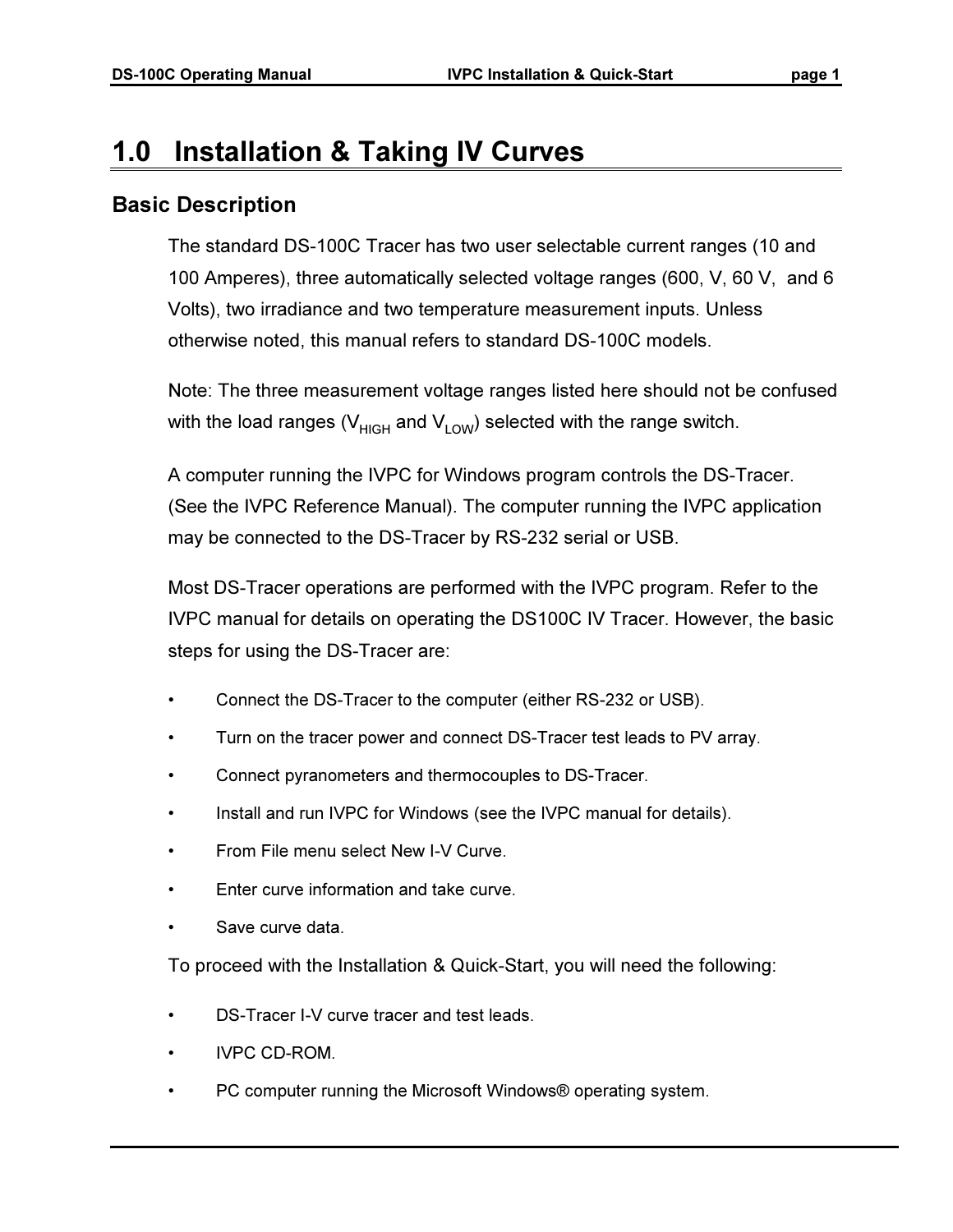• Serial or USB cable to connect your computer to the DS-Tracer.

## IVPC Installation

IVPC is written for use with Windows® 98/2000/XP which must be running to operate IVPC. To install IVPC, insert the IVPC CD-ROM in your computer. Open the IVPC CD-ROM and run the "setup.exe" program by double click with the mouse.

The setup program will prompt you for information on where you want to install IVPC. If you are unsure, use the defaults which create an IVPC sub-directory off of the root directory on drive C:. IVPC Setup automatically installs the necessary files in the IVPC directory and makes additions to your Windows system directory.

## **Precautions**

There are several precautions to observe before using the DS-Tracer and IVPC to take I-V curves.

- The DS-Tracer battery should be fully charged. The DS-100C has a universal power supply that works with AC line voltages from 85  $V_{AC}$  to 264  $V_{AC}$  50/60 Hz.
- The DS-Tracer DISCONNECT switch should be in the OFF position and the DS-Tracer power should be turned on when making or breaking connections to a PV system or when changing the voltage range switch.
- The DS-Tracer should be connected to the PV array through a PV system disconnect switch capable of interrupting the short-circuit current of the array at peak-power voltage. This ensures that you can disconnect the DS-Tracer if a problem occurs. Refer to the DISCONNECT switch discussion in section 2.0 Panel Layout for details.



#### NOTE: The DS-Tracer DISCONNECT switch is not rated to interrupt high voltage systems producing more than five amps.

• Do not connect the DS-Tracer to anything other than an open-circuited PV system. Be sure the PV array is electrically isolated from power conditioning equipment such as charge controllers or inverters.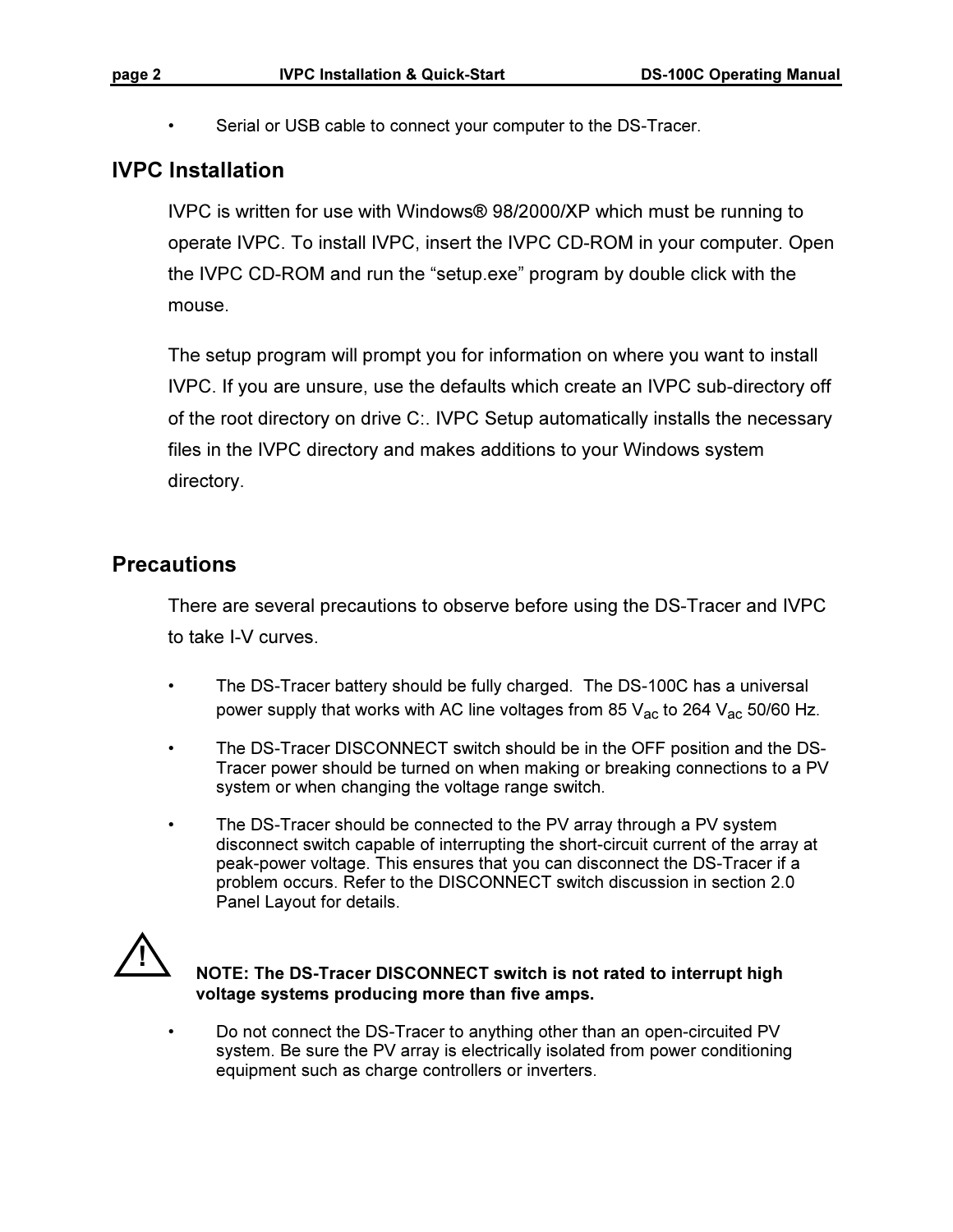- Do not connect the DS-Tracer to a PV system with an open-circuit voltage greater than 600 Volts.
- Do not connect the DS-Tracer to any PV system with a short-circuit current greater than maximum for your unit (100 Amperes for a standard DS-100C).



 The DS-Tracer RS-232 and USB ports, irradiance inputs, temperature inputs, auxiliary analog inputs, and auxiliary charge inputs are all referenced to the same electrical common inside the tracer. Therefore these devices must be either electrically floating or referenced to the same electrical common.

However, all of these connections are electrically isolated from the PV inputs.

## Connecting Your Computer to the DS-Tracer

The DS-100C IV Tracer provides two interfaces; an RS-232 and USB port. The RS-232 interface uses a standard female, 9 pin connector as shown in Figure 8. The standard USB connection is labeled "Main USB." Either of these connections may be used depending on the configuration of the computer running the IVPC program. Though, only one of these ports should be connected at a time.

Note: Special USB drivers must be installed on the computer in order to use the USB port. See the section Appendix C DS-100 USB Drivers for details on installing these drivers.

## Connecting a PV Module to the DS-Tracer

The DS-Tracer is connected to the PV array or module with the test leads provided. Before connecting a PV module, be sure the DS-Tracer power switch is ON and the DISCONNECT switch is in the OFF position. Plug the test lead into the DS-Tracer being sure to match the red and black connectors. The Voltage Sense connector is keyed and can only be inserted in one way.



 For safety, it is recommended that connections be made to a circuit that can be isolated from the PV array with a system switch rated at full PV power. Refer to section 2.0 Panel Layout for details.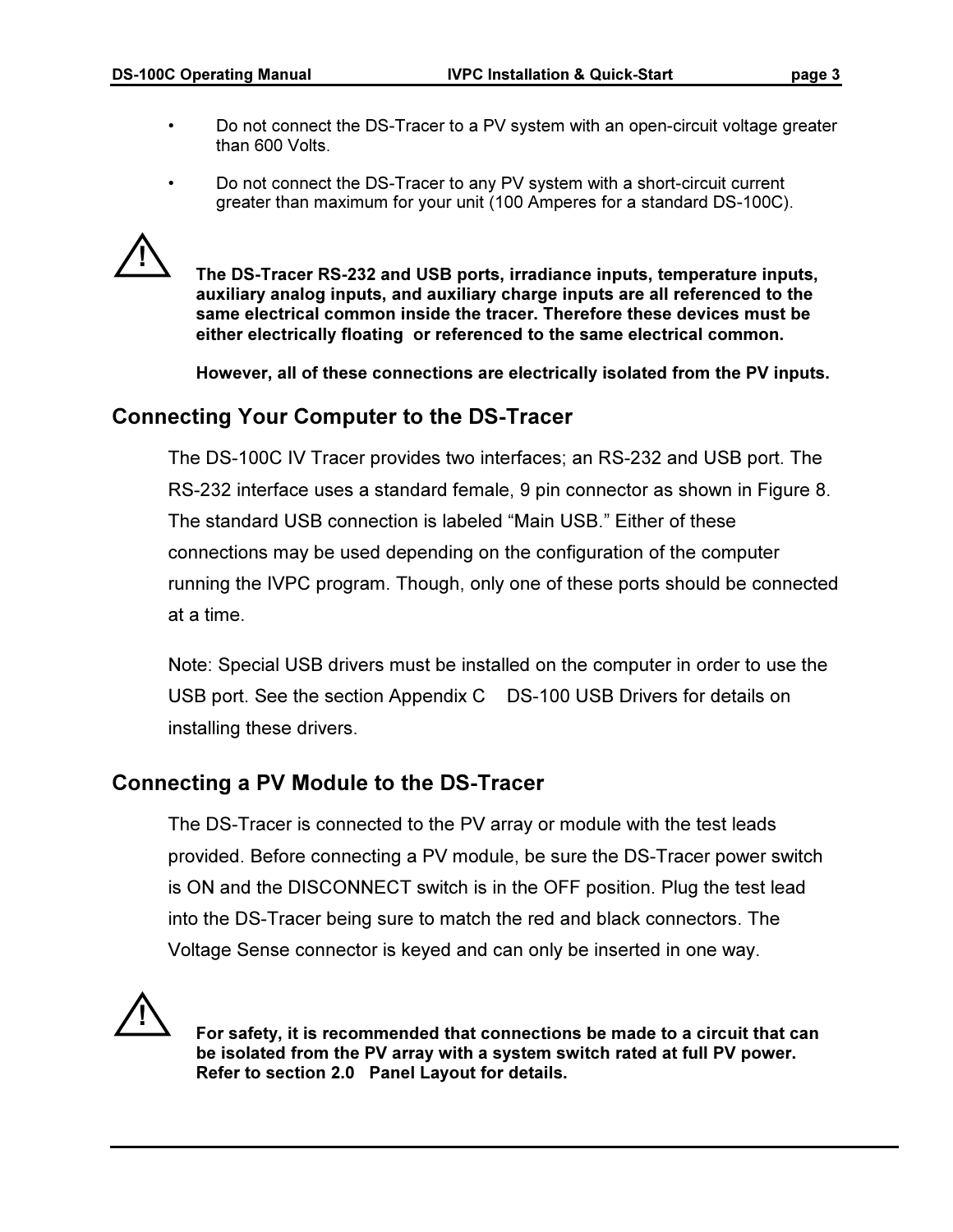With the DS-Tracer DISCONNECT switch still OFF, attach the test leads to your PV module. By making connections with the PV system disconnect switch off, the chance of electric shock is avoided. After connecting the test leads, close the PV system switch. At this point, PV voltage should be present at the DS-Tracer. Turn the DS-Tracer DISCONNECT switch to ON. Note: For normal operation, the DS-Tracer DISCONNECT switch should always be the last switch closed and the first switch opened.

## Starting IVPC

The following description assumes the use of IVPC 2.X. IVPC opens to the Data Grid window shown in Figure 1. IVPC Data Grid window.. The Data Grid is a spread sheet that lists all of the I-V curve data files stored in the current directory. When starting IVPC for the first time the Data Grid may be empty if no I-V curves have been taken.

|                             | NIVPC for Windows V2.5a - [I-V Curve Data Grid]<br>- 191 |           |          |            |        |  |  |  |  |  |
|-----------------------------|----------------------------------------------------------|-----------|----------|------------|--------|--|--|--|--|--|
| File<br><b>View</b><br>Edit | Normalize<br>Window<br>Options                           |           |          |            |        |  |  |  |  |  |
| <b>Date</b>                 | <b>File Name</b>                                         | Irrad. #1 | Temp. #1 | <b>Isc</b> | Voc.   |  |  |  |  |  |
| 102-12-1998                 | TEST1.IVA                                                | 600.1     | 45.5     | 17.275     | 61.611 |  |  |  |  |  |
| 11-11-1998                  | ACME.IVA                                                 | 600.2     | 45.2     | 17.275     | 61.611 |  |  |  |  |  |
| $\vert$ 3<br>09-28-1997     | <b>TESTN2.IVA</b>                                        | 1000.3    | 25.7     | 4.286      | 16.837 |  |  |  |  |  |
| 09-25-1997                  | <b>ACME1.IVA</b>                                         | 1002.3    | 25.5     | 12.061     | 12.788 |  |  |  |  |  |
| 09-25-1997<br>l 5           | TEST.IVA                                                 | 1004.2    | 25.5     | 12.061     | 12.788 |  |  |  |  |  |
| 01-18-1998                  | OW.IVA                                                   | 1011.2    | 44.8     | 11.572     | 12.568 |  |  |  |  |  |

Figure 1. IVPC Data Grid window.

The Data Grid can be thought of as a detailed directory of the I-V curves. However, in addition to file names, you can display other curve data such as peak-power or module ID. Refer to the IVPC Reference Manual for directions for changing the data displayed. Use the Data Grid to locate and display I-V curves that were taken previously and stored.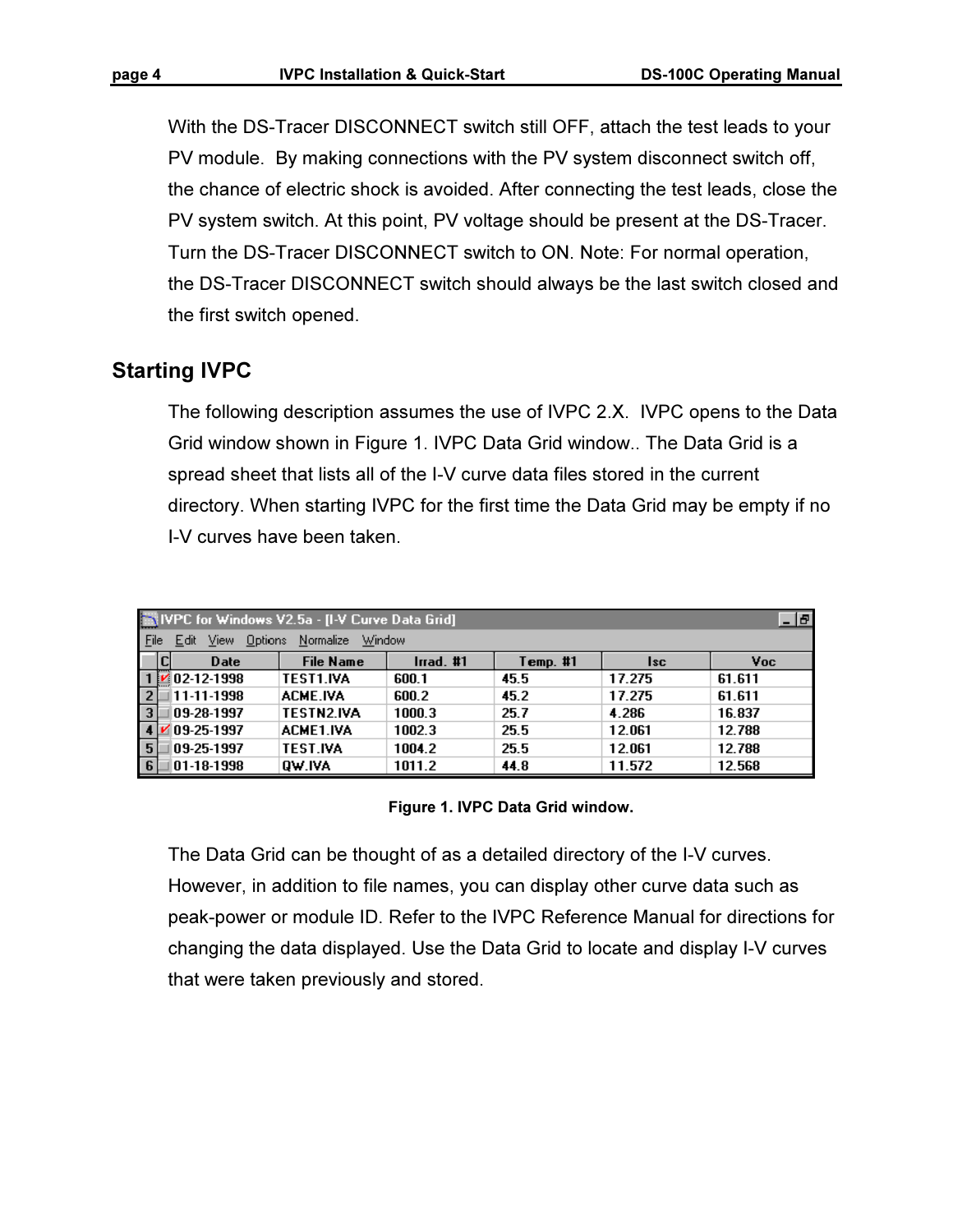## Taking an I-V Curve

Before taking a curve, the DS-Tracer should be turned on and connected to the PV system. Your computer should be connected to the DS-Tracer and running IVPC. From the File menu, shown in Figure 2, select New I-V Curve or press Ctrl-N (control and N keys at the same time).

|              |                | IVPC for Windows V 2.63 - [I-V Curve Da |             |        |
|--------------|----------------|-----------------------------------------|-------------|--------|
|              | File Edit View | Options Normalize Window                |             |        |
| About IVPC   |                |                                         | <b>Name</b> |        |
|              |                |                                         |             | $04-1$ |
|              | New I-V Curvel | $C$ trl $+N$                            |             | 04-1   |
| Save Curvel  |                | $C$ trl $+$ S                           |             | $04-1$ |
| Merge Files  |                | $Ctrl + R$                              |             | 04-1   |
| Delete Curve |                | Ctrl+L                                  |             | 04-1   |
|              |                | Change Directory Ctrl+D                 |             | 04-1   |
| Print        |                | Ctrl+P                                  |             |        |
| Exit         |                |                                         |             |        |
|              |                |                                         |             |        |
|              |                |                                         |             |        |

Figure 2. Select New Curve in the File menu to take an I-V curve.



 Note: Some figures shown in this manual may be different than your version of IVPC. Please refer to the IVPC manual for the most up-to-date information on using IVPC..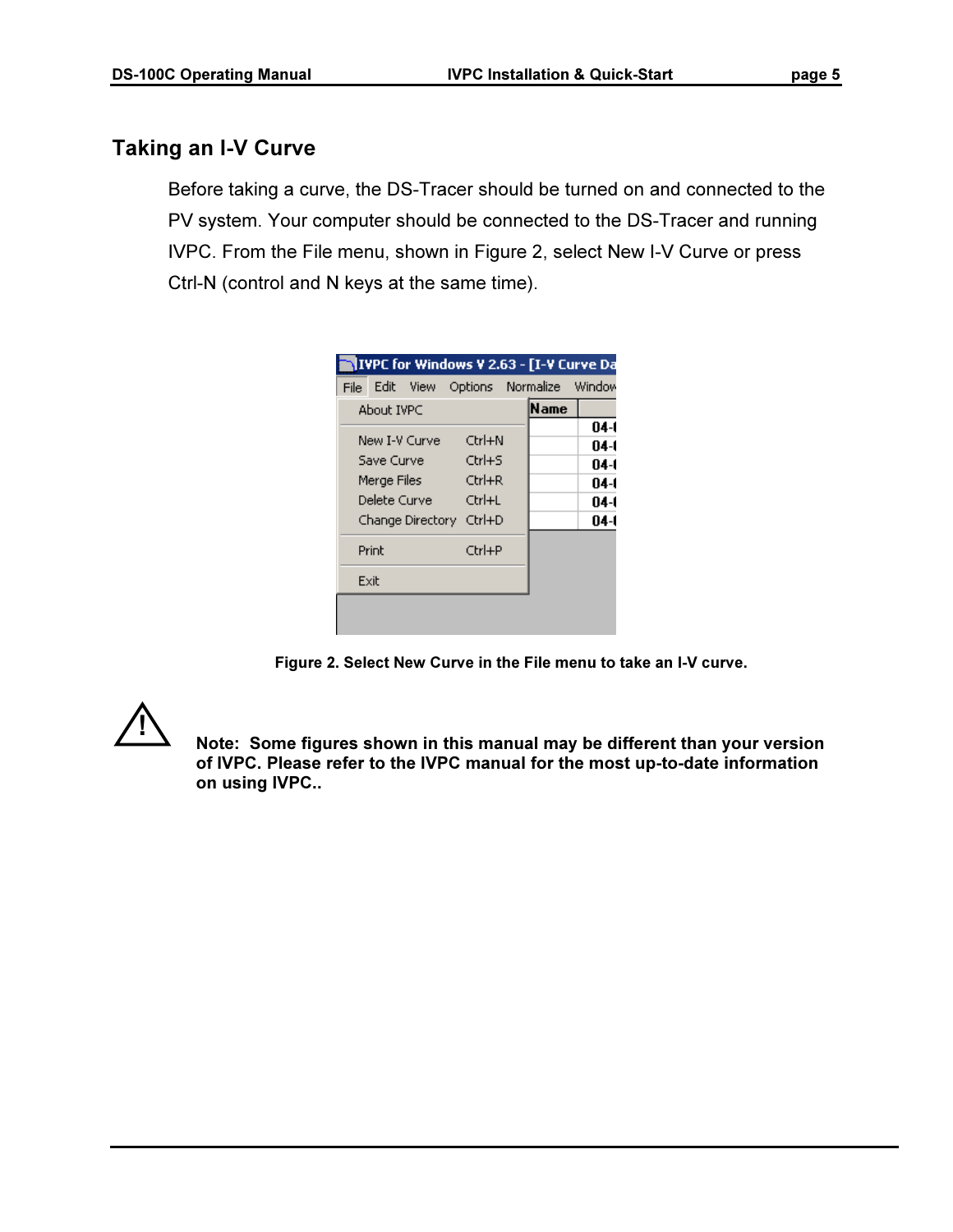IVPC will open a new curve window as shown in Figure 3. This window provides areas to enter curve information identifying the I-V curve. The DS-Tracer takes up to 12 seconds to initialize the tracer hardware. Typically you will enter curve data during this delay. For example, if not using the Auto feature to read an irradiance or temperature channel, you could enter a value manually at this time. A status message indicating that the DS-Tracer is pre-charging is displayed in the area normally used to plot the curve.

|  |                                                    |         | <b>NIVPC for Windows V 2.63 - [New Curve 2]</b> |                             |        |                               |                               |                  | $\Box$ ol $\times$ |
|--|----------------------------------------------------|---------|-------------------------------------------------|-----------------------------|--------|-------------------------------|-------------------------------|------------------|--------------------|
|  |                                                    |         | File Edit View Options Normalize                | Window                      |        |                               |                               |                  | 그피지                |
|  | Peak Power (W)                                     |         | 0.00                                            | Fill Factor (%)             |        | 0.0                           |                               |                  |                    |
|  |                                                    | Vpk (V) | 0.000                                           |                             | Voc(V) | 0.000                         | Name                          | Test1            |                    |
|  |                                                    | lpk (A) | 0.000                                           |                             | Isc(A) | 0.000                         | <b>Site</b>                   | Daystar          |                    |
|  |                                                    |         |                                                 |                             |        |                               | Sub-System                    | String 1         |                    |
|  |                                                    |         |                                                 |                             |        |                               | Module                        | N/A              | Auto               |
|  |                                                    |         |                                                 |                             |        |                               | $\ln ad.$ #1 $(W/m2)$         | 903.0            | п                  |
|  |                                                    |         |                                                 |                             |        |                               | Irrad. #2 (W/m <sup>2</sup> ) | $\overline{0.0}$ | п                  |
|  |                                                    |         |                                                 | Pre-Charging DS-Tracer      |        |                               | Temp. #1 (°C)                 | 46.0             | $\Box$             |
|  |                                                    |         |                                                 |                             |        |                               | Temp. #2 (*C)                 | $\overline{0.0}$ | $\Box$             |
|  |                                                    |         |                                                 |                             |        |                               | Misc.                         |                  |                    |
|  |                                                    |         |                                                 |                             |        |                               | <b>Date</b>                   | 10-18-2002       |                    |
|  |                                                    |         |                                                 |                             |        |                               | <b>Time</b>                   | 09:12:49         |                    |
|  | <b>Firmware Version #</b><br><b>VERS 5.21-100C</b> |         |                                                 | V HIGH=600 V<br>V LOW=150 V |        | HIGH=100 A<br><b>ILOW=10A</b> | ø<br>O                        | Take Curve       |                    |
|  | <b>Comments:</b>                                   |         |                                                 |                             |        |                               |                               |                  |                    |

Figure 3. New Curve screen while DS-Tracer is pre-charging.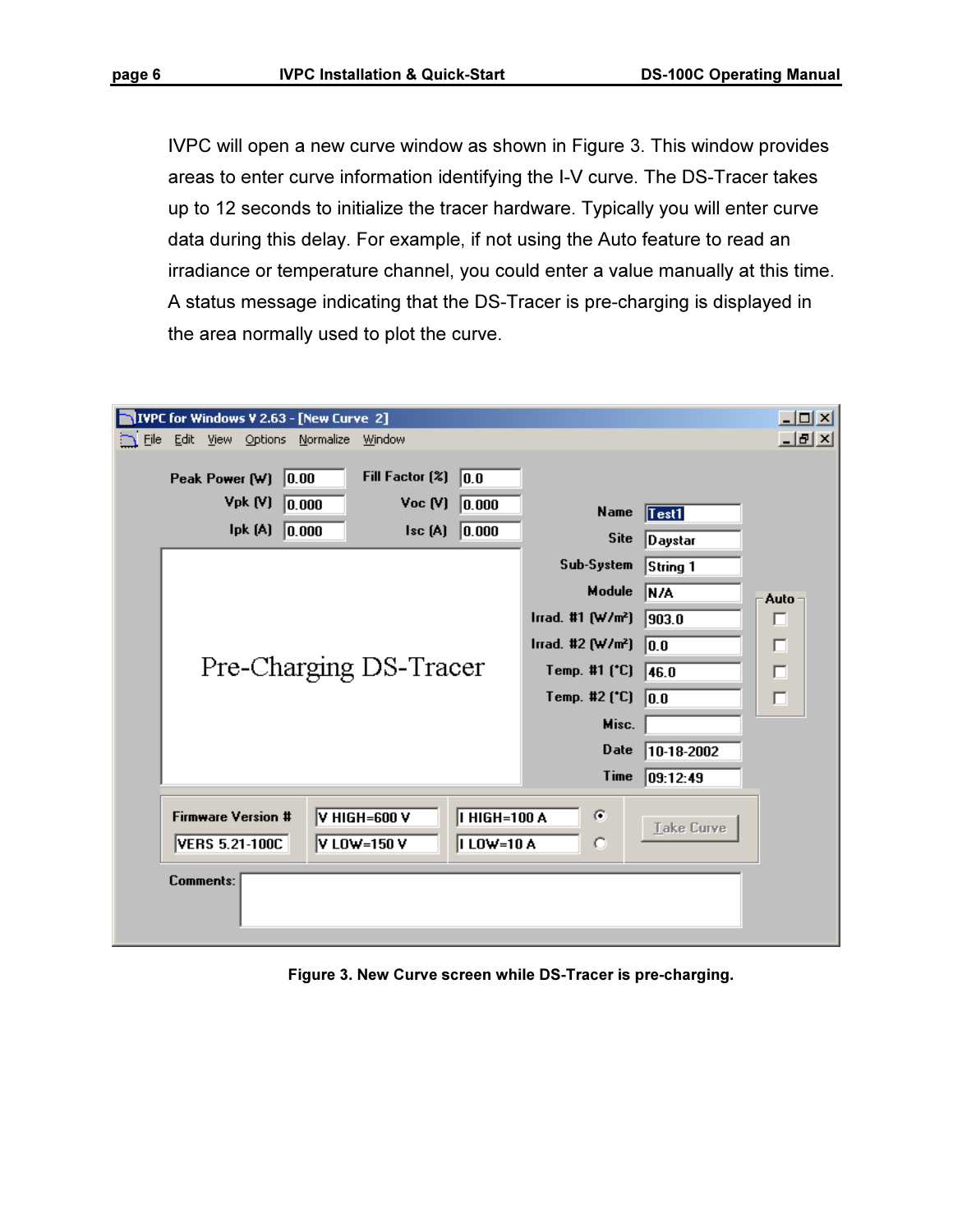After initialization, the status message changes and the Take Curve button is enabled as shown in Figure 4. The status message indicates that a curve can be taken by using the mouse to press the Take Curve button or by pressing Alt-T.

|  | VIVPC for Windows V 2.63 - [New Curve 1]           |                 |                             |                                            |                                    |                               |                   | $\Box$ u $\times$ |
|--|----------------------------------------------------|-----------------|-----------------------------|--------------------------------------------|------------------------------------|-------------------------------|-------------------|-------------------|
|  | File Edit View Options Normalize                   |                 | <u>W</u> indow              |                                            |                                    |                               |                   | 그피지               |
|  | Peak Power $(W)$ 0.00                              |                 |                             | Fill Factor $\left(\frac{2}{3}\right)$ 0.0 |                                    |                               |                   |                   |
|  | Vpk(W)                                             | 0.000           |                             | Voc(V)                                     | 0.000                              | <b>Name</b>                   | Test1             |                   |
|  |                                                    | lpk $(A)$ 0.000 |                             | $\mathsf{Isc}(\mathsf{A})$                 | 0.000                              | <b>Site</b>                   | Daystar           |                   |
|  |                                                    |                 |                             |                                            |                                    | Sub-System                    | String 1          |                   |
|  |                                                    |                 |                             |                                            |                                    | Module                        | N/A               | Auto              |
|  |                                                    |                 |                             |                                            |                                    | $\ln ad.$ #1 $(W/m2)$         | 903               | п                 |
|  |                                                    |                 |                             |                                            |                                    | Irrad. #2 (W/m <sup>2</sup> ) | lo.               | п                 |
|  |                                                    |                 |                             | Press Take Curve (Alt-T) when ready.       |                                    | Temp. #1 (°C)                 | 46                | п                 |
|  |                                                    |                 |                             |                                            |                                    | Temp. #2 (*C)                 | lo.               | $\Box$            |
|  |                                                    |                 |                             |                                            |                                    | Misc.                         |                   |                   |
|  |                                                    |                 |                             |                                            |                                    | <b>Date</b>                   | $10-18-2002$      |                   |
|  |                                                    |                 |                             |                                            |                                    | Time                          | 09:12:03          |                   |
|  | <b>Firmware Version #</b><br><b>VERS 5.21-100C</b> |                 | V HIGH=600 V<br>V LOW=150 V |                                            | <b>I HIGH=100 A</b><br> I LOW=10 A | ø<br>O                        | <b>Lake Curve</b> |                   |
|  | Comments: Curve Taken by John Doe                  |                 |                             |                                            |                                    |                               |                   |                   |

Figure 4. DS-Tracer is pre-charged and ready to immediately take the curve.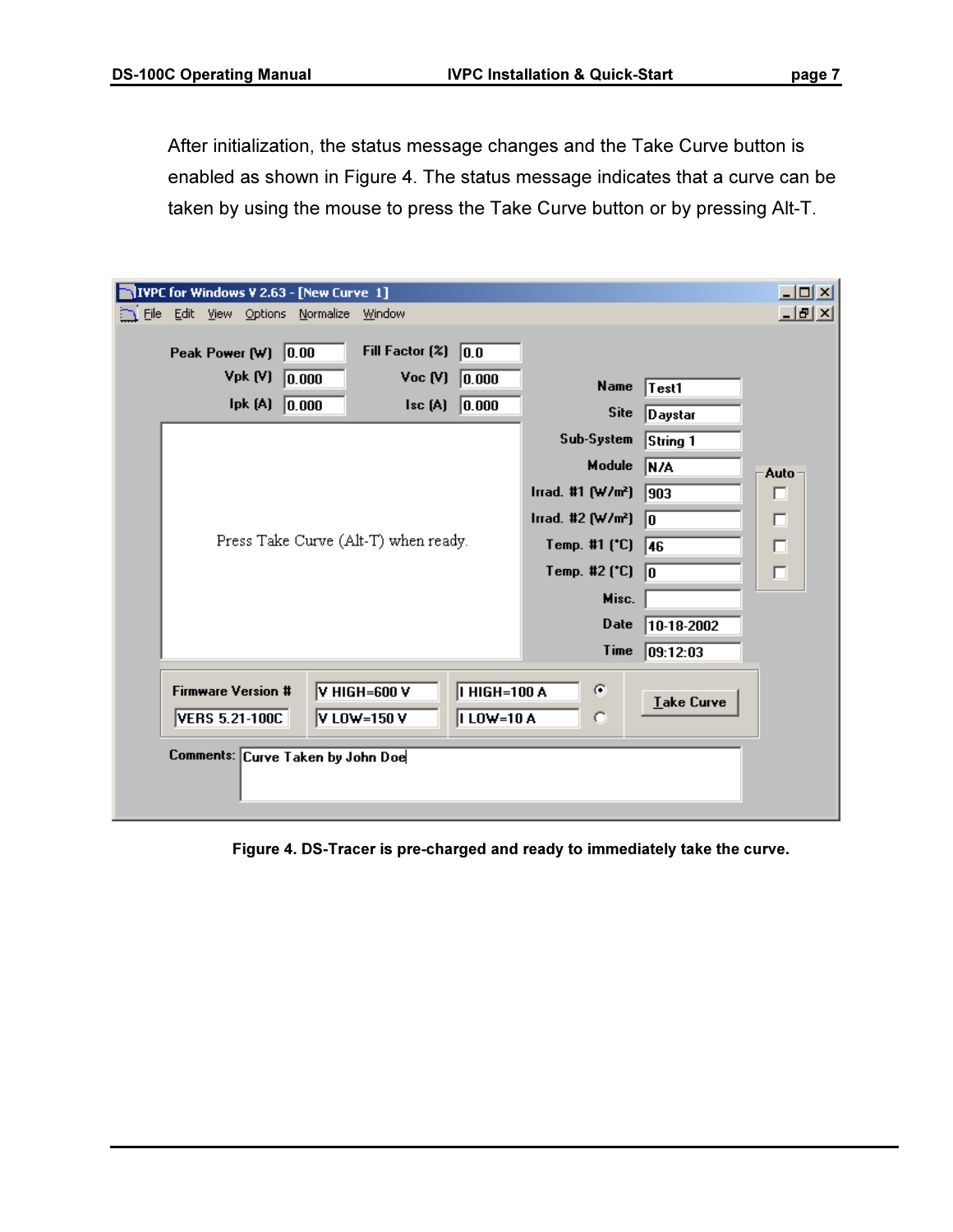After pressing Take Curve, the DS-Tracer takes approximately 6 seconds to take the curve and plot the data as shown in Figure 5. You may save this data by selecting Save I-V Curve from the File menu. The curve is stored in the current directory and the Data Grid is updated.

|      |             |                                                | VPC for Windows V2.5a - ["TESTN2.IVA"] |                        |                                        |                               |                   |     |
|------|-------------|------------------------------------------------|----------------------------------------|------------------------|----------------------------------------|-------------------------------|-------------------|-----|
| File |             |                                                | Edit View Options Normalize Window     |                        |                                        |                               |                   | 그희지 |
|      |             | Peak Power (W) 53.19                           |                                        | Fill Factor (%)        | 73.7                                   |                               |                   |     |
|      |             | Vpk (V)                                        | 13.574                                 | Voc(V)                 | 16.837                                 | <b>Name</b>                   | Test1             |     |
|      |             | lpk (A)                                        | 3.918                                  | sc(A)                  | 4.286                                  | <b>Site</b>                   | <b>DayStar</b>    |     |
|      |             | 5 <sub>T</sub>                                 |                                        |                        |                                        | Sub-System                    | String 1          |     |
|      |             | 41                                             |                                        |                        |                                        | Module                        | N/A               |     |
|      |             |                                                |                                        |                        |                                        | Irrad. #1 $(W/m2)$            | 903               |     |
|      | Amps<br>(A) | 3,                                             |                                        |                        |                                        | Irrad. #2 (W/m <sup>2</sup> ) | $\overline{0.0}$  |     |
|      |             | 2                                              |                                        |                        |                                        | Temp. #1 (*C)                 | 46.0              |     |
|      |             |                                                |                                        |                        |                                        | Temp. #2 (*C)                 | $\sqrt{0.0}$      |     |
|      |             | $^{0^{\ast}}_{\hphantom{0}0}$                  |                                        |                        |                                        | Misc.                         |                   |     |
|      |             |                                                | 5                                      | 15<br>10 <sub>10</sub> | 20                                     | Date                          | 02-17-1998        |     |
|      |             |                                                |                                        | Volts $(V)$            |                                        | Time                          | 15:04:35          |     |
|      |             | <b>Firmware Version #</b><br><b>VERS 5.15C</b> | V HIGH=600 V<br>V LOW=150 V            |                        | <b>I HIGH=100 A</b><br><b>ILOW=10A</b> | ø<br>O                        | <b>Lake Curve</b> |     |
|      |             |                                                | Comments: Curve Taken by John Rossell  |                        |                                        |                               |                   |     |

Figure 5. Example of I-V curve.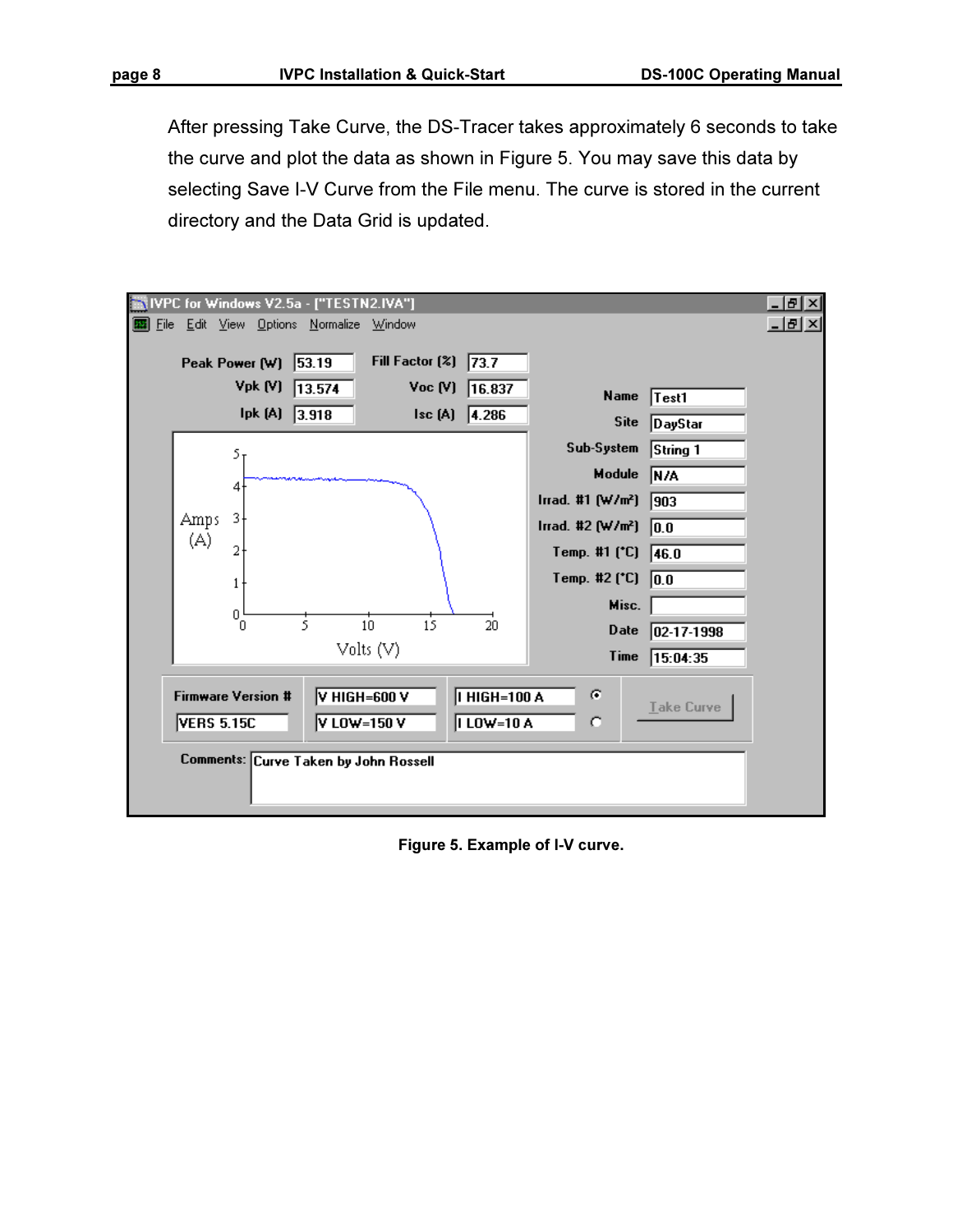You can return to the Data Grid without closing the curve window by using the Window menu shown in Figure 6. Closing the I-V curve window will also return you to the Data Grid window.

| <b>NIVPC for Windows V 2.63 - [I-V Curve Data Grid]</b> |    |                  |  |                                    |          |      |         |               |       |  |
|---------------------------------------------------------|----|------------------|--|------------------------------------|----------|------|---------|---------------|-------|--|
| File<br>Edit View Options<br>Normalize<br><b>Window</b> |    |                  |  |                                    |          |      |         |               |       |  |
|                                                         | CI | <b>File Name</b> |  | Curve Name v 1 I-V Curve Data Grid |          | Site | Sub-Sys | <b>Module</b> | Temp. |  |
|                                                         |    | A1.IVA           |  | 2 "B2.IVA"                         | Þ1       |      |         |               |       |  |
| -2                                                      |    | A2.IVA           |  | 3 "A1.IVA"                         |          |      |         |               |       |  |
| -3                                                      |    | A3.IVA           |  | 4 "A5.IVA"                         | 22.      |      |         |               |       |  |
| 4                                                       |    | <b>B1.IVA</b>    |  | ण्कार टण्ण                         | ਦਰ ਦਾ ਸ  |      |         |               |       |  |
| -5                                                      |    | <b>B2.IVA</b>    |  | $04 - 11:2001$                     | 15:08:32 |      |         |               |       |  |
| 6                                                       |    | <b>B1N.IVA</b>   |  | 04-11:2001                         | 15:07:37 |      |         |               |       |  |
| -7                                                      |    | IA4.IVA          |  | 04-12:2001                         | 10:49:26 |      |         |               |       |  |
| 8                                                       |    | A5.IVA           |  | 04-12:2001                         | 10:50:57 |      |         |               |       |  |

Figure 6. Moving to the Data Grid with the Window menu.

## If You Get an Error

There are several error messages you may see when taking a curve. The DS-Tracer automatically turns itself off when it does not receive a command for 15 minutes. This features helps to protect the DS-Tracer battery. If the DS-Tracer has been on for more than 15 minutes without taking a curve it will power down and you will receive an error indicating that the DS-Tracer does not respond. Simply turn the DS-Tracer switch off, wait several seconds, and turn it back on. Allow the tracer approximately 10 seconds to initialize. Then pressYes to retry as indicated on the error dialog box.

Other errors occur if the PV array voltage is too high or if it is zero or negative. Simply follow the IVPC directions given when the error occurs. Most errors happen as soon as you chose New I-V Curve from the File menu. Most often you can correct the problem and continue without having to restart.

The most common problem results from a communication error. This is usually due to not setting the correct COM port in IVPC. The COM port settings must match the actual COM port on your computer. Note: If the COM port is a "virtual"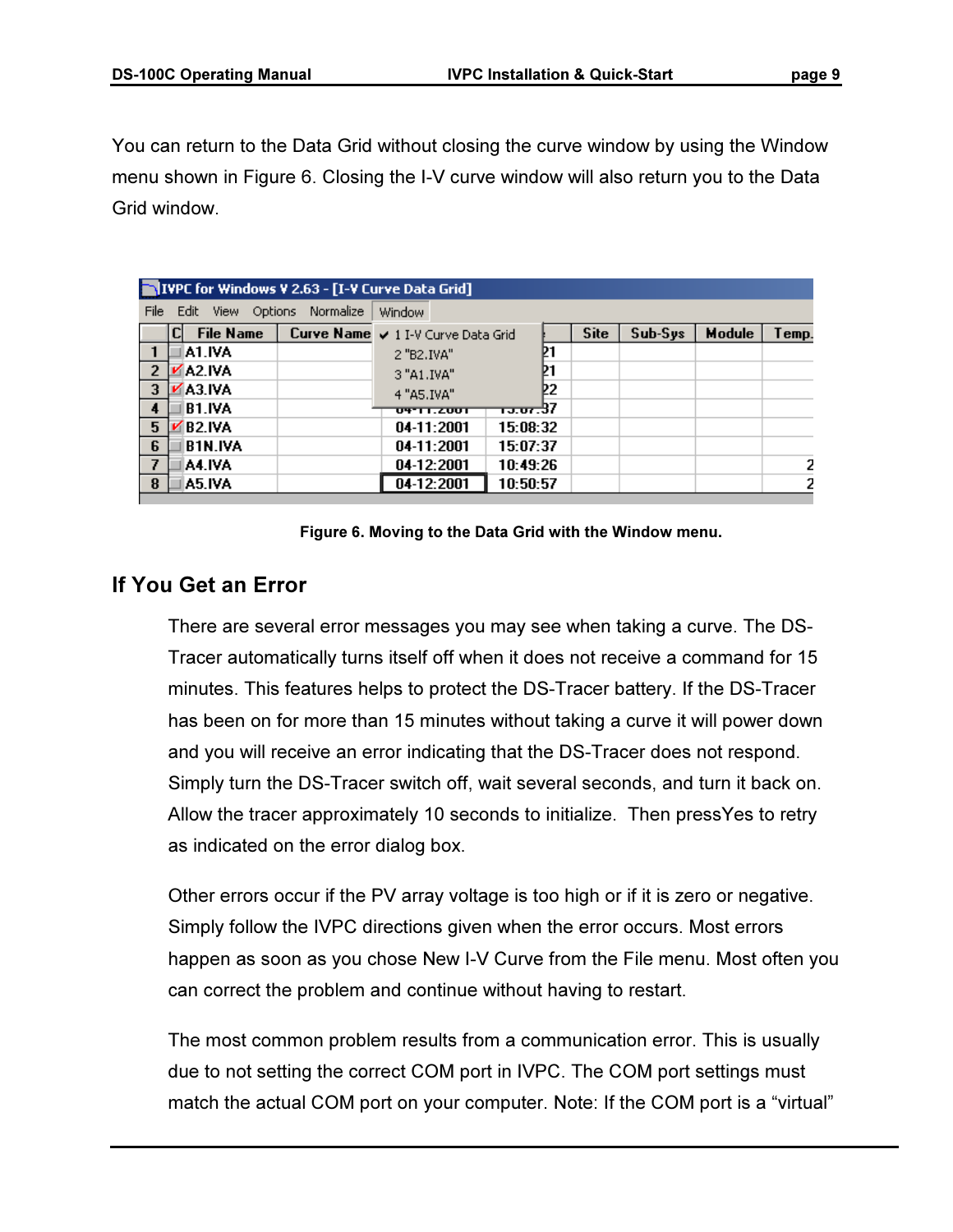COM port, such as those created by USB to serial adapters or by the DS-100C USB drivers used for IVPC version 2.X and older, it is possible that this COM port number has been inadvertently changed.

Use the Windows device manager to confirm the current COM port setting of the virtual COM port. The COM port number set for this virtual port must match the COM port number set in IVPC.

### Displaying Saved Curves

Stored I-V curves are selected from the Data Grid. The Data Grid displays the curve files in the current directory. Be sure to set the current working directory to the sub-directory where the curves are stored. Use the Change Directory command in the File menu to select a new directory as shown in Figure 7.

To display a curve shown on the Data Grid, double click anywhere on the row for that curve. A window very similar to the one used to take a curve is displayed. More than one curve window may be open at the same time. Use the Window menu to return to the Data Grid and select another curve. The Window menu is also used to switch between curve windows.

| <b>Change Directory</b>                                                    |                                                                                                                           |                                       |
|----------------------------------------------------------------------------|---------------------------------------------------------------------------------------------------------------------------|---------------------------------------|
| <b>IV Curves</b>                                                           |                                                                                                                           |                                       |
| *.iva                                                                      | ⊒ c:                                                                                                                      |                                       |
| test1.iva<br>test2.iva<br>test5.iva<br>test6.iva<br>test7.iva<br>test9.iva | c:\<br>projects<br>dstrac~1<br>software<br>ivpc263<br>data<br>floppy <sup>~1</sup><br>setup<br>setup2<br>tdat<br>testdata | ΠK<br>Cancel<br><b>Make Directory</b> |

Figure 7. Change Directory dialog box.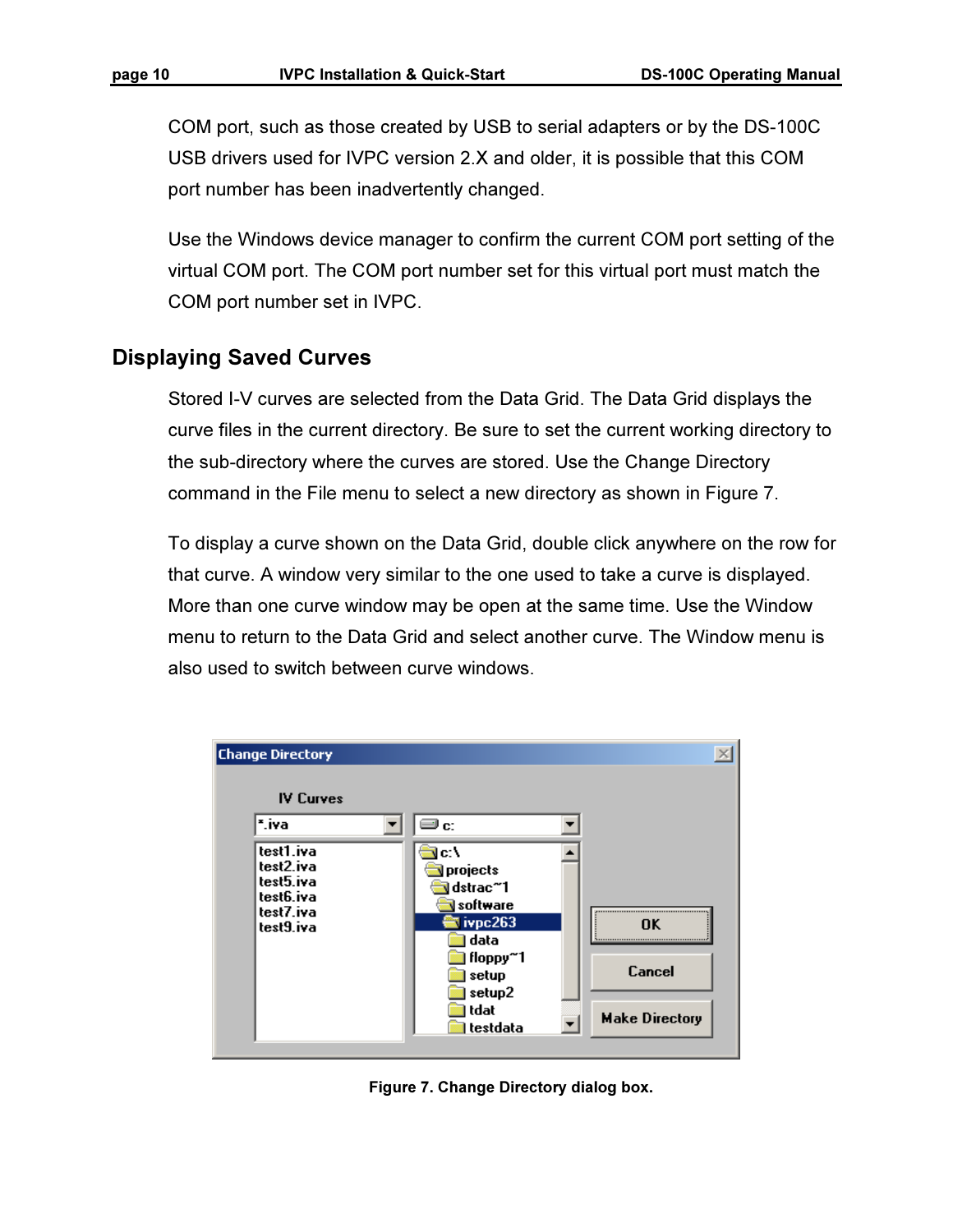## Summary of Steps for Taking IV Curves

- 1. Connect your computer to the DS-Tracer and start IVPC for. Turn the power switch of the DS-Tracer ON.
- 2. You can connect one or two pyranometers directly to the DS-100C. If pyranometers are connected you must enter correct pyranometer constants in IVPC. Refer to the IVPC manual for details.
- 3. You may connect one or two thermocouples directly to the DS-100C Refer to the IVPC manual for details.
- 4. Open the PV array system switch to isolate the PV array under test. NEVER try to take a curve of a PV array connected to a battery or inverter.
- 5. With the DS-Tracer DISCONNECT switch in the OFF position, connect the PV system to the DS-Tracer front panel using the leads provided. (Red is positive, black is negative.) Plug the red and black leads and the voltage sense plug into the mating connectors on the DS-Tracer; then connect the negative lead to the PV array followed by the positive red lead. Be sure to connect the tracer to the PV system through a system disconnect switch rated for Isc and Voc. Refer to the discussion of the DISCONNECT switch in the section 2.0 Panel Layout.
- 6. Set the voltage-range switch to the desired setting,  $V_{LOW}$  or  $V_{HIGH}$ . Leave the voltage-range switch in the V<sub>HIGH</sub> position unless taking a curve of a high current (> 50 Amperes), low voltage (< 24 Volts) PV array.
- 7. Turn the DS-Tracer DISCONNECT switch to the ON position. The DS-Tracer is now ready to take I-V curves.
- 8. From the File menu in IVPC select "New I-V Curve".
- 9. To take another I-V curve of the same PV system, repeat step 9.

 To test another PV subsystem, turn the DS-Tracer DISCONNECT switch to OFF and open the PV system disconnect switch. Remove the cables and repeat steps 5 through 9.



#### WARNING: Disconnecting cables when the array disconnect switch is ON may result in electrical arcing and may damage the DS-Tracer and/or injure the operator.

- 10. When finished taking curves, turn the DS-Tracer DISCONNECT switch to the OFF position and open the PV system disconnect switch. Disconnect the DS-Tracer from the PV system. Remove the positive, red lead first followed by the negative lead.
- 11. Switch off the power to the DS-Tracer.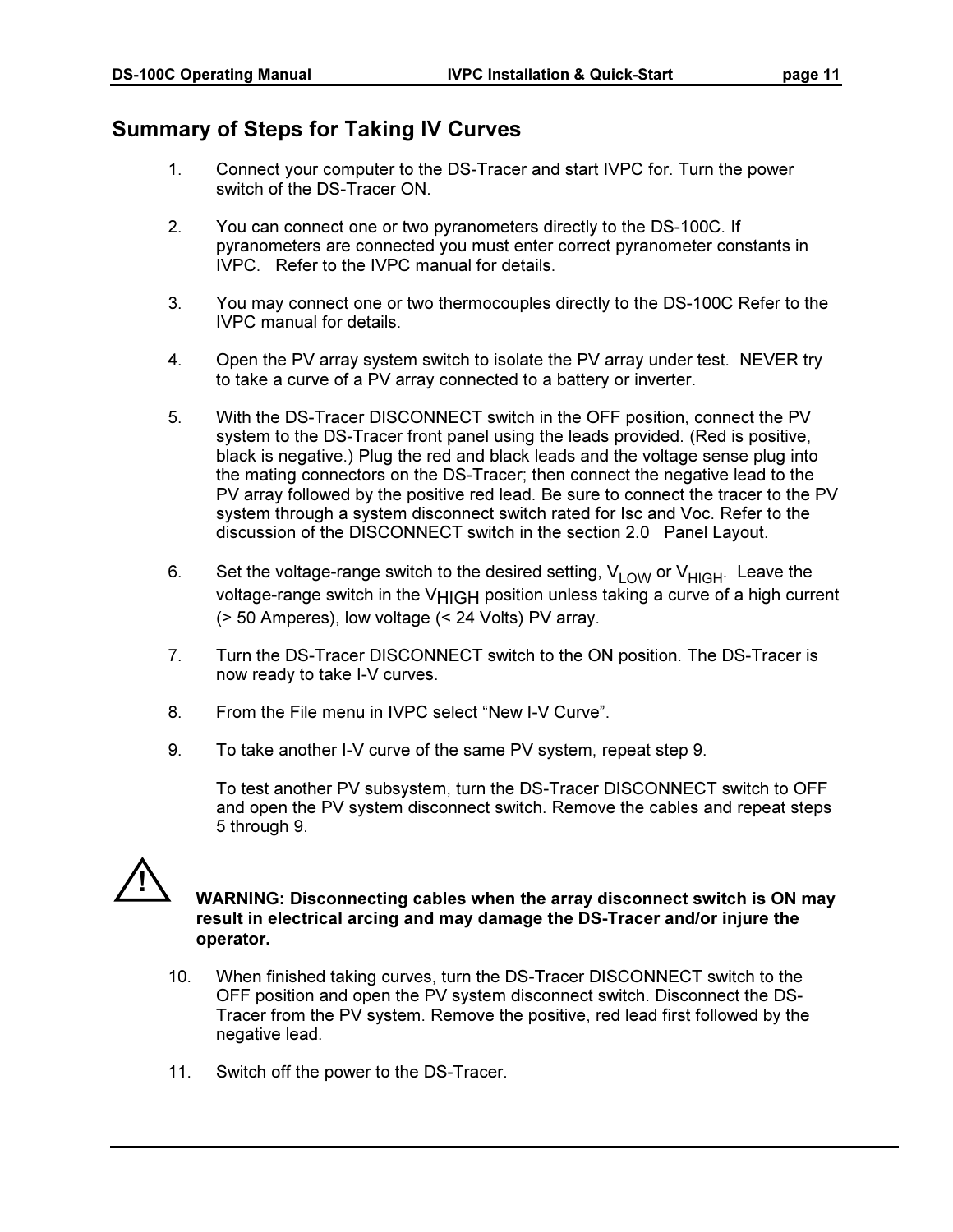## 2.0 Panel Layout

This section describes the DS-100C photovoltaic I-V curve tracer in more detail. The DS-Tracer generates a complete current-voltage (I-V) curve that characterizes the photovoltaic system under test. Figure 8 shows the front panel layout of the DS-100C. Each of the key components is described in detail in the following section.



- 1. Pre-Charge Fuse (if present) 10. On-Off Switch
- 2. Voltage Sense Connector **11.** Full-Charge Indicator
- 3. Positive PV System Connector 12. AUX USB Port
- 4. Negative PV System Connector 13. Main USB Port
- 
- 
- 7. AC Supply Input & Fuse 16. AUX Analog Inputs
- 8. DC Supply Input 17. Irradiance Inputs
- 9. DC Supply Input Fuse
- 
- 
- 
- 
- 5. Disconnect Switch 14. Thermocouple Inputs
- 6. Voltage Range Switch 15. RS-232 Serial Port Connector
	-
	-

#### Figure 8. Face plate of the DS-Tracer.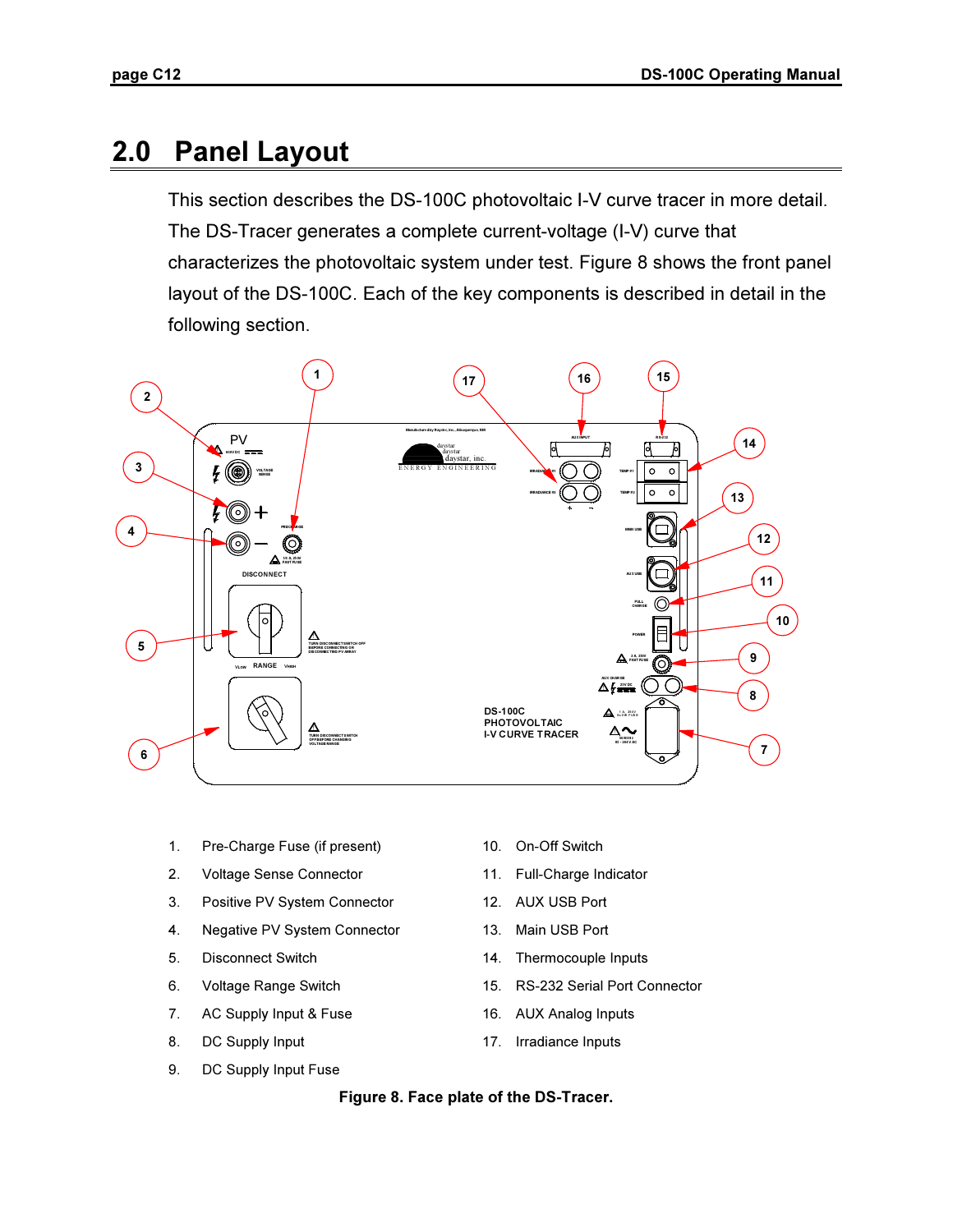## Pre-Charge Fuse

Note: New tracer configuration do not use a pre-charge fuse.

The DS-Tracer uses a pre-charge circuit to apply a negative voltage to the DS-Tracer load capacitors before taking a curve. The pre-charge fuse (if present) protects the pre-charge circuit if it is inadvertently active while the DS-Tracer load capacitors are sweeping an I-V curve. Typically this fuse blows if the DS-Tracer DISCONNECT switch is turned on or off during the pre-charge cycle. Replace the fuse with only a 1/4 A Fast 3AG fuse. Refer to the section 5.0 Pre-Charge Precautions for more details and information on the potential damage the precharge can do to thin-film PV modules.



#### Note: Only replace this or any other fuse with the DS-Tracer completely disconnected from the PV array.

## PV & Voltage Sense Connectors

When an I-V curve is taken, the load current flows through the test lead into the large red and black PV connectors. The red and black connectors go to PV array positive and negative terminals respectively. The PV array voltage is measured separately to avoid measurement errors caused by voltage drops in the test leads. The test leads incorporate voltage sense wires that run between the Voltage Sense connector and the ends of the test leads.

## DISCONNECT Switch

The DISCONNECT switch is used to isolate the DS-Tracer from the PV array when connecting or disconnecting the test leads between the tracer and PV system. Having this switch in the OFF position ensures that no significant current can flow into the DS-Tracer while making or breaking connections. This feature prevents the possibility of an electrical arc and protects the user from possible injury. Although the DISCONNECT switch should always be OFF when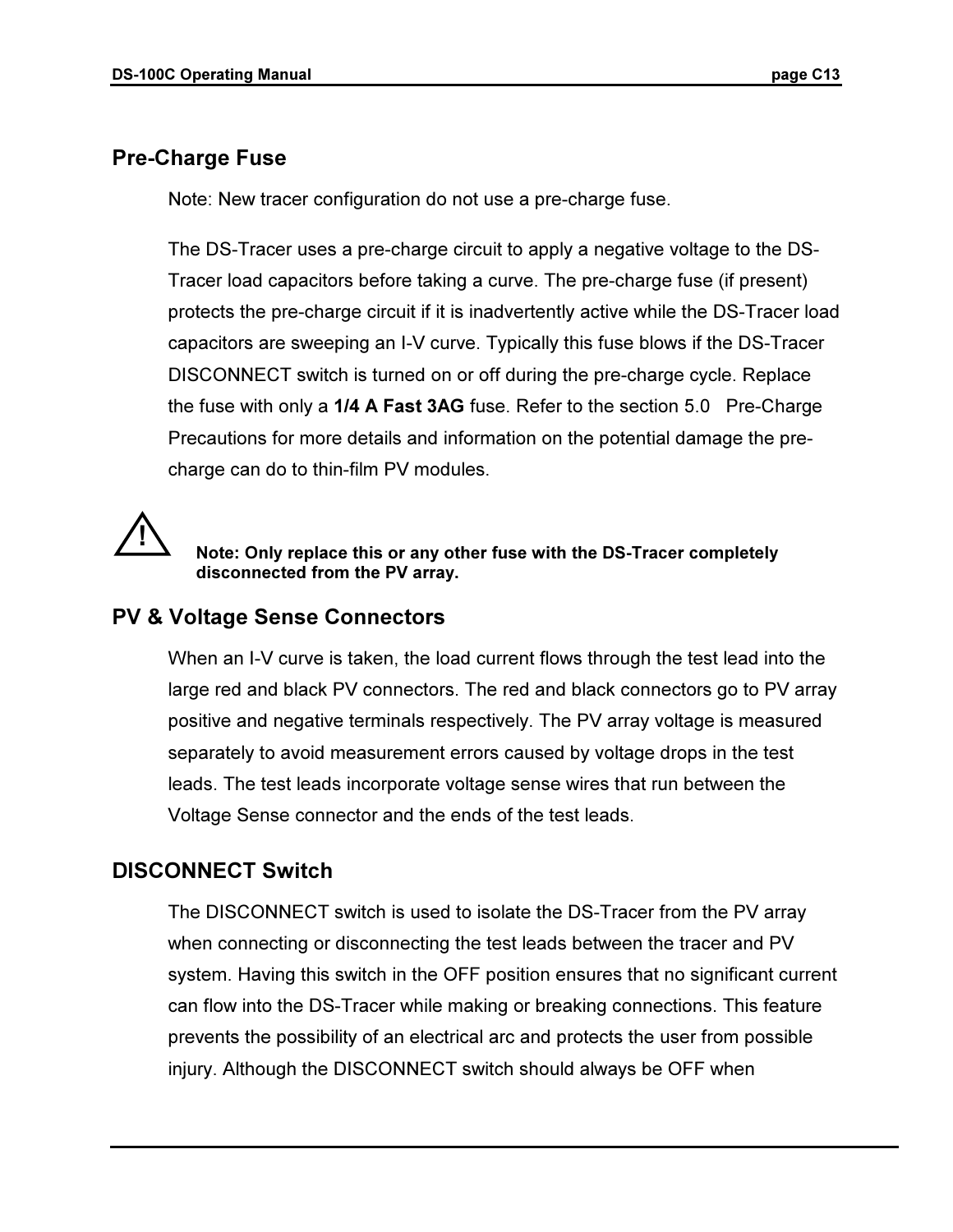l,

connecting or disconnecting the test leads, it becomes more important at higher PV voltages.

## Note: the DS-Tracer DISCONNECT switch is not rated to break the electrical current at the full voltage and current rating of the DS-Tracer.

The DS-Tracer should always be connected through a PV system disconnect rated at the PV system  $V_{\text{oc}}$  and  $I_{\text{sc}}$  values as shown in Figure 9. A system switch provides a way to break a circuit should the DS-Tracer have a major internal failure.



Figure 9. Use of PV system disconnect switch.

## Voltage Range Switch

The voltage-range switch changes the electrical configuration of the capacitors that form the load for the PV array. It will not affect the measurement range of the I-V curve but it does affect how quickly an I-V curve is taken. In the low voltage setting, the DS-Tracer has more load capacitance and therefore a curve is swept slower. Note: This affects how quickly the PV array sweeps from  $I_{sc}$  to Voc. It does not affect how long it takes a curve to plot in IVPC.

The higher  $I_{sc}$  and the lower  $V_{oc}$  the more quickly a curve is taken. If curves are swept too fast, the dynamic characteristics of the PV array can become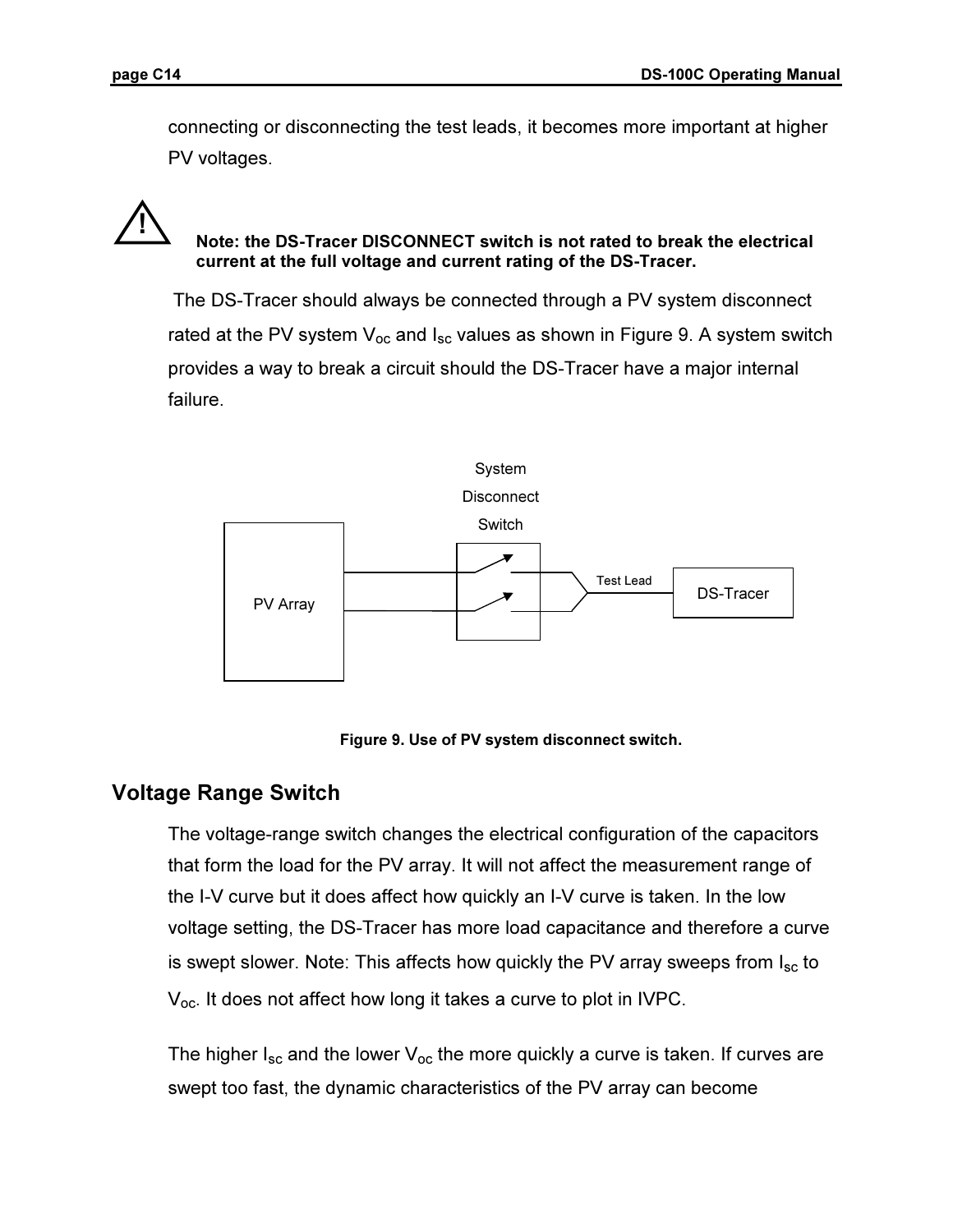significant and affect the accuracy of an I-V curve. Under most circumstances, the DS-Tracer can be left in the  $V_{HIGH}$  range. However, the low voltage range will give a better curve of low voltage, high current PV systems (for example 60 Amps, 12 Volts). Refer to section 3.0 Theory for more details on DS-Tracer capacitance.



### NOTE: Leave the voltage range switch on the DS-Tracer in the HIGH position unless taking a high current, low voltage I-V curve.

## AC Power Entry & Fuse

The DS-Tracer battery is recharged by connecting the DS-Tracer to an AC power source with the cord provided. It is not necessary for the tracer to be ON. Refer to section 4.0 for details of battery charging.

## ON-Off Switch

This switch turns on the DS-Tracer power. This switch should be on before connections are made to a PV array. The curve tracer takes approximately 10 seconds to initialize after it is turned on. Be sure to allow for this before attempting to use IVPC to operate the tracer. If you attempt to communicate with the tracer before it completes initialization, you will receive an error in IVPC.

It makes no difference if it is on or off while connecting to the control computer. Of course, it must be on to take an I-V curve. The DS-Tracer automatically turns itself off if a curve has not be taken for 15 minutes. This feature protects the DS-Tracer battery. If you suspect that the DS-Tracer has turned itself off, simply switch the power switch off, wait several seconds, and turn the switch back on.

## Full Charge Indicator

When this LED lights its indicates that the DS-Tracer battery is fully charged. Sometimes this LED will turn on for several seconds if the AC power cord is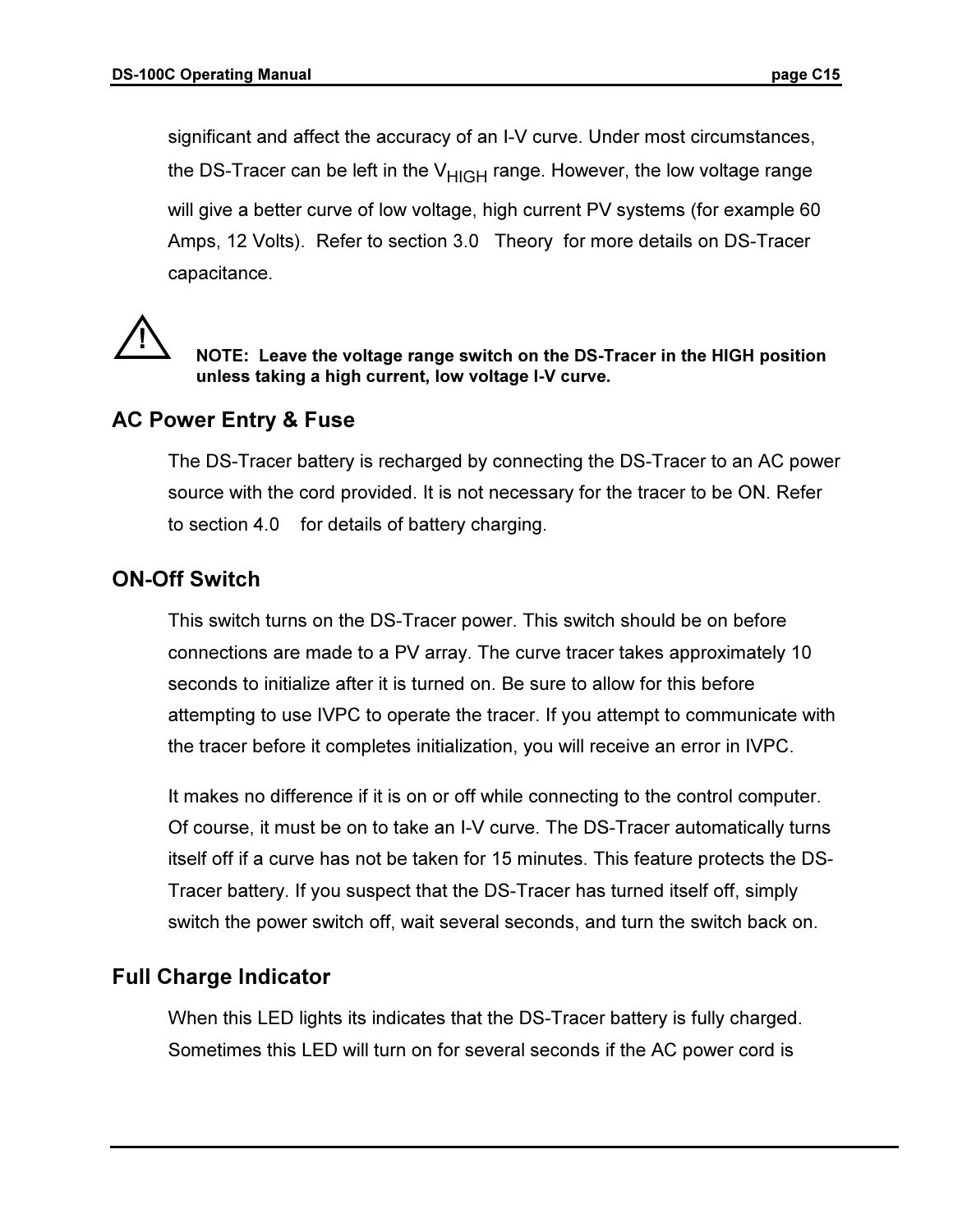unplugged before the battery is fully charged. This occurrence does not indicate a fully charged battery.

## Aux Charge Power & Fuse

The Aux Charge connector is a standard banana jack connector used to recharge the battery from a DC power source such as a PV module. Do not exceed the input voltage. A fuse protects the tracer from excess current.

## RS-232 Serial Port

All DS-Tracer operations are controlled with commands sent to the DS-Tracer through this serial port or the USB port. This port is a standard 9 pin RS-232 port. This port is configured as a DCE device. Normally the DS-Tracer functions are controlled with the IVPC software, but you can create your own software using the DS-Tracer command codes described in section 6.0 DS-100C Additional Capabilities.

The DS-Tracer uses the following RS-232 format:

9600 Baud No parity 8 data bits 1 stop bit

## Main USB Port

All DS-Tracer operations are controlled with commands sent to the DS-Tracer through this USB port or the RS-232 port. This port is a standard USB Type-B port. Normally the DS-Tracer functions are controlled with the IVPC software, but you can create your own software using the DS-Tracer command codes described in section 6.0 DS-100C Additional Capabilities.

## Aux USB Port

This port supports auxiliary DS-100C operations This port is a standard USB Type-A port. This port is NOT used to control the DS-100C IV tracer. It is meant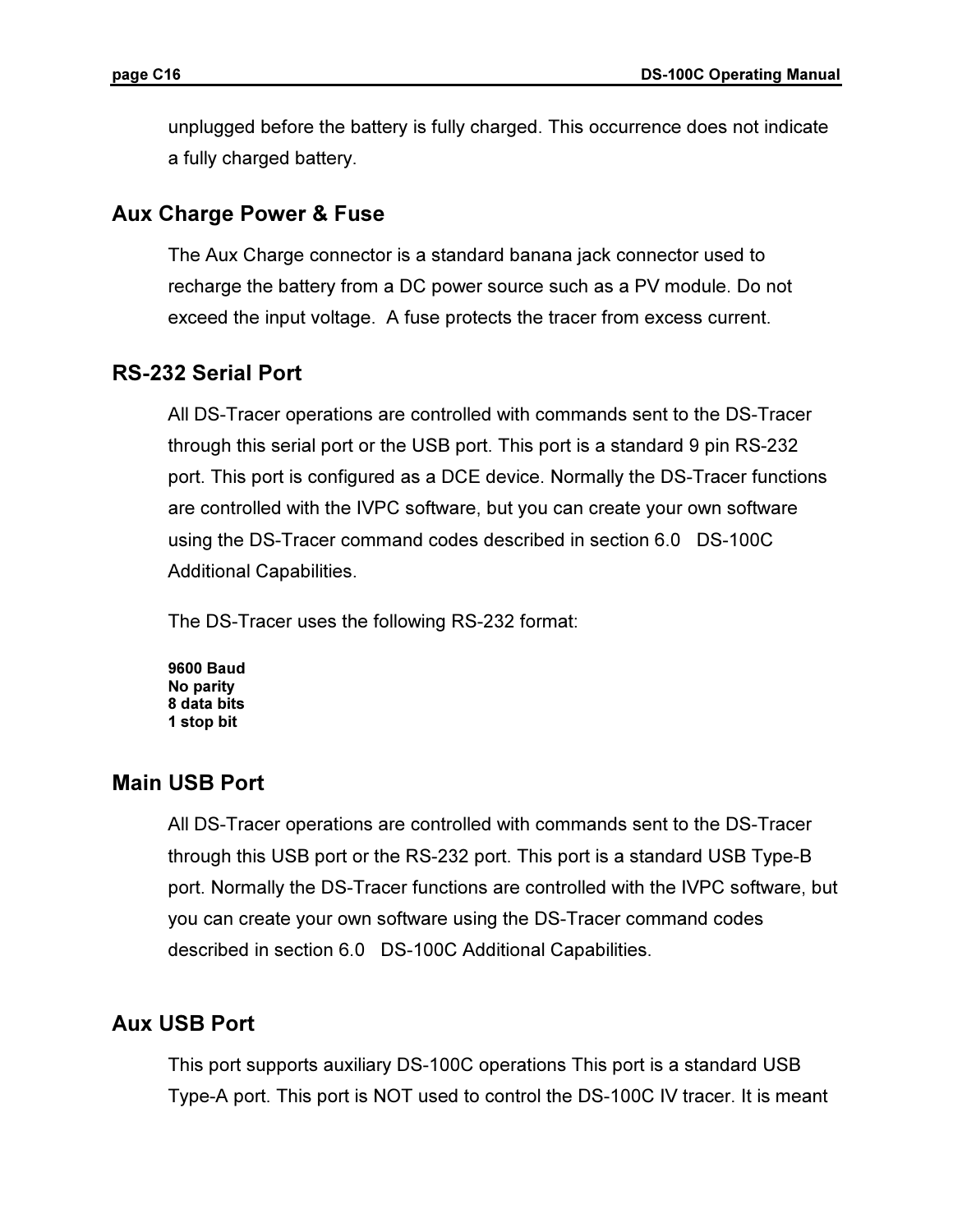to be used to update the IV curve tracer internal firmware and to load updated calibration constants. In the event that an update is needed, the proper use of this port will be described at that time. This port may also be used for advanced features in future releases of DS-100C firmware or IVPC.

## Irradiance Inputs

The model DS-100C has two irradiance inputs for measuring pyranometers. These inputs measure DC voltages only. In order to use a reference cell, the cell must have a shunt resistor attached to convert the cell current to a voltage. Refer to the IVPC Manual and Appendix C "DS-Tracer Technical Specifications" for details on the voltage range of the irradiance inputs.

These inputs are differential, but there is a 10 K resistor form the negative (black) input and the internal circuit common. Therefore the pyranometer can be either electrically referenced to the same common as the other inputs such as the computer, or it can be electrically floating.

## Thermocouple Inputs

The standard model DS-100C is configured with two Type "T" thermocouple inputs for measuring PV array module temperatures. Refer to the IVPC manual for details on making temperature measurements and Appendix C DS-100 USB Drivers for details.

## Aux Analog Inputs

This auxiliary analog input connection is currently disabled. However, implementation is expected n future releases of IVPC and DS-100C firmware.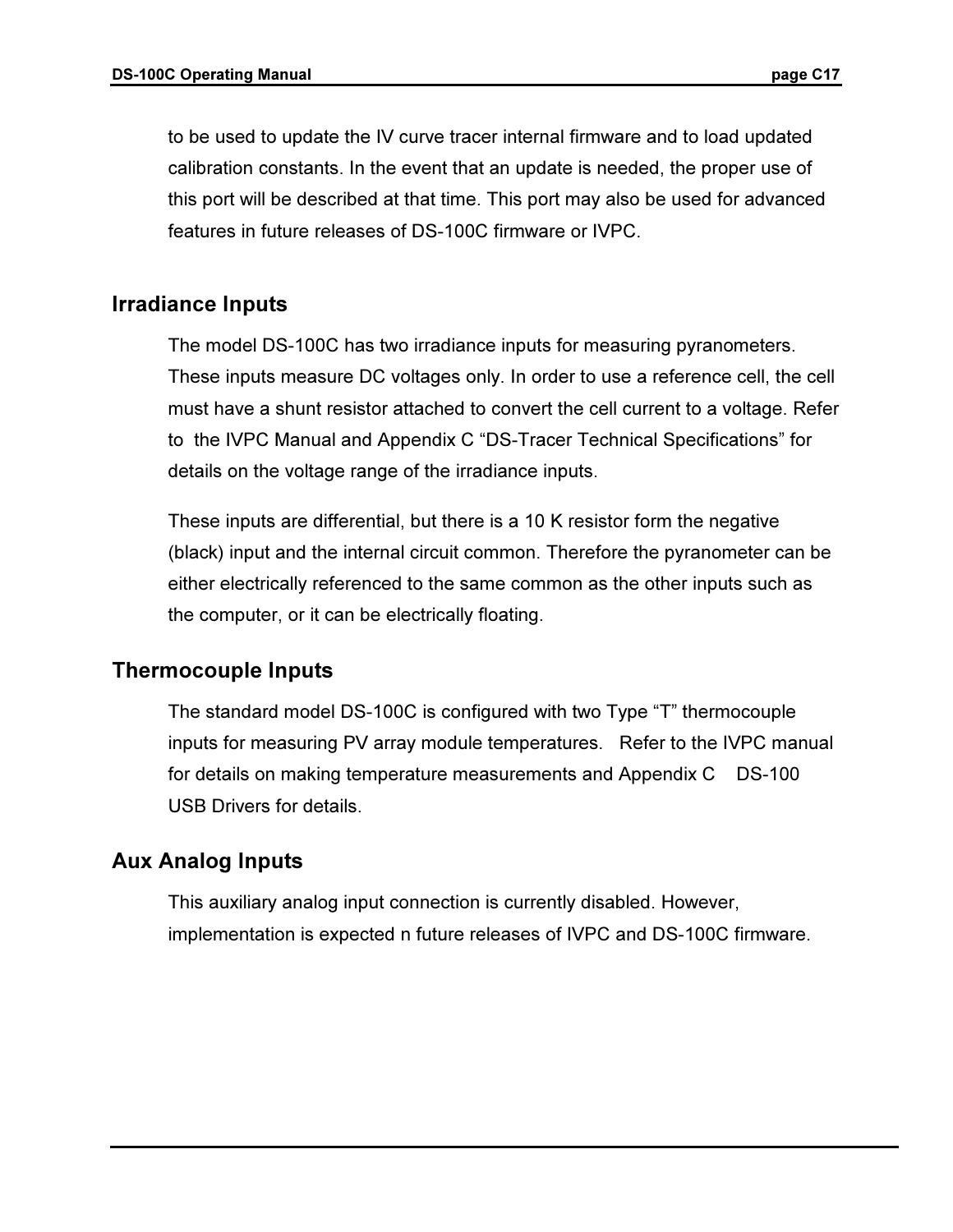## 3.0 Theory of Operation

The DS-Tracer obtains an I-V curve by varying the electrical impedance connected across the PV array output terminals. Varying the impedance from zero to infinity causes the array operating point to change from I $_{\rm sc}$  to  $\mathsf{V}_{\rm oc}^{\phantom{\dag}}$  . The DS-Tracer accomplishes this impedance change by connecting the array to a capacitive load. As the capacitor charges, the array moves through its operating range and presents a set of current and voltage values that form the I-V curve. When the capacitor load reaches  $\mathsf{V}_{\mathsf{oc}}^{\phantom{\dag}}$  data sampling stops.

The DS-Tracer employs two high-speed, analog-to-digital converters to sample the current and voltage. One converter digitizes the array voltage while the other digitizes the array current. The DS-Tracer analyzes the digitized values, saves those that show significant change, and transfers the data set to the control computer. The data set includes the I-V curve data plus values of open-circuit voltage, V<sub>oc,</sub> and short-circuit current, I<sub>sc</sub>. Peak-power, voltage at peak-power  $V_{\rm pk}$ , current at peak-power  $I_{\rm pk}$ , and fill factor are calculated and displayed with the curve.

Irradiance and temperature data, and array identification may be added to each data set. The irradiance and temperature data are either entered by the operator using IVPC or sampled by the DS-100C.

The DS-Tracer sweeps an I-V curve by switching the PV system to a bank of capacitors. As these capacitors charge, the PV system voltage increases until open circuit voltage is reached. While the voltage is increasing, and the current to the capacitors is decreasing from its maximum, short-circuit value, the voltage and current are sampled by high-speed analog-to-digital converters. These data points define the I-V curve.

Before acquiring data, the DS-Tracer reverse charges its capacitive load to approximately -25 V. This negative pre-charge is used to offset any voltage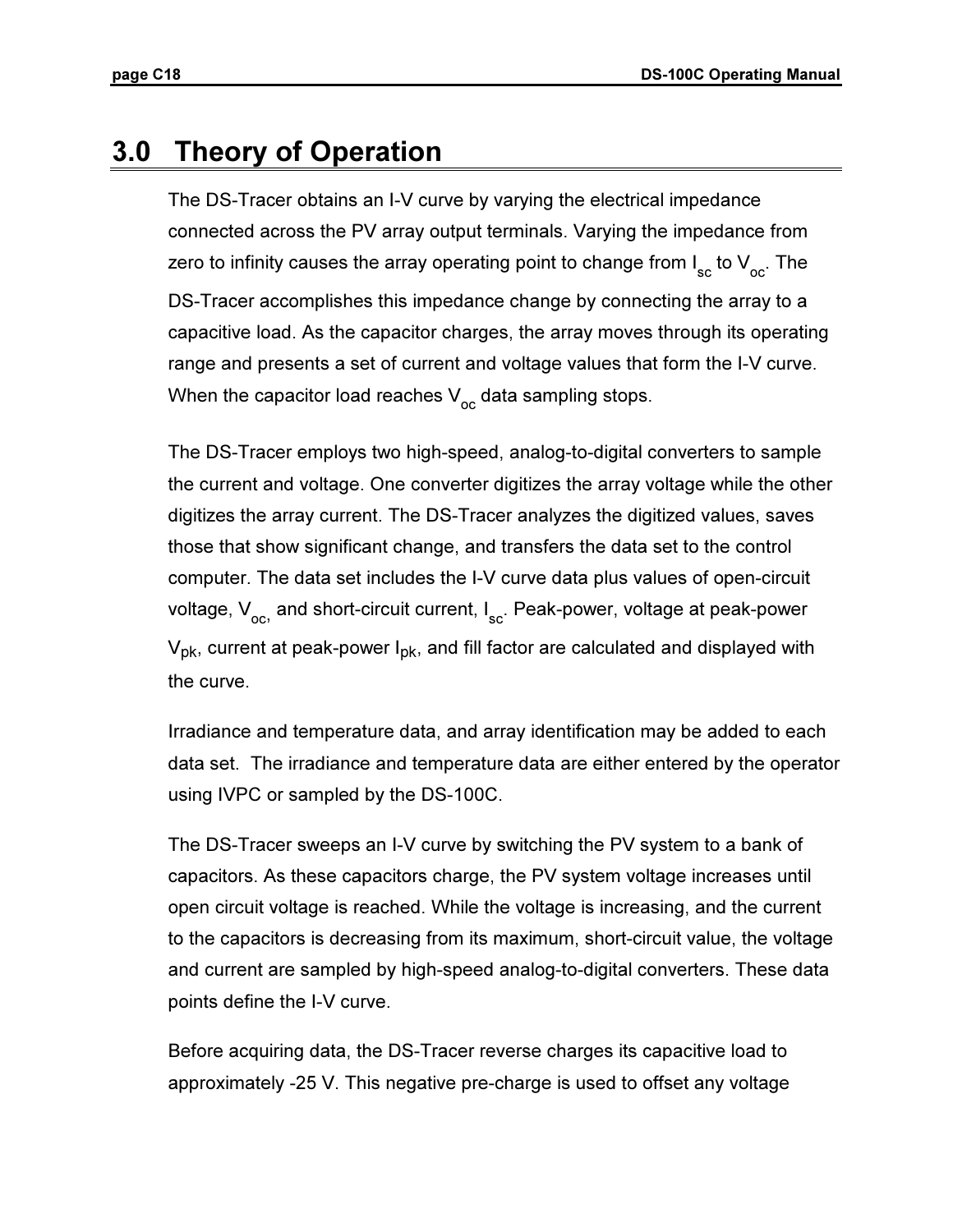drops created by the test leads and to allow any switching transients to settle before  $I_{\rm sc}$  is reached. This method allows a true short circuit current reading to be made. The DS-Tracer allows 5 seconds for a curve to reach open circuit voltage. At this point the circuitry discharges the capacitors through a resistive load.

The complete cycle actually begins with a discharge of any residual voltage on the capacitors. This discharge is followed by 7 seconds of pre-charge, 5 seconds to take the curve, and finally another 5 seconds for discharge. The initial discharge cycle is not normally needed. However, it ensures that the load capacitors are ready to accept a pre-charge. The initial discharge, if needed, may take up to 5 seconds.

The DS-Tracer uses an SCR to close the circuit between the PV system and the load capacitors. SCRs are susceptible to false triggering (turn on) if the voltage across them is increased too rapidly. The DS-Tracer DISCONNECT switch uses two 1MΩ resistors (one each for the positive and negative leads) across the disconnect switch contacts. These resistors allow the SCR to "see" the PV system voltage before the DISCONNECT switch is closed; thereby preventing the SCR from false triggering when the disconnect switch is closed. Under normal operating conditions, this switch should always be the last switch closed and the first switch opened when making PV system connections.



 Note: In an emergency situation, it is recommended that the PV system switch be opened first. The DS-100C disconnect switch is not rated to break significant current at high voltage.

Some PV systems are sensitive to how quickly an I-V curve is taken. The speed of a curve is most easily expressed in volts per second by taking the PV short circuit current in Amps  $(I_{sc})$  and dividing it by the DS-Tracer load capacitance in Farads. Refer to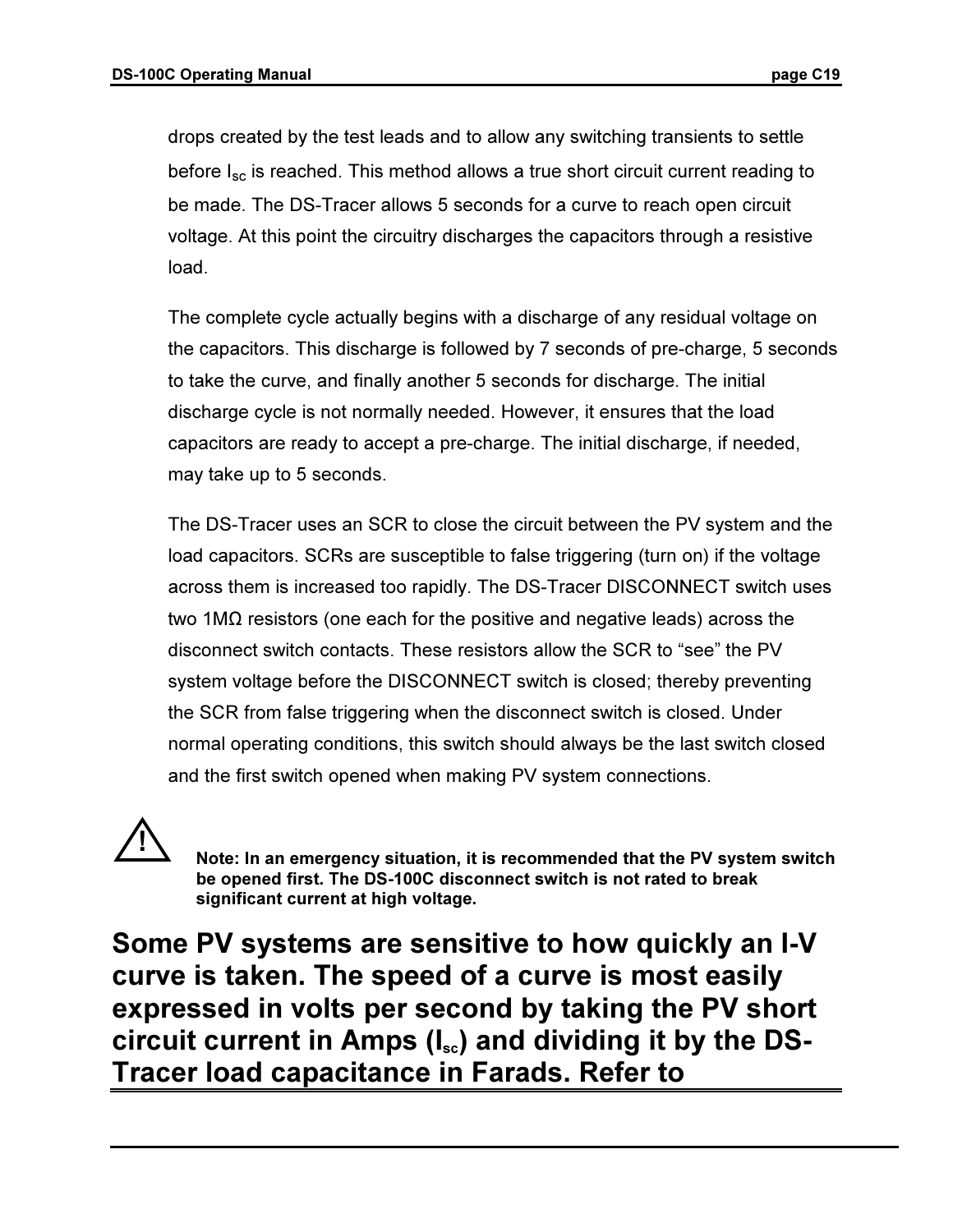Appendix D - DS-100C Technical Specifications for the values of load capacitance for each position of the voltage-range switch. For example, if using a load capacitance value of 0.005 F (low range), and a PV system with an  $I_{\rm sc}$  of 20A the rate would be:

Rate = 20A/0.005 F = 4000 V/S.

When comparing this value to the PV system, it is best to normalize this rate to an individual PV cell. This can be done by dividing the rate by the number of PV cells in series. If the previous example had fifty cells in series the rate of each cell would be 4000 V/S÷ 50=80 V/S. Different PV technologies vary in their sensitivity to the charge rate. It is left to the user to determine if there is reason for concern. Often the PV module manufacturer can provide information concerning how quickly an I-V curve can be swept on their modules. Daystar, Inc. will also provide any assistance possible.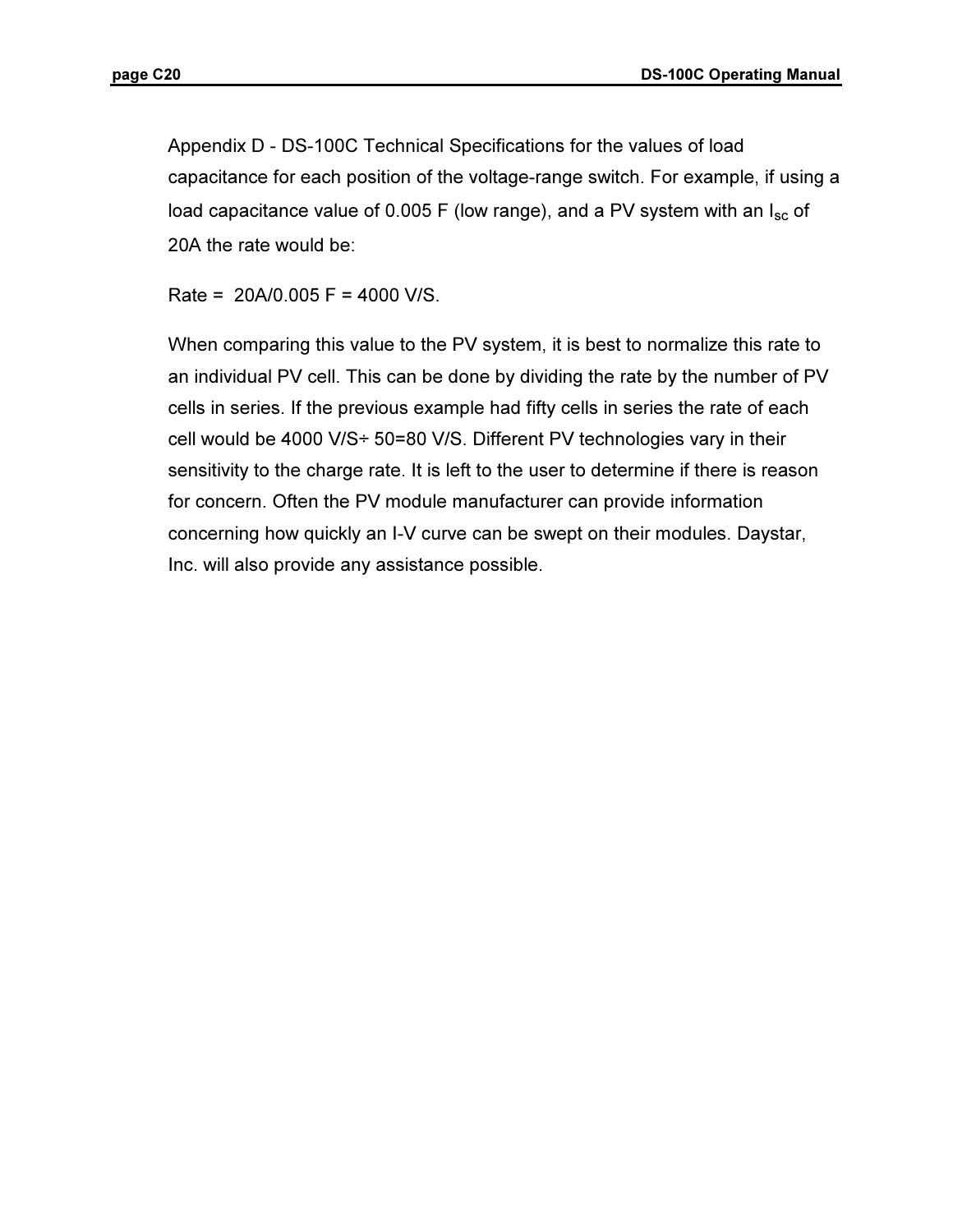## 4.0 Maintenance

## Battery Charging and Care

The DS-Tracer contains a 12-Volt sealed, maintenance-free, lead-acid battery. (A 5 AH Cyclon brand, #0809-0012 manufactured by Hawker Energy.) The battery is designed for 400 cycles of a 50 percent discharge. Using the DS-Tracer for 6 hours continuously discharges the battery 50 percent. If the DS-Tracer were used for 6 hours every day, the battery should have a minimum life of 13 months (one discharge/charge cycle a day). Fully charging the DS-Tracer after every use increases battery life. The DS-Tracer is programmed to turn itself off after 15 minutes without a command. This eliminates the possibility of completely discharging the battery if the DS-Tracer power is accidentally left on.

The DS-Tracer battery may be charged in two ways–AC line power or a DC source such as a PV module. The DS-100C has a universal AC power supply and therefore will work with single phase, AC line voltages from 85  $V_{ac}$  to 264 V<sub>ac</sub> 50/60Hz. To charge the battery from AC line power, simply connect the tracer to the AC source (with the AC power cord provided). The tracer will immediately start charging the battery

Battery charging is independent of using the DS-100C tracer. Therefore the tracer may be used to take curves using AC power. The battery will continue to charge while the tracer is used.



 NOTE: In order to minimize potential ground loops and maximize safety, it is recommend that the DS-100C NOT be connected to AC power when taking curves. However, this is only to eliminate.

In addition to using AC power, you can connect a DC supply such as a PV module to the DC input connector. This feature is useful when working in remote locations without AC power. Connect a DC Voltage source within the range specified on the DS-Tracer front panel to the DC Power connector. This is a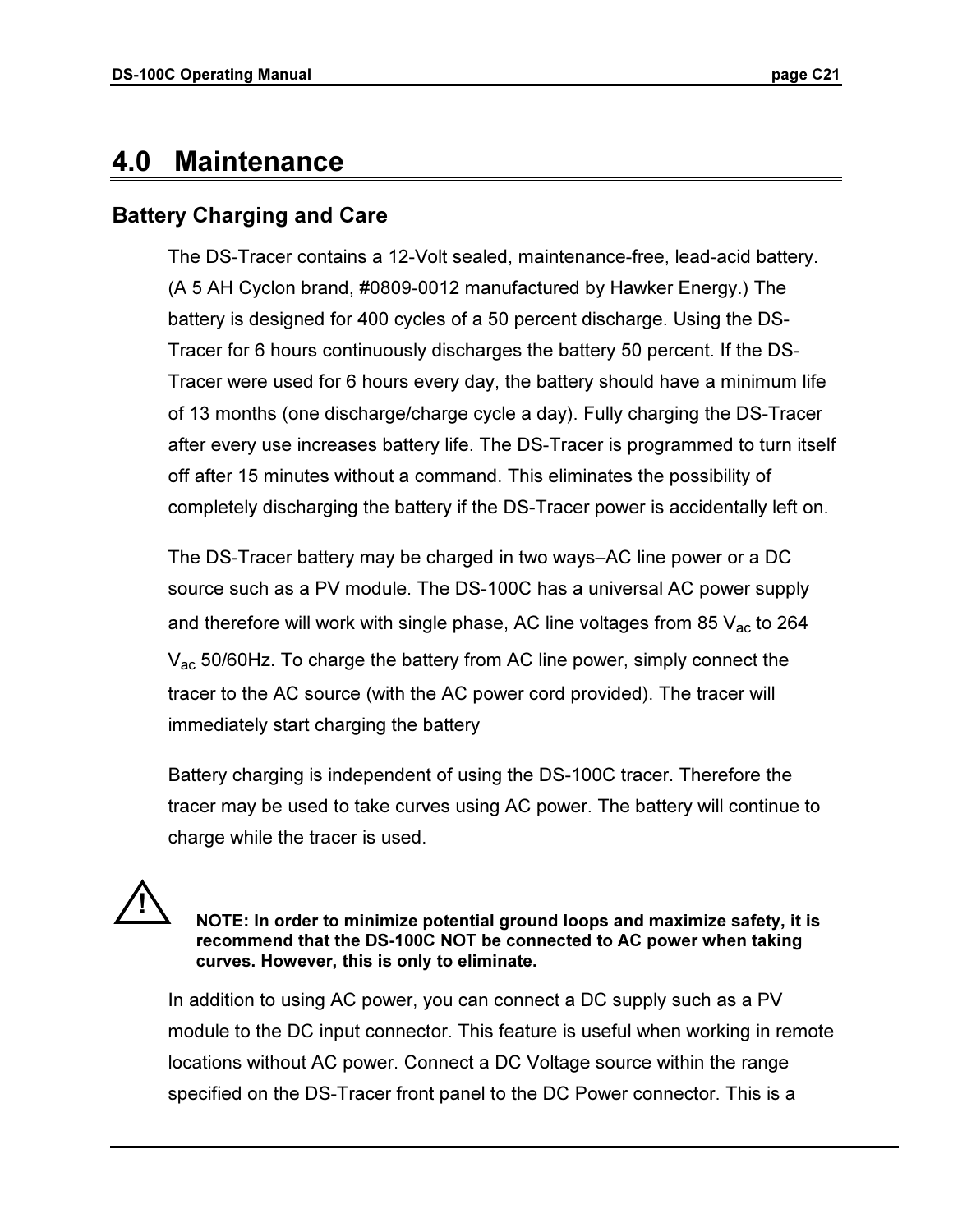standard banana jack connector. Connect the DC positive and negative to the red and black jacks respectively.

The charge circuit uses a maximum of 1 A and requires a minimum of 16 V. If using a PV module for recharging, the open circuit voltage of this module should not exceed the maximum rating shown on the DS-Tracer front panel. If you connect a supply that produces less than 1A, the DS-Tracer simply takes longer to recharge. The internal charging circuitry limits the DC charging current. Therefore power sources with current capabilities greater than 2 A can be used. For example, a 5 A PV module could be used. The DS-Tracer will only draw the current it needs for charging.

The automatic charging system maintains the battery at its peak charge level and will not overcharge the battery. When the battery is fully charged, the fullcharge indicator comes on. You do not need to turn the DS-Tracer on to recharge the battery. Operating the tracer will not affect the time it takes to recharge.

It will not harm the battery to leave the DS-Tracer connected to the power source after the battery is fully charged. Note: The full charge indicator may come on for a short time if the charging power is removed before the DS-Tracer is fully charged. This occurrence does not indicate that the battery is fully charged.

During charging, the front panel of the DS-100C near the irradiance connectors may get slightly warm.

## Exterior Cleaning

The exterior surface of the DS-Tracer may be cleaned with a soft cloth damped with water or a mild soap only. Do not use detergents, abrasive cleansers, or other solvents.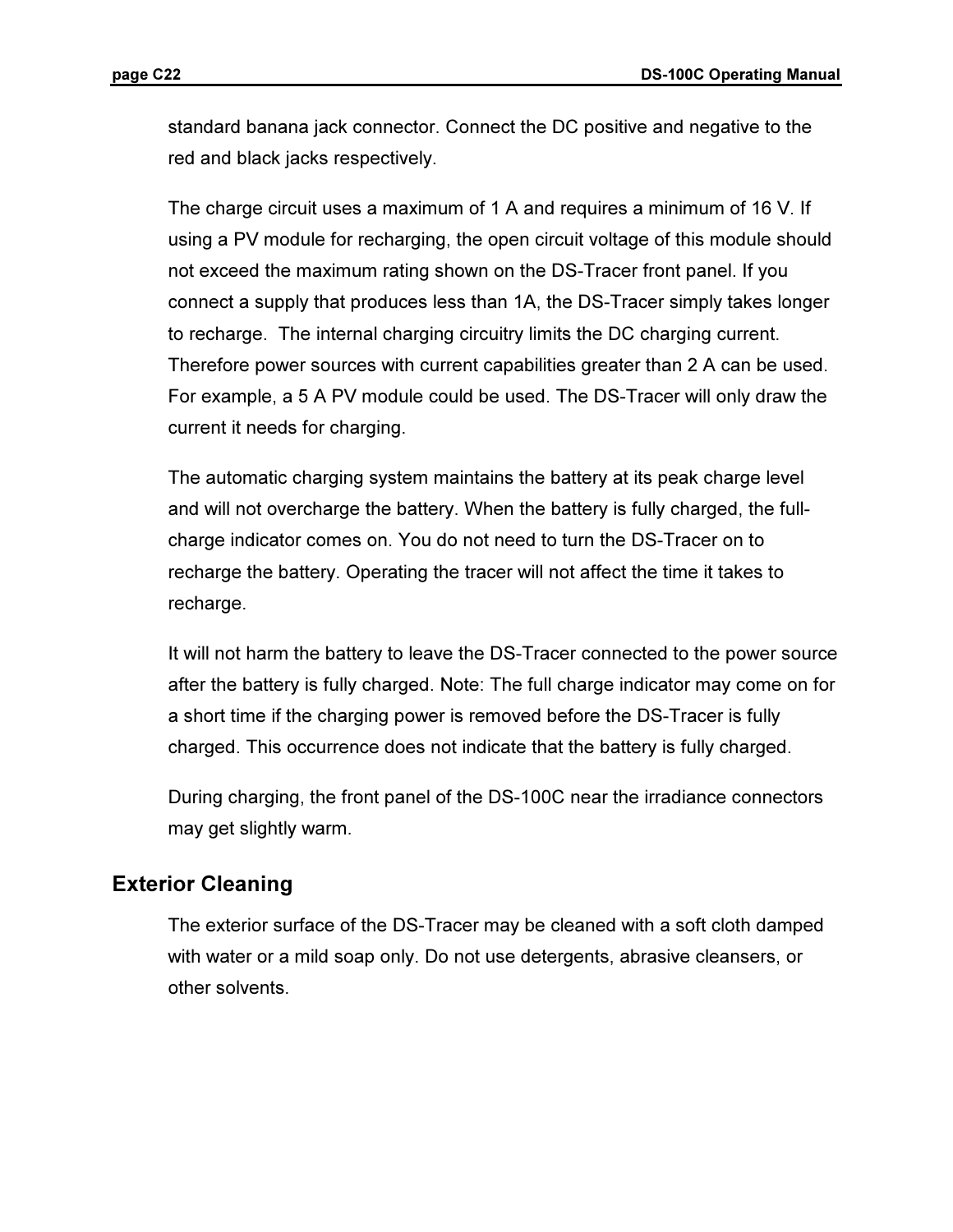## Transportation

Treat the DS-Tracer as you would a notebook computer. The DS-Tracer is mounted in a heavy-duty case but this is NOT adequate to ship the unit as freight without using a shipping container. Because of its weight, it will likely be damaged if it is dropped or tossed. Due to airline security, Daystar does not recommend attempting to carry the tracer on board a commercial airplane as carry-on baggage A shipping container with foam packing is supplied as standard equipment with all DS-100C curve tracers. Daystar strongly recommends using this case anytime the DS-100C is shipped.

## DS-Tracer Fuses

The DS-Tracer has three externally accessible fuses. The first of the external fuses is located in the AC input power receptacle. Power line surges or internal faults can cause this fuse to fail. Return the DS-Tracer for repairs if this fuse blows repeatedly. Replace this fuse with the type indicated on the DS-Tracer panel.

A user accessible fuse is located on the front panel and is labeled "PRE-CHARGE" fuse. This 1/4 Amp, fast-blow fuse protects the DS-Tracer precharge circuitry. See section 5.0 Pre-Charge Precautions for more details. This fuse may blow if the DS-Tracer connection and disconnection sequences are not followed exactly. Replace only with a 1/4 Amp, fast-blow fuse.

A third user replaceable fuse is the 2 Amp, fast-blow DC charging fuse. This fuse should only blow if a DC source voltage exceeds the rating on the DS-Tracer panel. Replace only with a 2 Amp, fast-blow DC charging fuse.

There is an internal fuse on the power supply board battery circuit. This fuse is installed as protection when the DS-Tracer is removed from its case during repairs. Contact Daystar, Inc. if you suspect that this fuse has blown.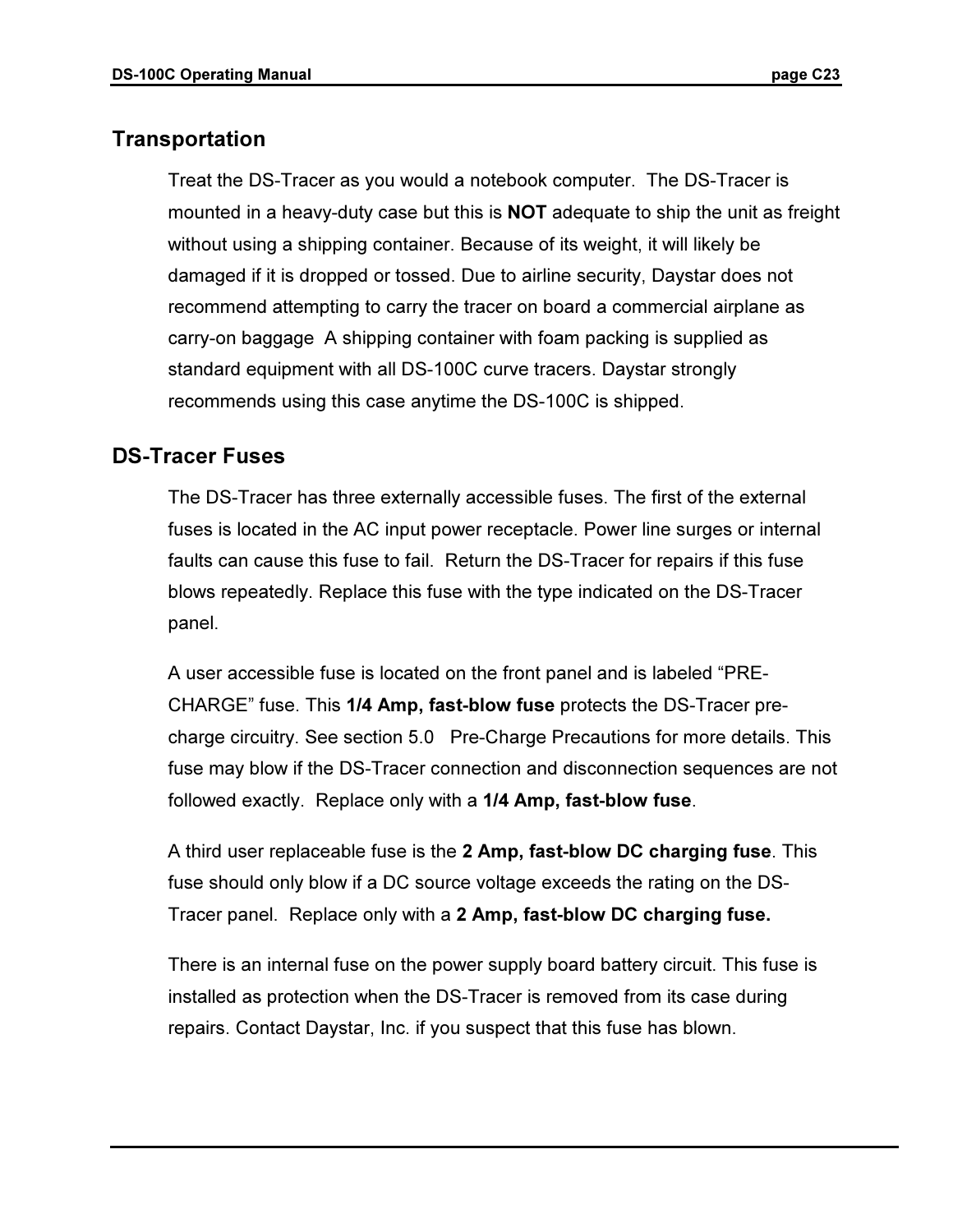## 5.0 Pre-Charge Precautions

In order to compensate for voltage drops across the test leads, the DS-Tracer pre-charges the capacitive load to -25 V. When an I-V curve is taken, the PV module voltage will start at -25 V and increase to 0 V ( $I_{\rm sc}$ ) and continue to  $V_{\rm oc}$ . Most PV modules (single crystal silicon for example) can easily withstand this negative pre-charge voltage. However, this pre-charge voltage can damage some thin-film modules—particularly those with very low Voc values. Higher voltage modules have more cells in series and therefore the pre-charge voltage is spread across more cells. Only individual low-voltage, thin-film modules are affected. It is not a concern for systems with many modules in series.

You can avoid damage to a thin-film module by inserting a by-pass diode across the module terminals as shown in Figure 10. This diode limits the reverse voltage to approximately -1 V maximum. Locating the diode at the PV module terminals allows the pre-charge to still offset voltage drops across the test leads.

The by-pass diode should be rated to handle the instantaneous peak current created by shorting the pre-charge capacitor through the by-pass diode. Due to circuit resistances, this current will not exceed 250 A and can last less than 2 ms. The diode reverse voltage rating must be greater than module Voc. A Motorola MR750 series rectifier is recommend. This rectifier has a reverse voltage rating of 50 V and can handle peak currents over 300 A.



Figure 10. Use of by-pass diode to protect thin-film PV modules.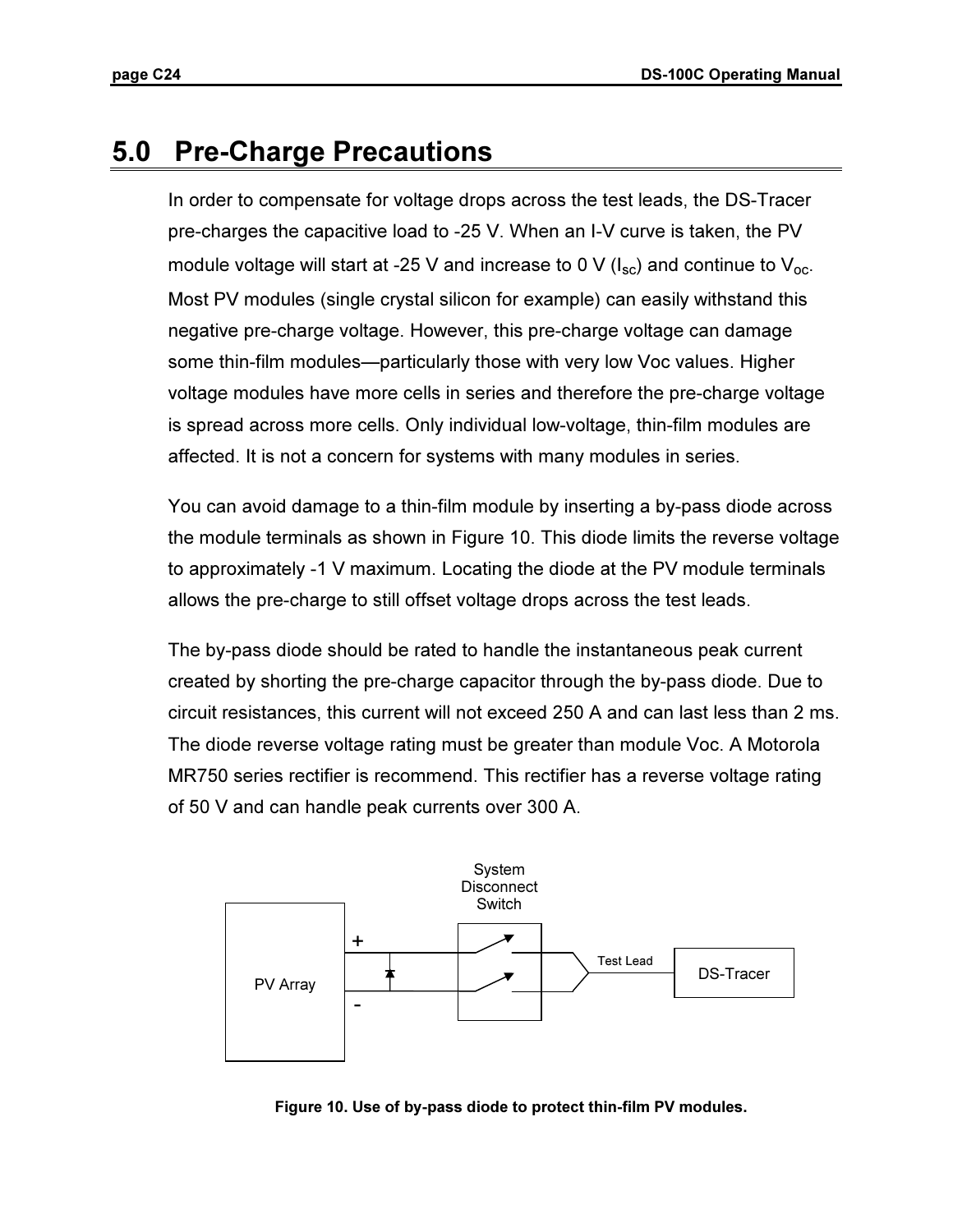## 6.0 DS-100C Additional Capabilities

The DS-100C tracer has auxiliary capabilities. These include analog circuits for reading external temperatures and irradiances.

## Temperature & Irradiance Inputs

The DS-100C has two thermocouple temperature inputs and two dual, 5-way binding posts for connecting pyranometers. You do not need to use these inputs to take I-V curves. The temperature and irradiance inputs are enabled using the AUTO feature of IVPC. When a curve is taken, the temperature and iradiance inputs are sampled immediately before the DS-100C takes a curve. Refer to the IVPC operating manual for details on using these inputs when taking I-V curves.

## Temperature Connections

Two standard thermocouple connectors are available on the front of the DS-100C. A standard DS-100C comes with Type- "T" thermocouple connectors. In order to accurately acquire temperature data, only matching thermocouple types can be used. The thermocouple inputs are electrically isolated from the PV system, but not isolated from other analog circuits or the computer connections. Therefore, it is necessary that the thermocouple be electrically insulated when bonded to a surface.

## Irradiance Connections

There are two dual, 5-way binding posts for pyranometer inputs located on the front panel of the DS-100C. These programmable inputs can accommodate ± 5 V signals and accurately measure millivolt signals. These inputs can be used for any analog voltage measurement within the range of the DS-100C. Refer to the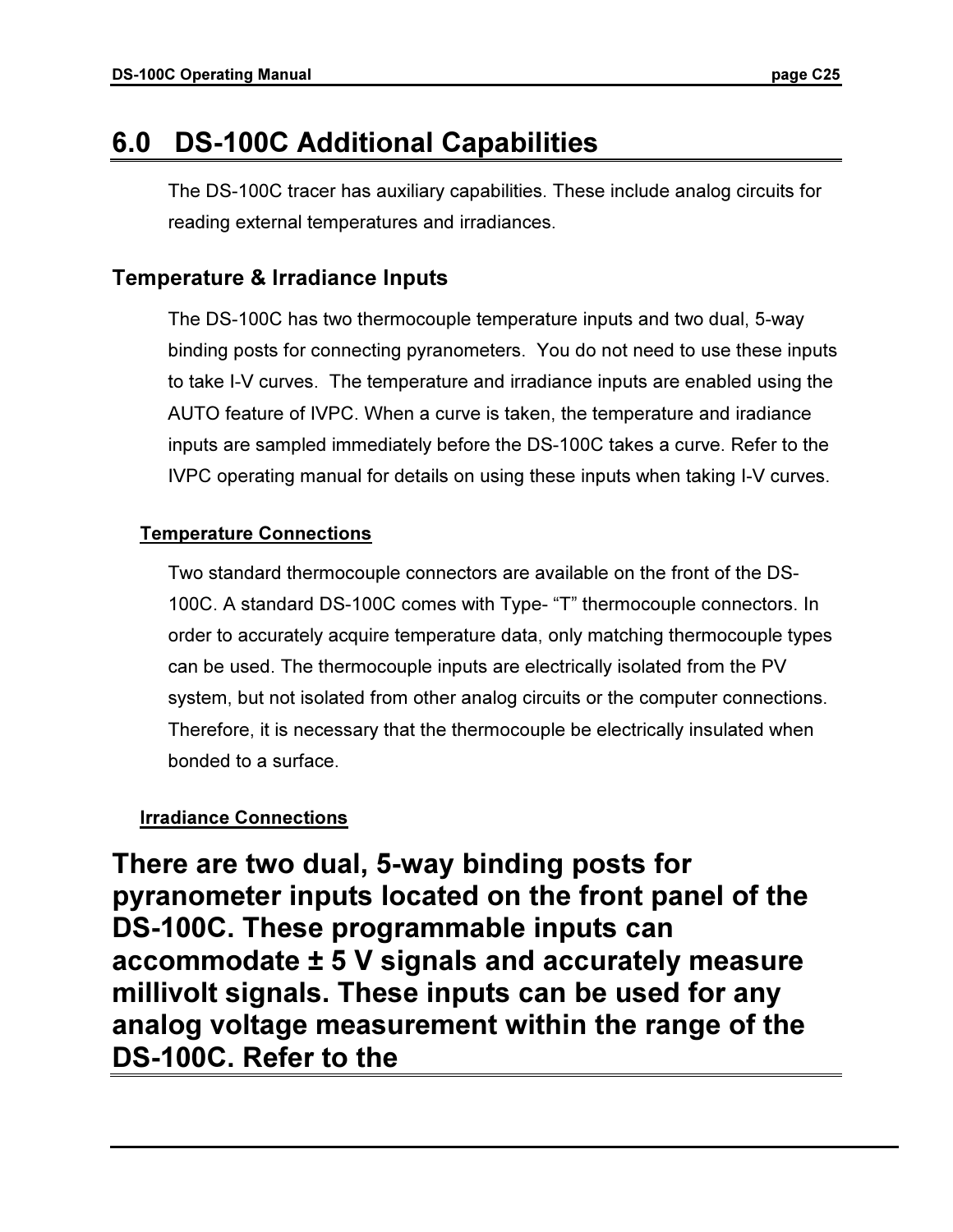Appendix D - DS-100C Technical Specifications for details on measurement ranges.

## Multiple Current Ranges

The standard DS-100C includes two current ranges, 10 Amperes and 100 Amperes. Before a I-V curve is taken, you may select one of these two ranges using IVPC. You will not damage the DS-100 by inadvertently selecting the low range when the high range is required. However, the displayed I-V curve will not include current values higher than 10 Amperes.

#### External Command Set

Typically the IVPC program controls the DS-100C, however you can write your own program if necessary. Some users may want to write software to perform custom tracer operations. This is possible using the following commands sent to the DS-100C through its RS-232 serial or USB control ports.

The DS-100C sends a prompt character ">" when it is ready to receive a command line. Commands should only be sent to the DS-Tracer after receiving this prompt. Each command has a unique one character start code, indicating the type of command, followed by comma-delineated parameters as required.

After receiving a command line, the DS-Tracer attempts to perform the requested operation. If the command and its parameters can be decoded properly, the DS-Tracer sends a "\*" followed by a carriage return (ASCII 0DH) to indicate that the command was accepted. If the command was not accepted, the DS-Tracer will return an error line in place of the "\*" line . It is this return line that should be checked following all commands. Refer to Appendix B DS-Tracer ERROR CODES for a list of error messages. Each command of the DS-Tracer is described below with an example of a proper command line and responses from the DS-Tracer.

Note: Optional parameters are shown with brackets [].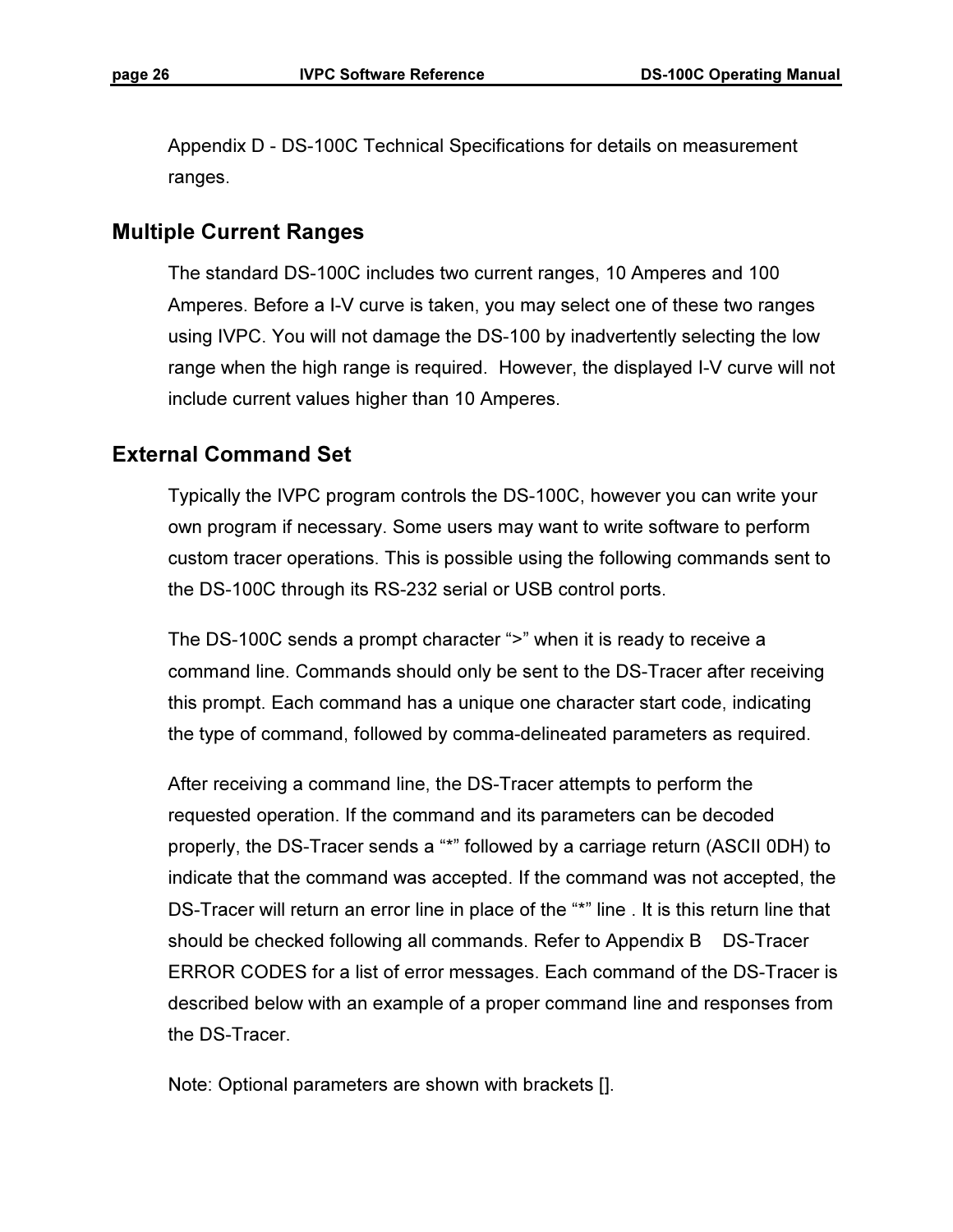### **Read I & V "B"**

This command reads the DS-100C current and voltage analog-to-digital converters (ADCs), and repeatedly outputs their 16 bit integer values until another command is received. Note: Any command sent to it to stop this command is ignored. Typically this command is used to calibrate the DS-Tracer.

Note: These values may or may not have had offset correction applied depending on the whether the "Z" parameter is passed (see below).

#### Format

```
``B,n1,n2,[Z]' n1 = Voltage gain code 0,1,2, or 3.
               n2 = Current gain code 0,1,2, or 3.
                 Z = Use current offset values (see auto 
                    zero)
```
Gain Codes

|  | $0 = 1X$    | used for 600 V, not used for current |
|--|-------------|--------------------------------------|
|  | $1 = 10X$   | used for 60 V, 100 A                 |
|  | $2 = 100X$  | used for 6 V, 10 A                   |
|  | $3 = 1000X$ | not used for any measurements        |

#### Example

```
command "B,0,1" or "B,0,1,Z" 
response "*" 
response "3045" Voltage A/D Output. 
response "2839" Current A/D Output. 
delay 
response "3046" 
response "2838"
```
Continues until any other command is received..

#### Auto Zero I & V "Z"

This sets the current circuit offset to the current reads form the PV voltage and current channels. Therefore this command should only be used when the current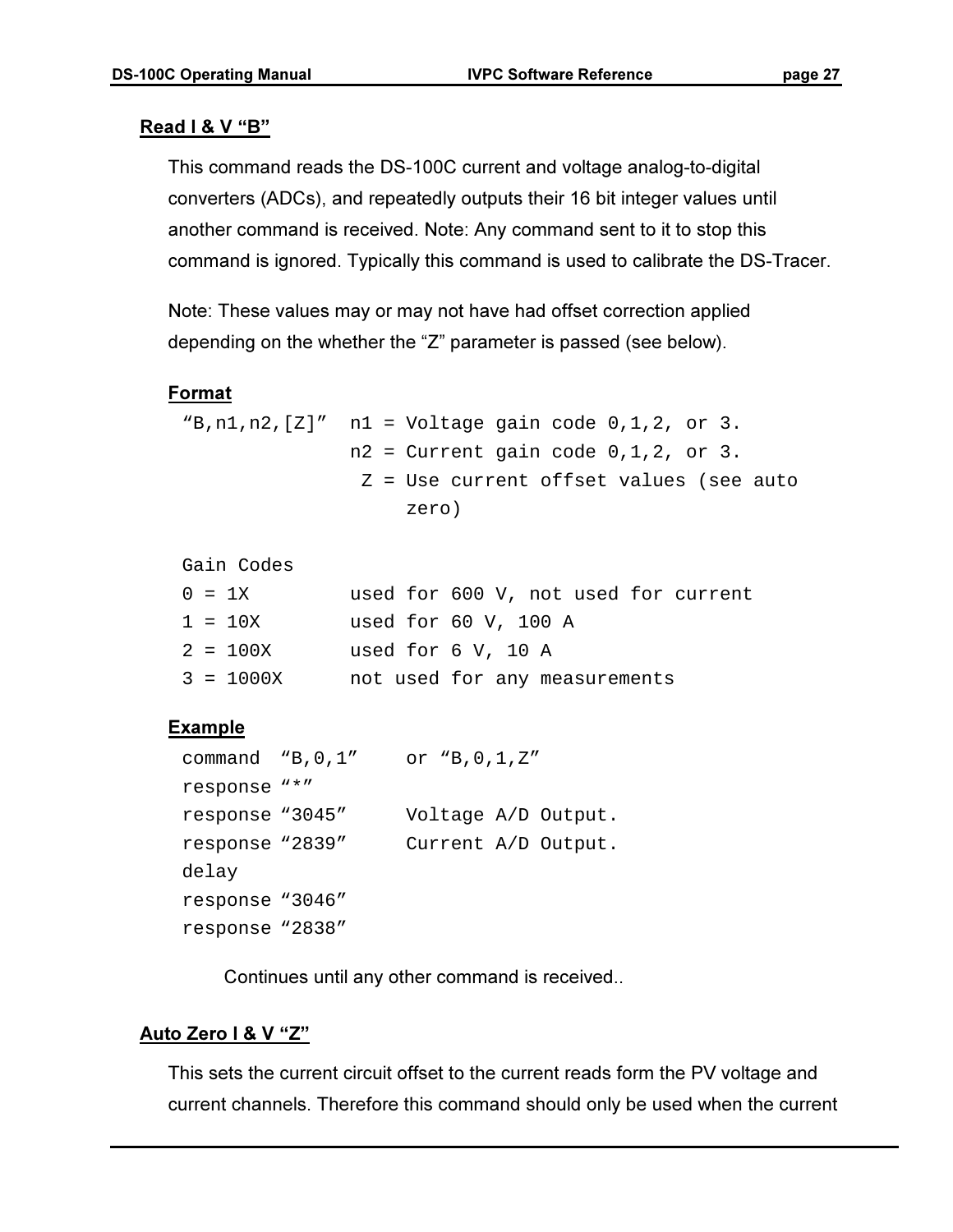and voltage values are known to be true zeros. This command is typically used for calibration purposes.

#### Format

"Z,n1,n2" n1 = Voltage gain code 0,1,2, or 3.  $n2$  = Current gain code  $0, 1, 2$ , or 3.

```
Gain Codes
```

|  | $0 = 1X$    | used for 600 V, not used for current |
|--|-------------|--------------------------------------|
|  | $1 = 10X$   | used for $60$ V, $100$ A             |
|  | $2 = 100X$  | used for 6 V, 10 A                   |
|  | $3 = 1000X$ | not used for any measurements        |

#### **Example**

```
command "Z,0,1" 
response "*" 
response ">"
```
#### Pre-Curve "E"

This command initiates the pre-curve sequence. The sequence has up to a 5 second discharge of the tracer load capacitors followed by a 7 second precharge.

#### **Format**

"E" Start pre-curve sequence.

#### **Example**

```
command "E" 
response "*" 
7 to 12 second delay 
response ">"
```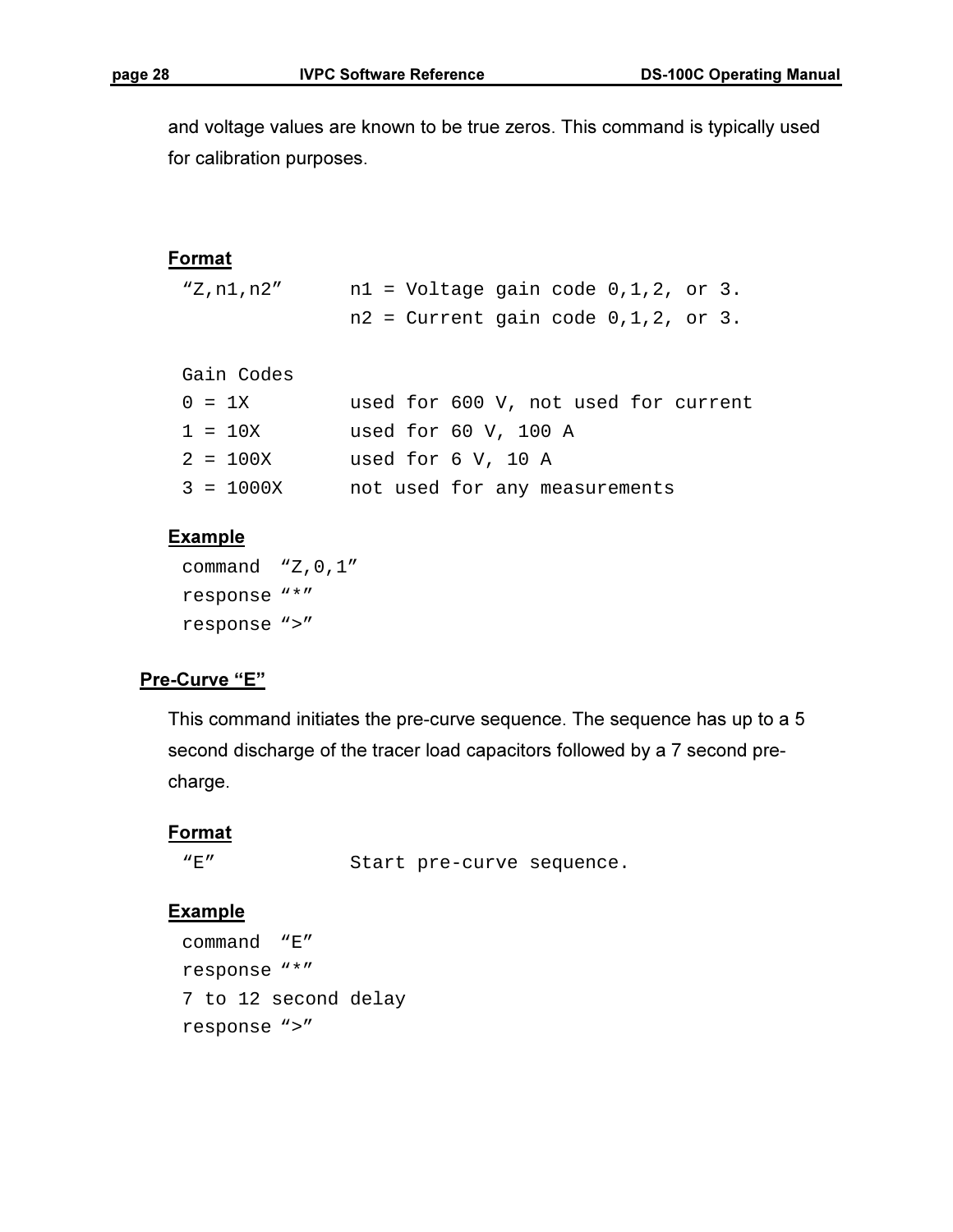### Read Analog Input "R"

The read-analog command has a form for reading a specified analog input channel, a form for auto-calibrating the gain of the analog circuits, and a form for defining the averaging period for analog readings.

The analog channels are not related to the circuits used for the current and voltage readings. The analog channels refer to the irradiance (pyranometer), and temperature readings as well as auxiliary analog port, and internal readings such as battery voltage.

### Format

### Option 1

| "R,n1,n2 <i>"</i> | Read input $n1$ (0-13).                                 |
|-------------------|---------------------------------------------------------|
|                   | $n2$ = Pyranometer constant in W/m <sup>2</sup> / volt. |
|                   | Only needed if $nl = 2$ or 3.                           |

### Option 2

| "R,C" | Calibrate analog board circuits. |  |  |  |  |
|-------|----------------------------------|--|--|--|--|
|-------|----------------------------------|--|--|--|--|

## Option 3

```
"R,P,t" Set analog averaging period 't' in 
                  microseconds.
```
Option 1 reads one of 14 possible analog inputs. It returns a numeric value for the channel.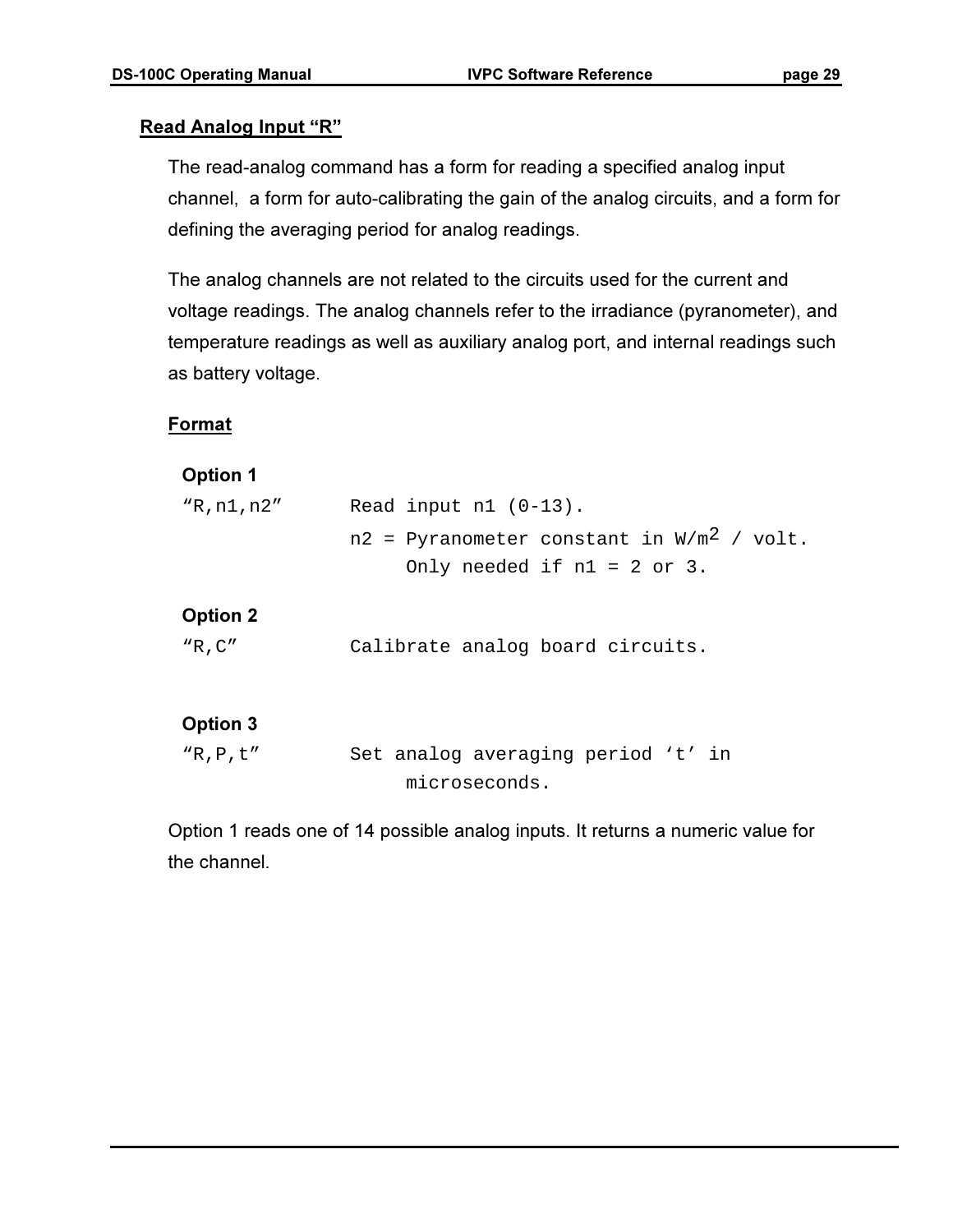#### **Description**

- 0 Temperature #1
- 1 Temperature #2
- 2 Irradiance #1
- 3 Irradiance #2
- 4 Battery Voltage
- 5 4 V Reference
- 6 0V Reference for 5.0 V scale
- 7 0.4 V Reference
- 8 OV Reference for 0.50 V scale
- 9 40 mV Reference
- 0 0V Reference for 50 mV scale
- 11 4 mV Reference
- 12 0V Reference for 5 mV scale
- 13 Thermocouple Reference Junction Temp.
- 20 PV Voltage

Option 2 is used to calibrate the gain of the analog circuit based on the 4 V internal reference. The option 2 format does not return any values.

Option 3 sets the averaging period for all analog readings. The default value is 16,667 microseconds. This is equal to 1 60 Hz ac power cycle. Averaging over one AC cycle helps to reduce AC noise picked up the thermocouples and pyranometers. This value is limited to a maximum of 65,535. A value of 0, disables all averaging.

The most common reason to use this command would be to set the tracer to cancel power line noise that is not 60Hz. For example, 50 Hz. In that case, the averaging constant should be set to 20000.

#### Example 1

```
command "R,5" Read 2.5 V reference. 
response "*" 
response "2.499" 
response ">"
```
#### Example 2

```
command "R,C" Calibrate. 
response "*"
```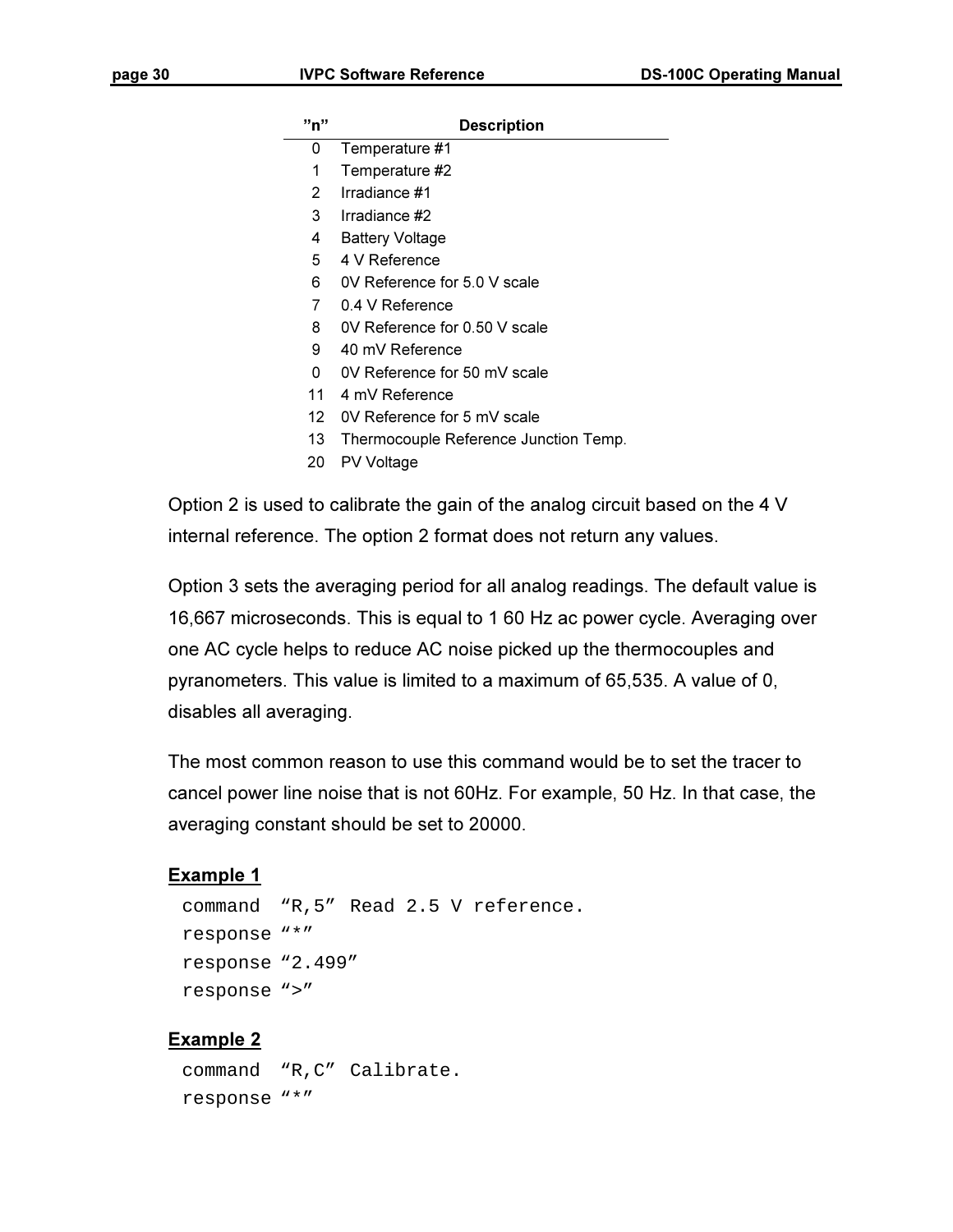```
response ">" 
Example 3
 command "R,Z,16667" Set averaging period to 1 60 Hz 
                       period. 
 response "*" 
 response ">"
```
#### PV V & I Scales Factors "S"

This command returns the floating-point conversion constant for the PV voltage and current inputs for the specified gain codes. There is a different conversion constant for each gain code. The integer values returned by the DS-Tracer for the PV voltage and current values are multiplied by these constants to convert these values to engineering units. The constants are returned in IEEE single precision (32 bit) binary format.

#### Format

"S,n1,n2" n1 = Voltage gain code 0,1,2, or 3.  $n2$  = Current gain code  $0,1,2$ , or 3.

Gain Codes

 $0 = 1$  $1 = 10$  $2 = 100$ 

3 = 1000

#### **IEEE 32 bit floating point format:**

```
1 sign bit, 8 bit signed exponent, 23(+1) bit mantissa. 
Refer to IEEE documentation for more details.
```
#### Example

command "S,0,1" response "\*"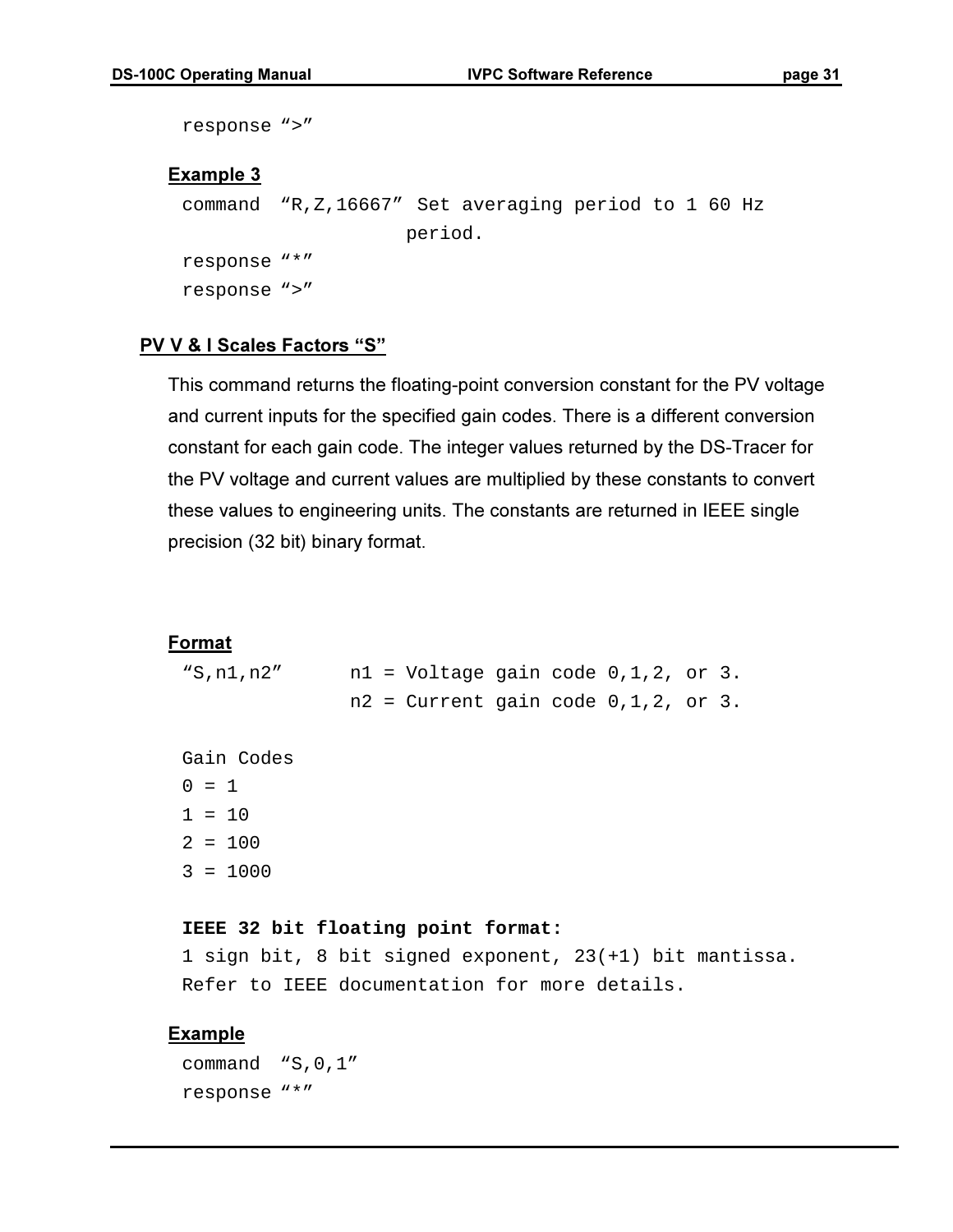4 byte (32 bit) voltage constant 4 byte (32 bit) current constant response ">"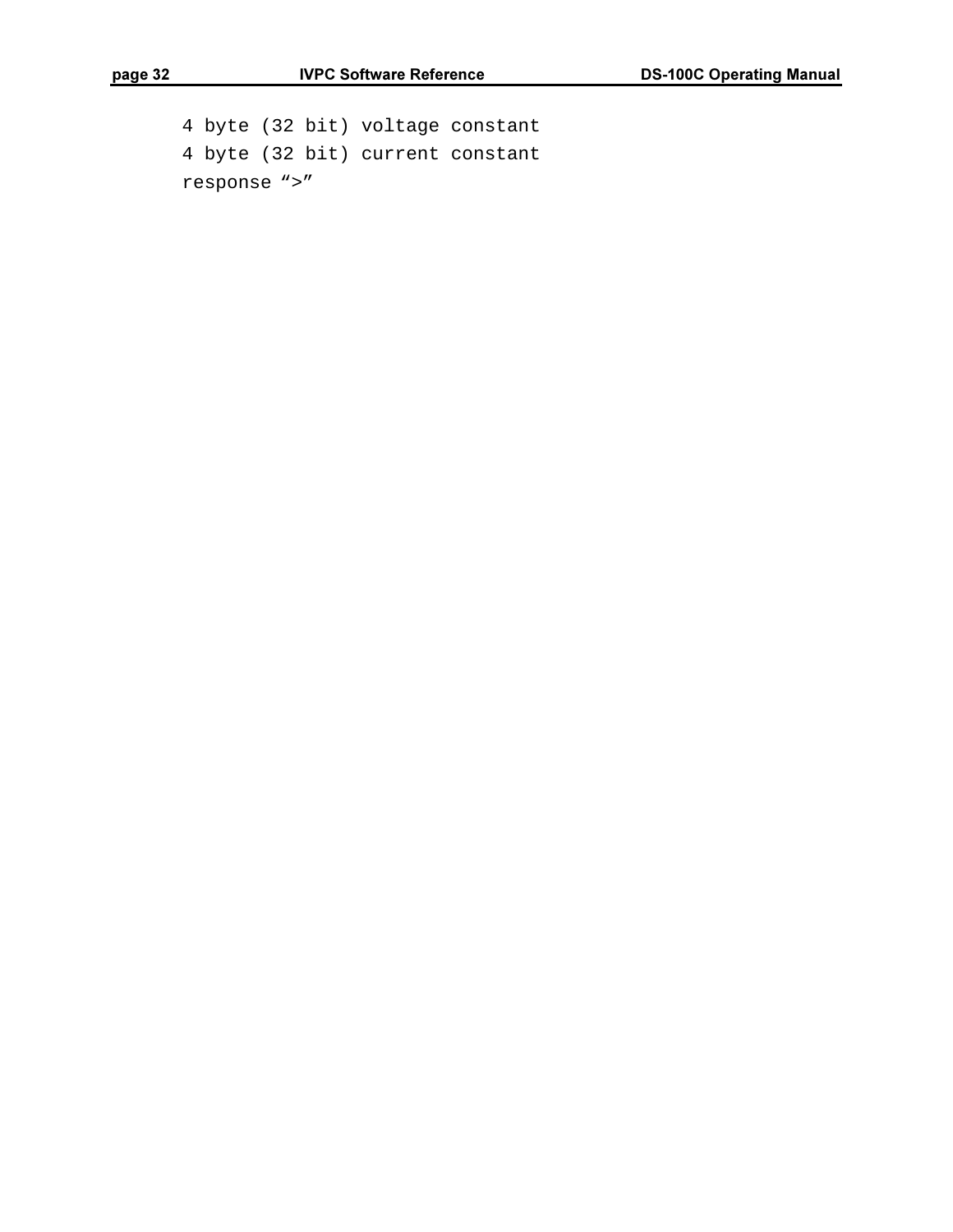### Take I-V Curve "T"

This command causes the DS-Tracer to take an I-V curve using the specified current range. The I-V curve data is accessed with the "Transfer" command "X".

## **Format**

"T,L" Use low current range. "T,H" Use high current range.

## Example 1

```
command "T,L" 
response "*" 
response ">"
```
Take low current curve.

## Example 2

```
command "T,H" 
response "*" 
response ">"
```
Take a high current range curve.

## Read DS-Tracer Version "V"

This command reads the software version number, current and voltage ranges.

#### Format

"V"

## **Example**

```
command "V" 
response "*" 
response "VERS 6.0C" 
response "V LOW=150V" 
response "V HI=600V" 
response "I LOW=10A"
```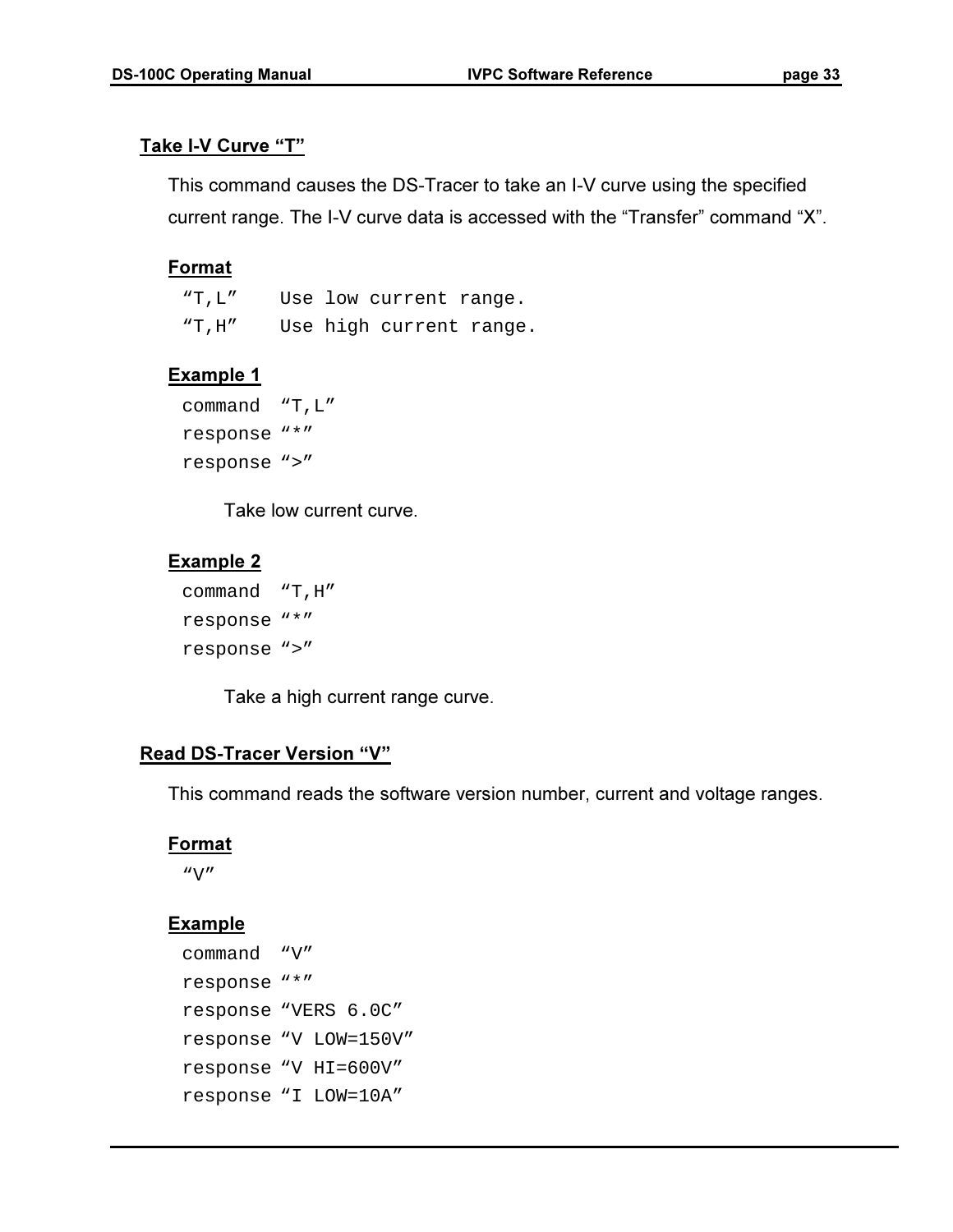```
response "I HI=100A" 
response ">"
```
## Get Information "G"

This command gets various DS-Tracer information depending on the parameters used. Currently two version are define:

## **Get Configuration**

"G,C"

#### **Example**

| command "G, C"    |                    |                            |
|-------------------|--------------------|----------------------------|
| response "*"      |                    |                            |
| response "123456" |                    | tracer serial number       |
|                   | response "8-13-06" | date of manufacture        |
| response "9600"   |                    | RS-232 port baud rate      |
| response "9600"   |                    | secondary port baud rate   |
| response "600"    |                    | nominal high-voltage range |
| response "150"    |                    | nominal low-voltage range  |
| response "100"    |                    | nominal high-current range |
| response "10"     |                    | nominal low-current range  |
| response "T"      |                    | thermocouple #1 type       |
| response "T"      |                    | thermocouple #2 type       |
| response ">"      |                    |                            |

#### **Get Calibration Constants**

"G,B"

### **Example**

| command "G, B"    |                      |                            |
|-------------------|----------------------|----------------------------|
| response "*"      |                      |                            |
| response "123456" |                      | tracer serial number       |
|                   | response $9-13-06$ " | calibration date           |
| response "0.6"    |                      | 0.6V voltage constant (NA) |
| response "6.1056" |                      | 6V range voltage constant  |
|                   | response "60.1439"   | 60V range voltage constant |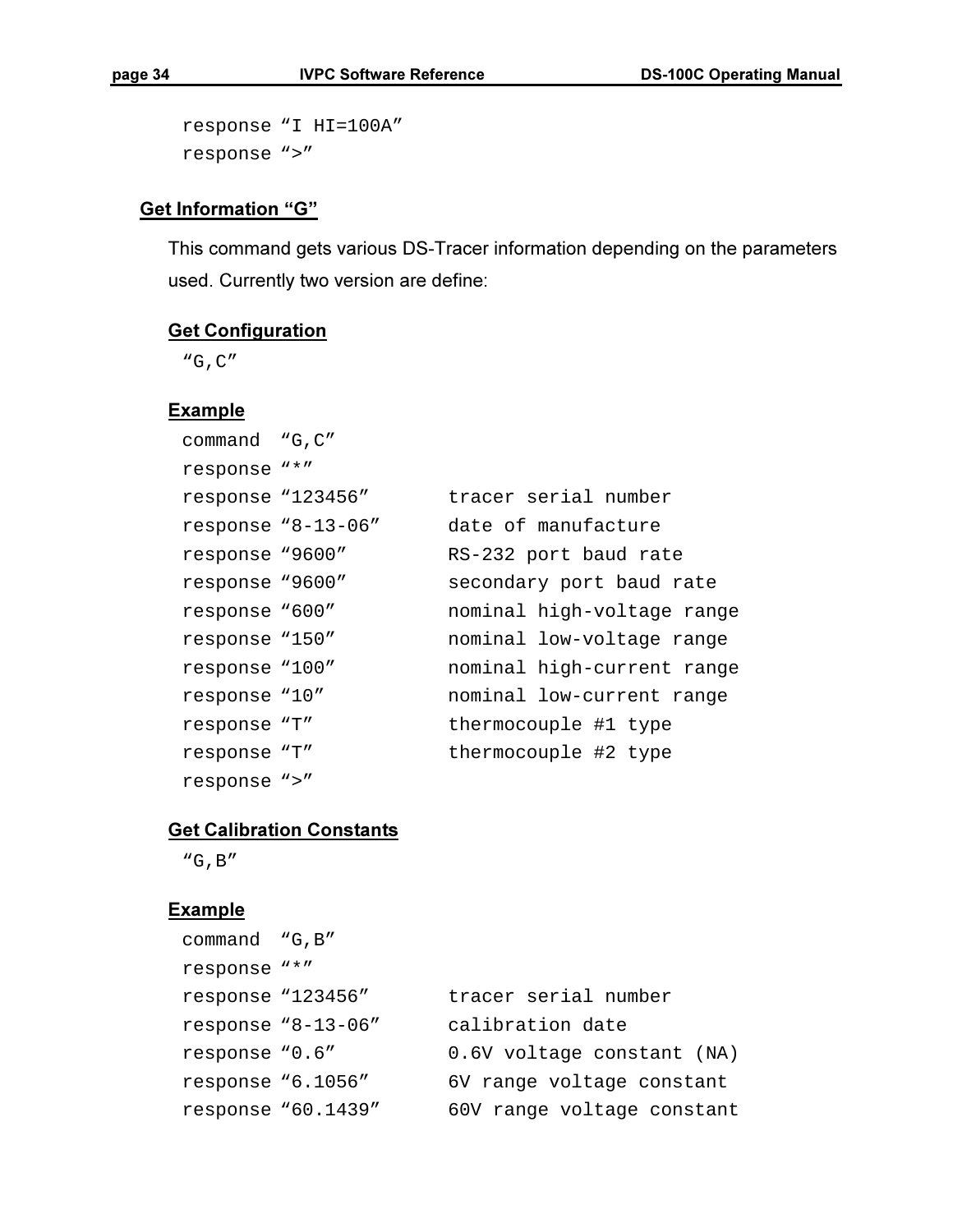```
response "600.0123" 600V range voltage constant 
response "1.0" 1.0A current constant (NA) 
response "10.0839" 10A range current constant 
response "100.0529" 100A range current constant 
response "1000.0" 1000A current constant (NA) 
response "4.00183E-3" 5 mV analog constant 
response "4.00381E-2" 50 mV analog constant 
response "3.999921-1" 500 mV analog constant 
response "4.00094E-0" 5 V analog constant 
response "-0.35" CJC offset 
response ">"
```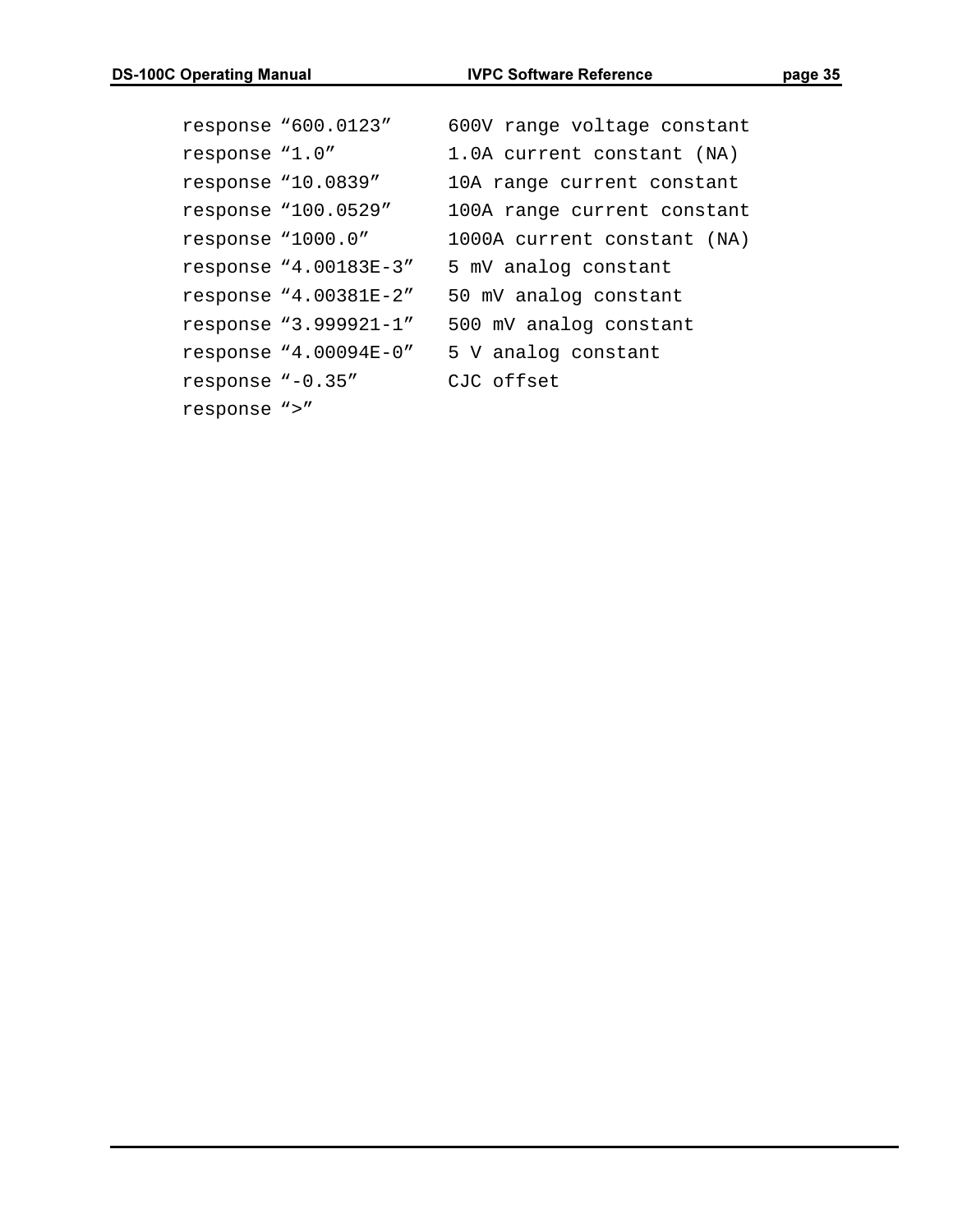#### Disable Power Down "W"

Normally the DS-Tracer turns itself off after 15 minutes without any activity. This command disables this feature until the DS-Tracer is reset by turning power off.

#### **Format**

"W"

### Example

```
command "W" 
response "*" 
response ">"
```
### Enable Power Down "P"

Normally the DS-Tracer turns itself off after 15 minutes without any activity. This command enables this feature. By default this feature is enable. This command is only necessary if the power-down feature has been disabled using the "W" command.

#### Format

 $"P"$ 

#### **Example**

```
command "P" 
response "*" 
response ">"
```
#### Transfer Curve Data "X"

This command is used to transfer curve data from the DS-Tracer. The command transfers the I-V curve data in binary format. If there are no errors, this command returns "\*" followed by a 1056 byte binary data record.

#### Format

"X" Transfer last data record.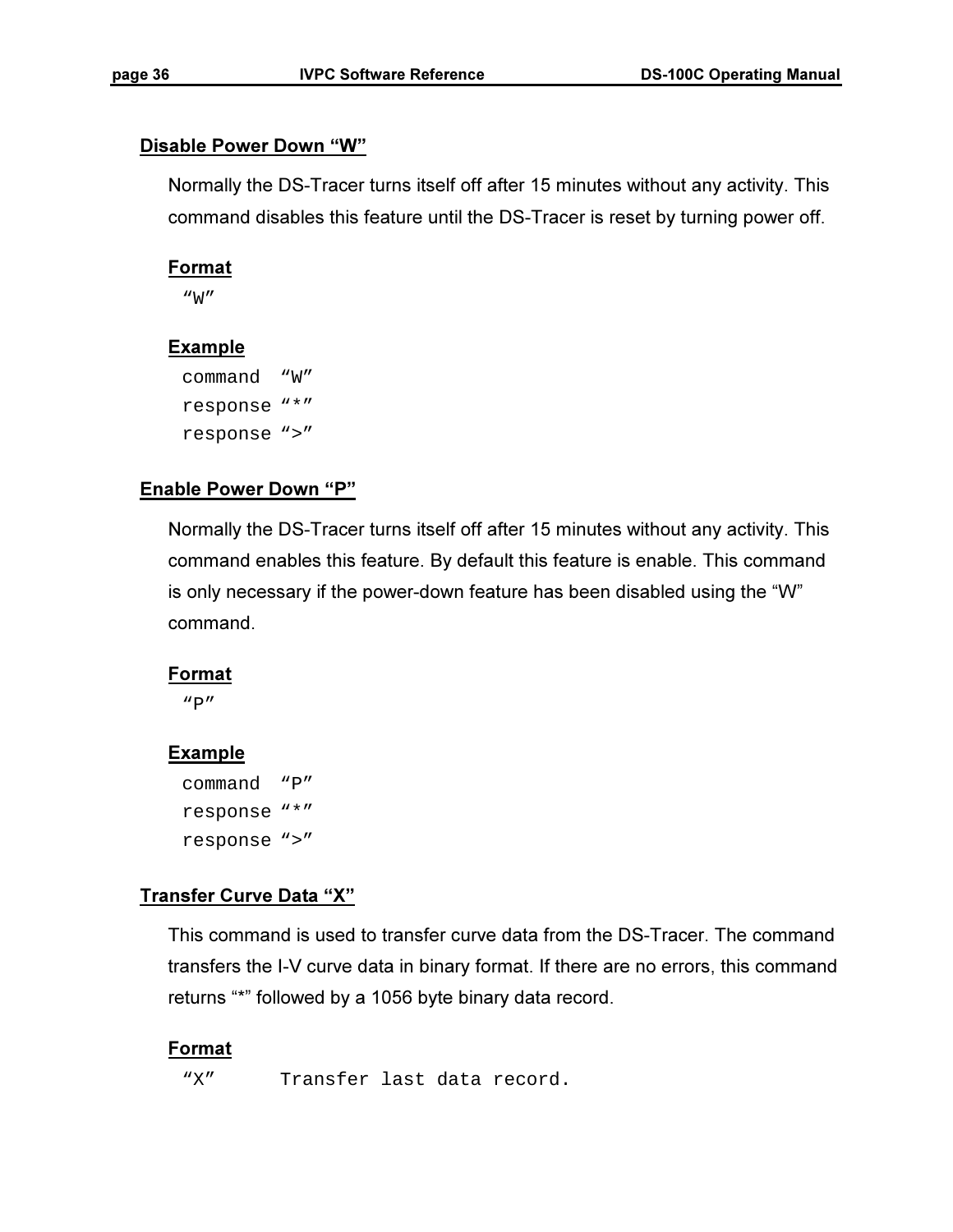## **Binary format.**  int Voc;  $/$ \* Curve Voc \*/ int  $\text{Isc}$ ;  $\frac{1}{2}$  /\* Curve Isc \*/ int Num\_Points; /\* Number of data points \*/ char V\_Gain; /\* V gain code used \*/ char I\_Gain; /\* I gain code used \*/ int Volts[256]; /\* Array of voltage data \*/ int Amps[256]; /\* Array of current data \*/ float Vscale; /\* Voltage constant \*/ float Iscale; /\* Current constant \*/ float Temp1; /\* Temperature #1 \*/ float Temp2; /\* Temperature #2 \*/ float Irrad1; /\* Irradiance #1 \*/ float Irrad2; /\* Irradiance #2 \*/

**int Format:** 8 bit MSB|8 bit LSB

#### **IEEE 32 bit floating point format:**

1 sign bit, 8 bit signed exponent, 23(+1) bit mantissa. Refer to IEEE documentation for more details.

#### Example

command "X" response "\*" response 1056 binary bytes response ">"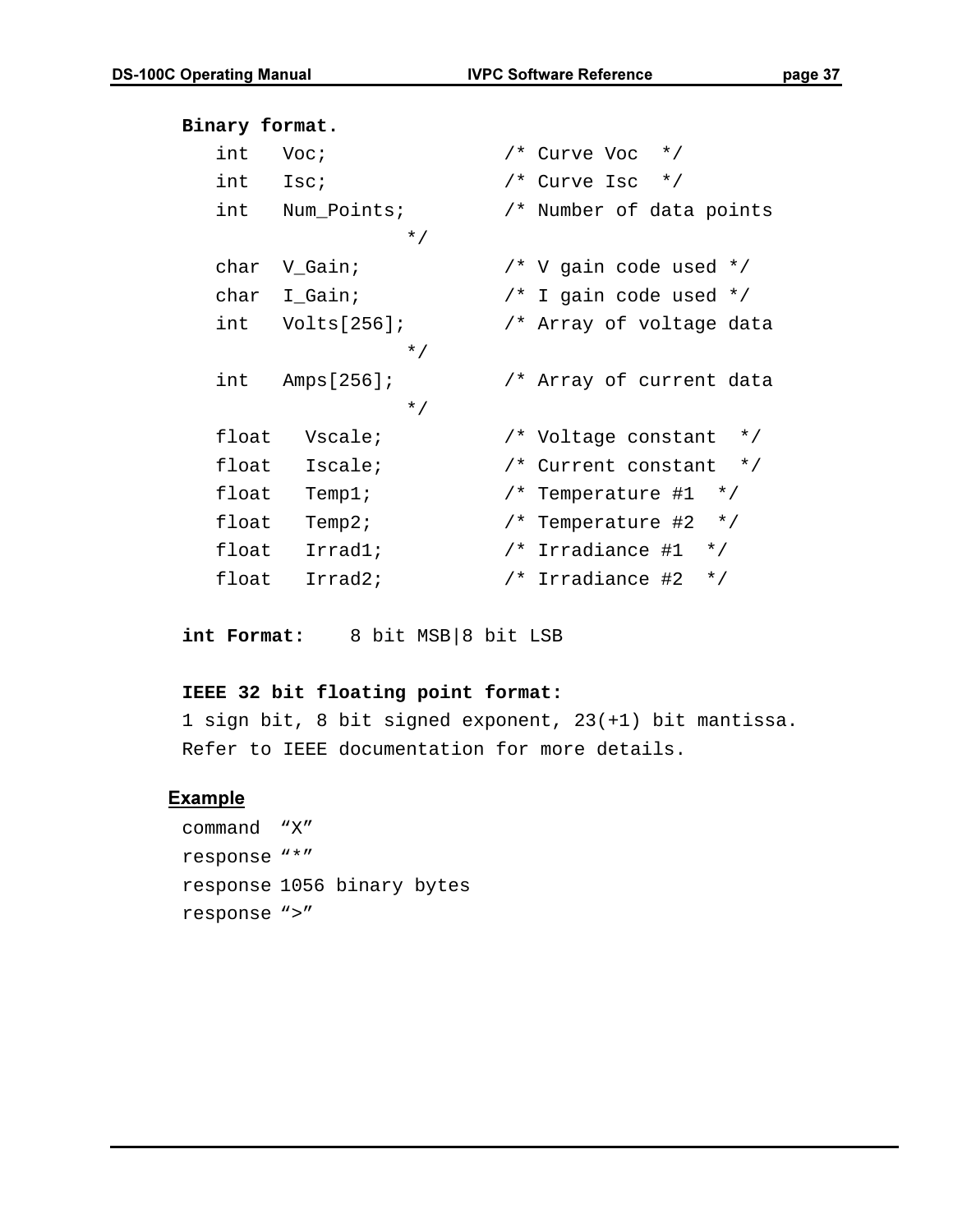## 7.0 Troubleshooting

#### Data is not plotted after taking an I-V curve.

- Proper connection has not been made to PV system (check DISCONNECT switch).

#### • I-V curve is flat.

- PV short circuit current exceeds current range (check current range setting). Check for bad connections to PV module or array.
- I-V curve does not start at 0 V (does not reach  $I_{\rm sc}$ ).
- Pre-charge fuse has blown (check and replace).

#### • DS-Tracer Stops Working (Locks Up)

- Battery out of power (charge battery).
- Unknown Reasons (reset DS-Tracer by recycling power).

#### • Cannot establish connection of external computer to DS-Tracer.

- DS-Tracer is not turned on or has turned itself off.
- DS-Tracer RS-232 or USB port is not connected to computer.
- IVPC is set to wrong COM port.

#### • DS-Tracer will not accept external command.

- Parameters are not properly formatted.

#### • Irradiance readings are incorrect.

- Pyranometer coefficients are incorrect.
- Analog circuit requires factory calibration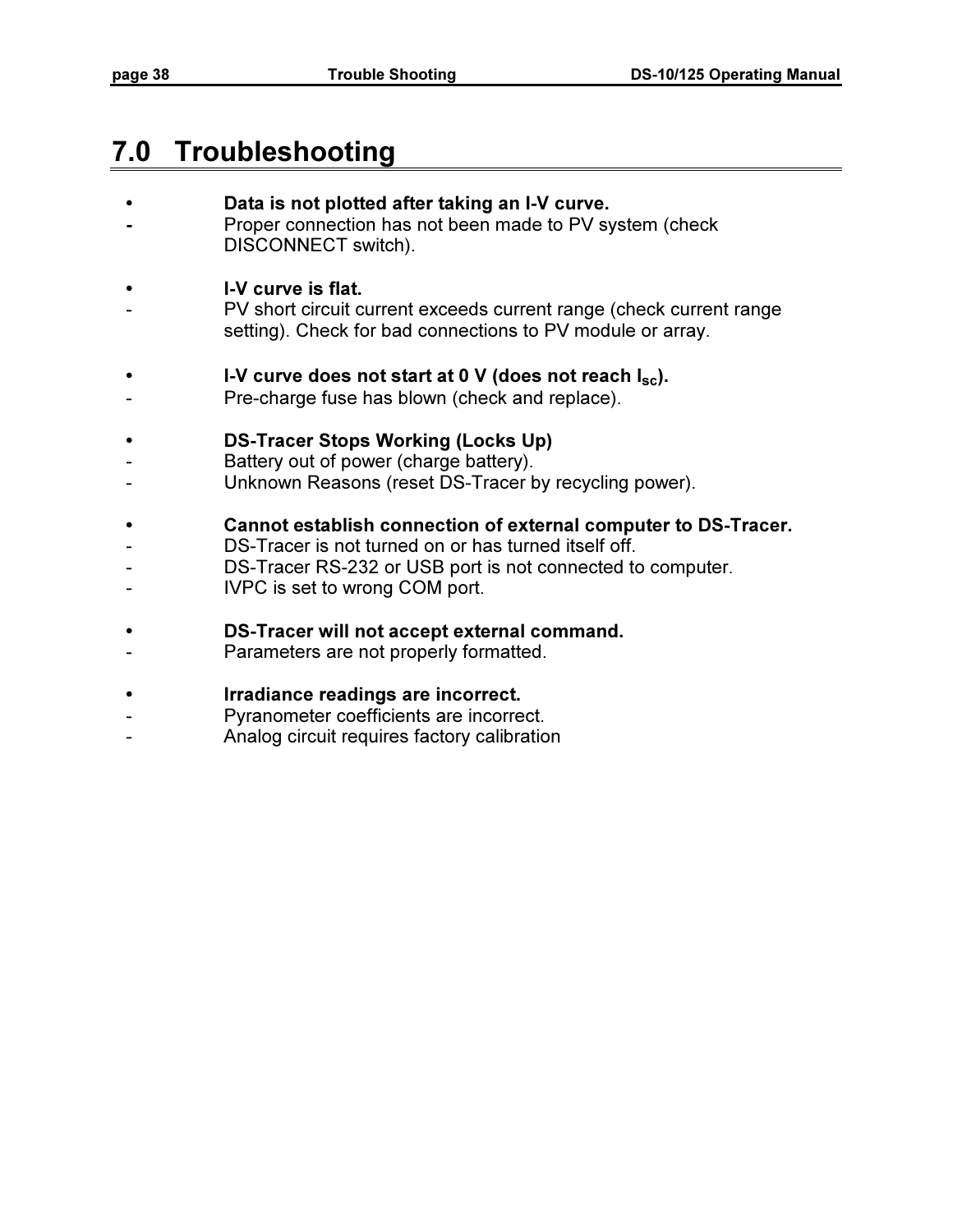## Appendix A IV Curve ASCII File Format

Note: Each line of the ".IVA" format starts with a unique ID letter followed by a space. The ID letter and space should be used to decode this file. Line arrangements are subject to change as additional information is added to this file format.

| "F" | curve name                           |
|-----|--------------------------------------|
| "D" | date                                 |
|     | "T" time                             |
| "S" | site                                 |
|     | "B" sub-system                       |
|     | "M" module                           |
| "P" | temperature #1                       |
|     | "Q" temperature #2                   |
|     | "R" irradiance #1                    |
|     | "U" irradiance #2                    |
|     | "X" miscellaneous                    |
| "H" | short circuit current                |
|     | "O" open circuit voltage             |
|     | "C" current at peak power            |
|     | "K" voltage at peak power            |
|     | "W" peak power                       |
|     | "L" fill factor                      |
|     |                                      |
|     | THERE CAN BE 0 TO 257 I-V DATA PAIRS |
|     |                                      |
|     | "I" current value<br>voltage value   |
|     | "I" current value<br>voltage value   |
|     | "I" current value voltage value      |
|     |                                      |
|     |                                      |
|     |                                      |
|     | "I" current value voltage value      |
|     | "I" current value voltage value      |
| "E" |                                      |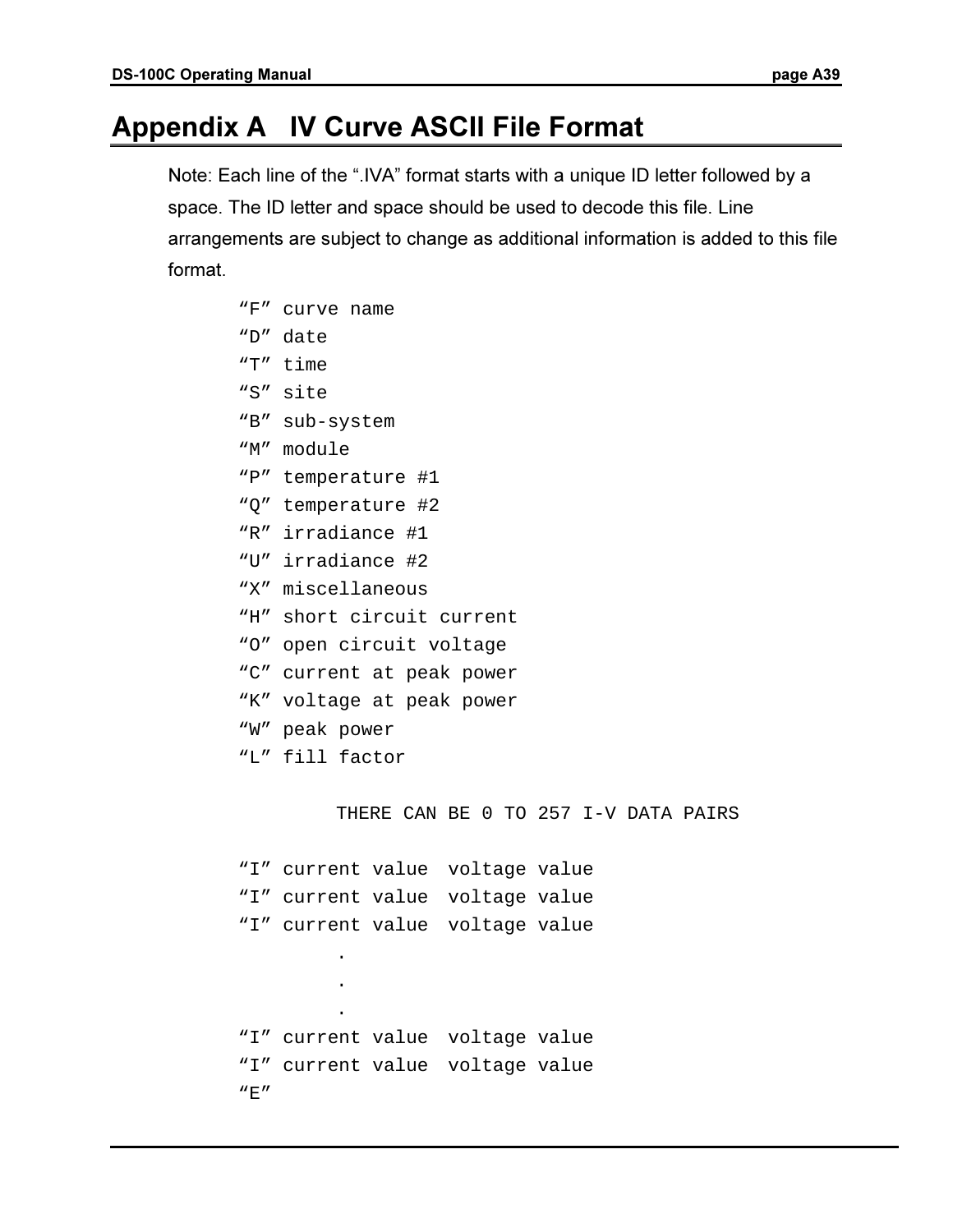## Appendix B DS-Tracer ERROR CODES

## ERROR 10 "I/O ERROR"

RS-232 serial communications error. Baud rate, parity, number of data bits, or number of stop bits is incorrect. DS-Tracer uses 9600 baud, no parity, 8 data bits, and 1 stop bit.

## ERROR 13 "UNKNOWN COMMAND"

Command is not recognized by the DS-Tracer . This may be due to a syntax error.

## ERROR 14 "BUFFER OVERFLOW"

Internal command line buffer overflow. Total number of characters in command line cannot exceed 255.

## ERROR 15 "COMMAND LINE OVERFLOW"

A command has been sent to the DS-Tracer before the previous command has finished. Wait for return prompt.

## ERROR 16 "PARAMETER TOO LONG"

The maximum length of any command line parameter is 15 characters.

## ERROR 17 "TOO MANY PARAMETERS"

A maximum of 16 parameters (including command code) are allowed.

## ERROR 30 "OVER MAXIMUM VOLTAGE"

The take I-V curve command cannot continue because the PV system voltage exceeds the maximum voltage range (this PV system cannot be tested with the DS-Tracer ).

## ERROR 31 "OVER LOW VOLTAGE RANGE"

The take I-V curve command cannot continue because the PV system voltage exceeds the low voltage range (switch to high voltage range).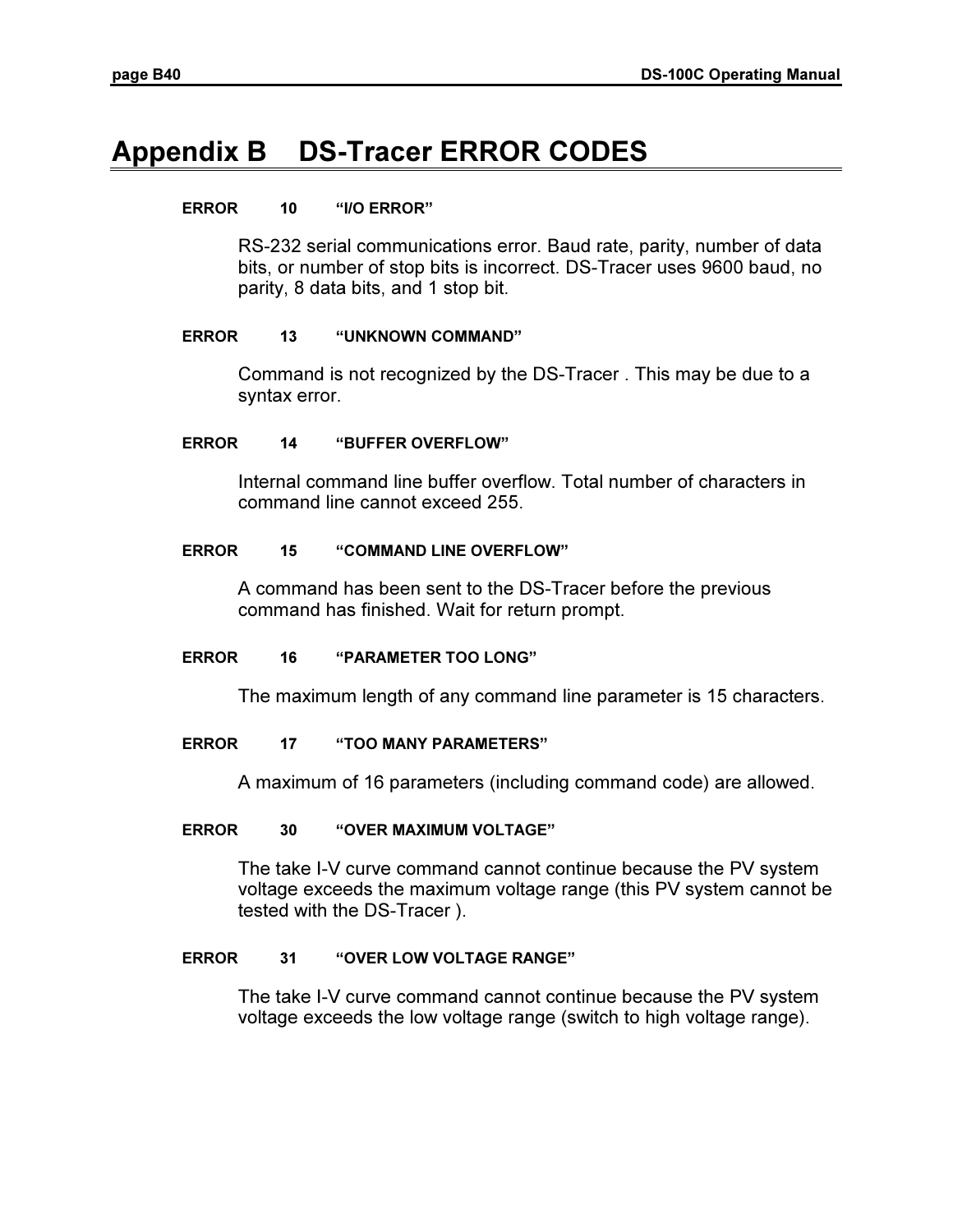#### ERROR 32 "INPUT LESS THAN OR EQUAL ZERO VOLTS"

The take I-V curve command cannot continue because the PV system voltage is less than or equal to 0 V. Check PV system and DS-Tracer disconnect switches. This error can also be caused by a reverse polarity on the DS-Tracer to PV system connection.

#### ERROR 40 "DISCONNECT SWITCH IS OFF"

The DS-Tracer is trying to take an I-V curve, but the DS-Tracer DISCONNECT switch is off.

#### ERROR 50 "INVALID NUMERIC PARAMETER"

Parameter must represent valid numeric value.

#### ERROR 60 "INVALID ANALOG I/O CHANNEL #"

The DS-Tracer accepts channel numbers 0 through 13.

#### ERROR 63 "DSP ERROR"

DS-Tracer DSP board has an error. Usually an A/D has failed or the connect to the DSP board has failed.

#### ERROR "UNKNOWN ERROR"

Some type of unknown error has occurred. Check parameters for proper syntax.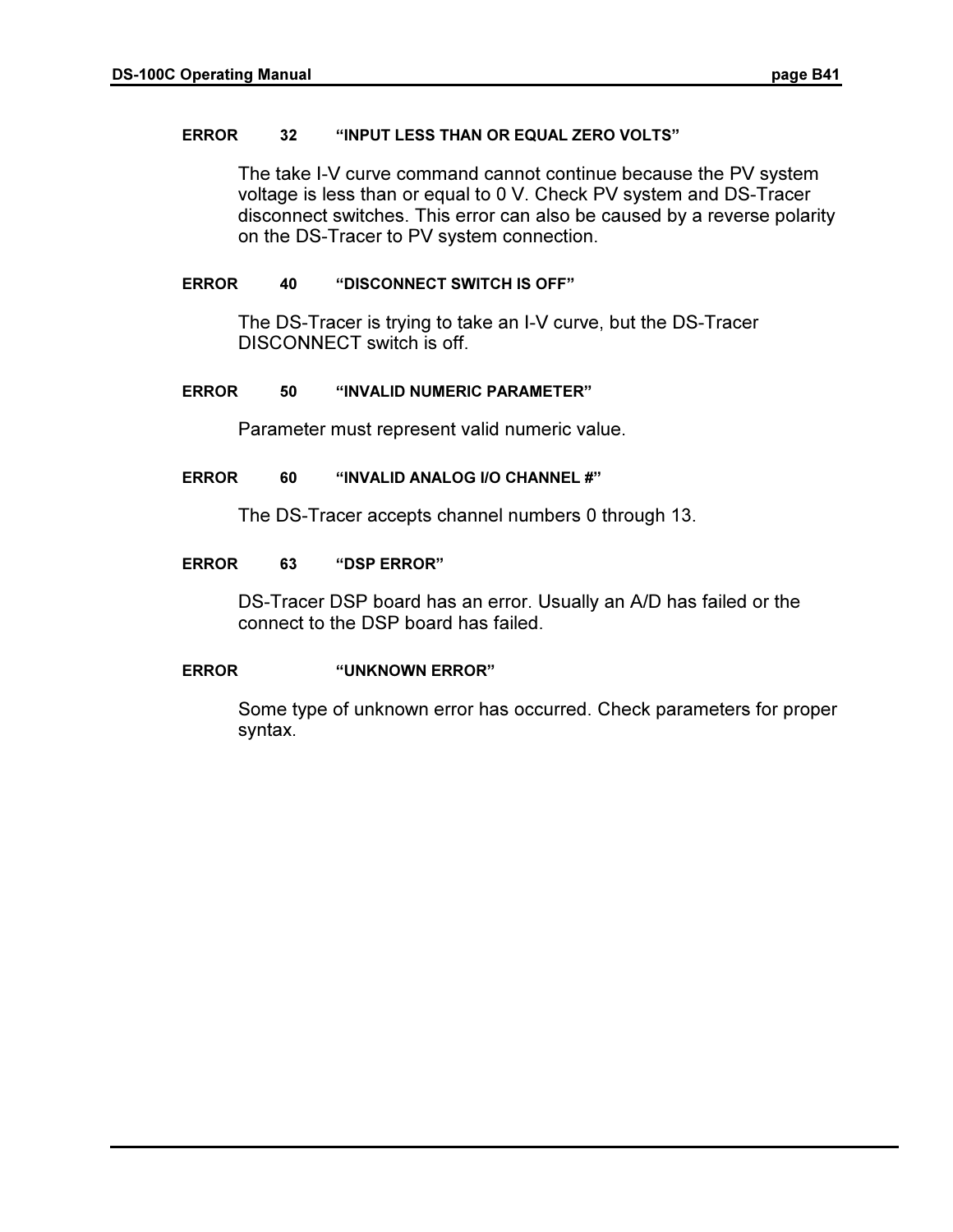## Appendix C DS-100 USB Drivers

In order to use the DS-100C USB port for tracer control, the DS-100 USB drivers must be installed on the computer running IVPC. Two drivers will be installed. The primary driver will be a USB device driver labeled "DS-100 IV Tracer". The second driver will be a virtual COM port also labeled "DS-100 Tracer". This virtual COM port will function as a conventional COM port.

IVPC version 2.X and lower only work with COM ports and therefore require the virtual COM port. New versions of IVPC will not need this virtual COM port, but still require the USB driver installation.

IVPC 2.X and lower only support COM ports 1 through 4. Therefore after being created, the virtual COM port must be assigned a COM port number in this range. It is common for the operating system to assign a COM port number outside this range, even if a COM port number from 1 to 4 is not in use.

Use the Windows OS device manager to change the COM port number assigned to this virtual COM port. Often Windows will warn that this COM port is in use. But if you know that it is not in use, you can reassign it to the necessary value from 1 to 4. After changing the COM port assignment, it is best to restart the computer to ensure proper operation.

Consult the Microsoft documentation and help system for details on using the device manager.

Note: If you have a conventional RS-232 COM port available, there is no advantage to using the DS-100C USB port and it is not necessary to install these USB drivers. However, many modern notebook computers do not have COM ports, and therefore it is necessary to install these DS-100 USB drivers.

The DS-100 USB drivers are located on the IVPC CD-ROM supplied with the tracer in the DS-100 USB Drivers folder. This folder contains detailed instructions on how to install the drivers for your version of the operating system.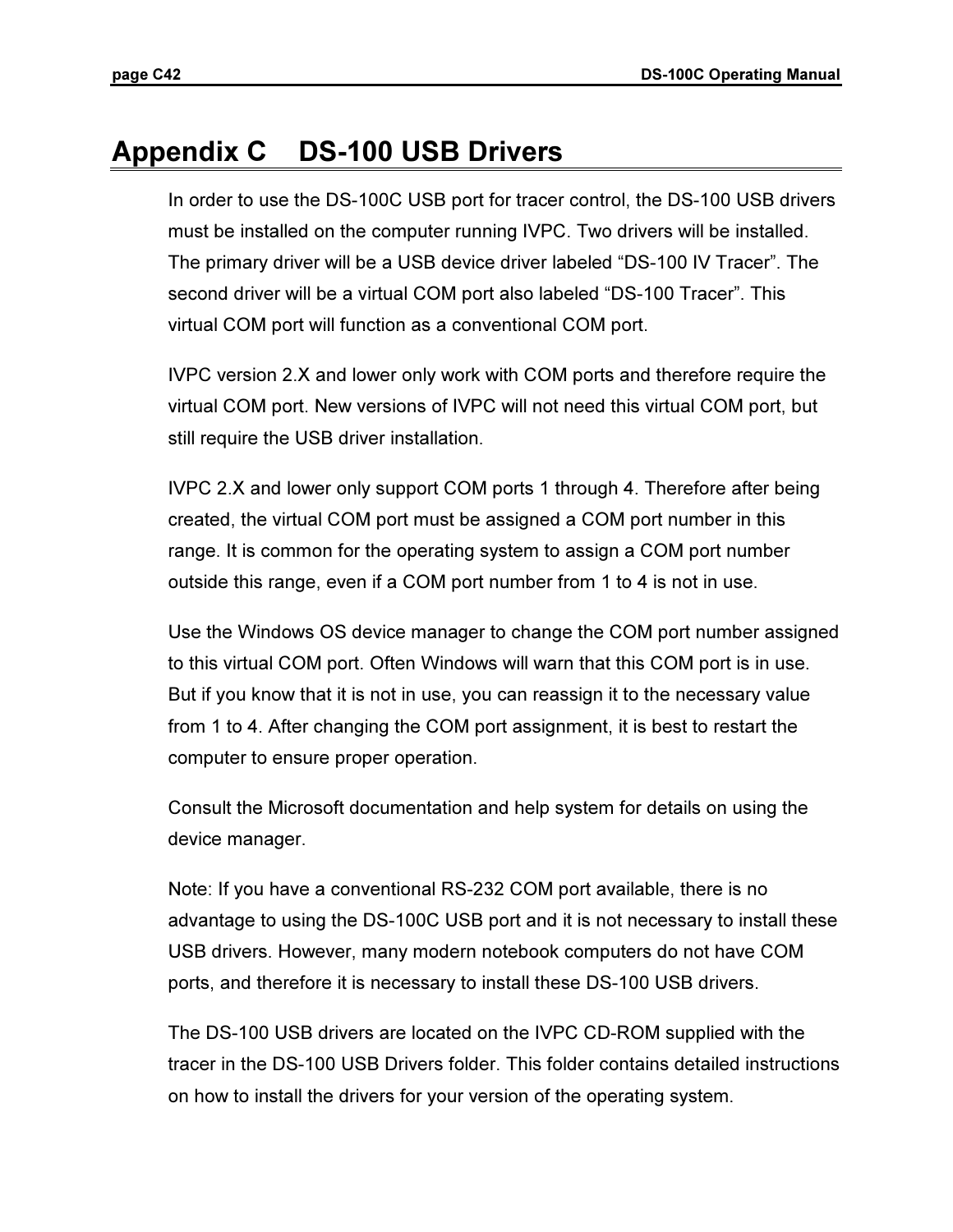Note: These instructions are not specific to the DS-100C and where provided by the USB hardware manufacturer. Therefore these instructions will not refer to the DS-100 IV Tracer driver by name.

When you first connect the DS-100C to your computer using the USB connection, Windows will recognize that new hardware has been connected and begin the process of installing the driver. The instructions on the CD-ROM provide much more detail, but in general, you will want to have Windows use the drivers in the driver folder on the IVPC CD-ROM using the "Have Disk" option.

Follow the steps as outlined in the driver installation instructions. After installation confirm that the assigned COM port number is appropriate and if necessary change it to a number form 1 to 4 as described above. Also, be sure to set the COM port number in IVPC to match this setting.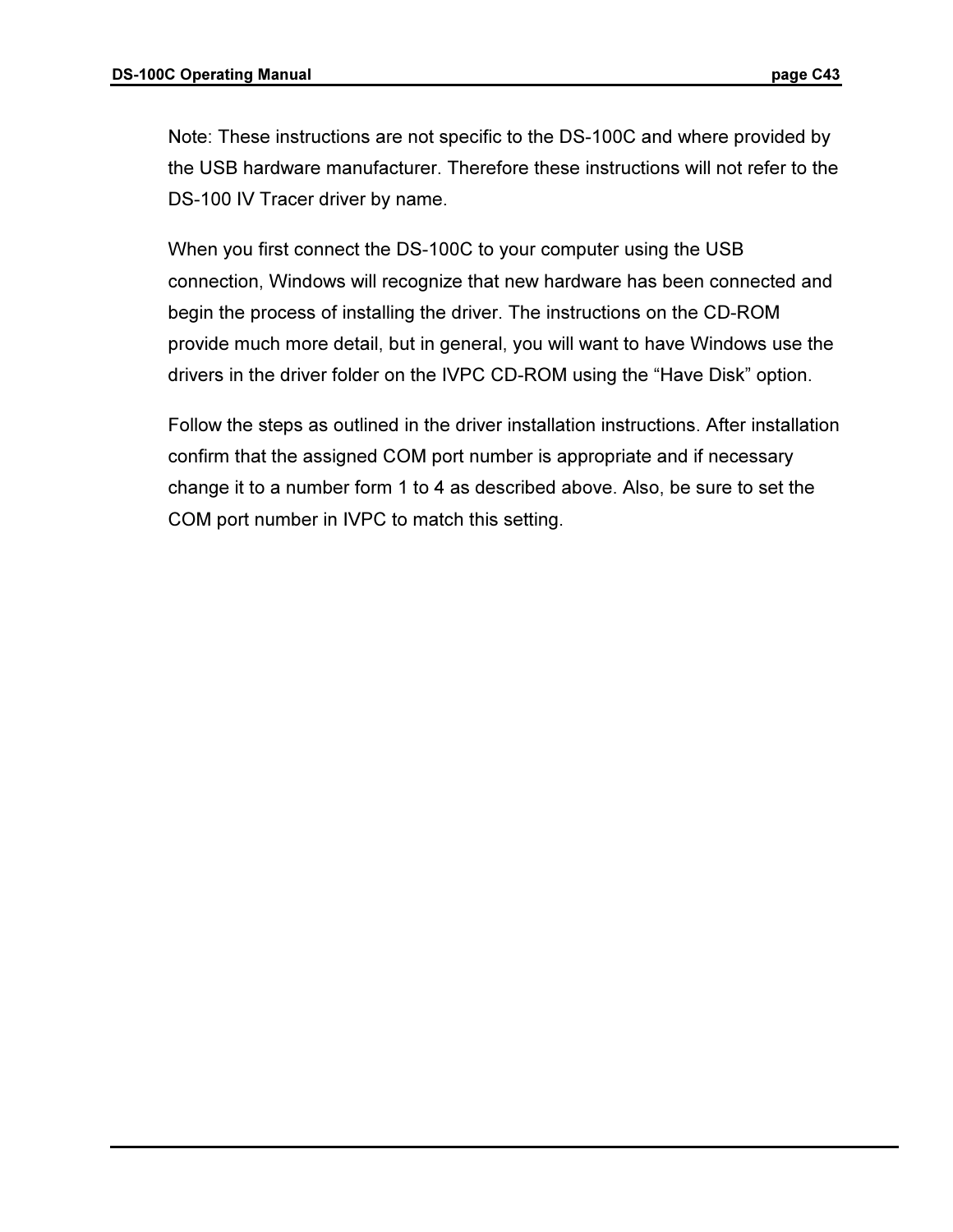## Appendix D - DS-100C Technical Specifications

## PV Voltage Measurements

| Gain Code = 0<br>Range<br>Accuracy<br>Resolution | 600 V dc.<br>Larger of $+/- 0.5\%$ of reading or $+/- 0.28$ V.<br>$18 \text{ mV}$ |
|--------------------------------------------------|-----------------------------------------------------------------------------------|
| Gain Code = 1<br>Range<br>Accuracy<br>Resolution | 60 V dc.<br>Larger of $+/- 0.5\%$ of reading or $+/- 28$ mV.<br>$1.8$ mV.         |
| Gain Code = 2<br>Range<br>Accuracy<br>Resolution | 6 V dc.<br>Larger of $+/- 0.5\%$ of reading or $+/- 2.8$ mV.<br>$0.18$ mV.        |

## PV Current Measurements

| Gain Code = 1 |        |
|---------------|--------|
| Range         | 100 A  |
| Accuracy      | Larger |
| Resolution    | 3 mA.  |

A dc ger of  $+/- 0.5\%$  of reading or  $+/- 45$  m A.

Gain Code = 2

| Range      |  |
|------------|--|
| Accuracy   |  |
| Resolution |  |

 $10 A dc$ Larger of  $+/-$  0.5% of reading or  $+/-$  4.5 mA.  $0.3$  mA.

## RANGE switch settings

| <b>VHIGH</b> | 600 V dc (max.) |
|--------------|-----------------|
| <b>VLOW</b>  | 300 V dc (max.) |

## Temperature Measurement

| Range      | $-30^{\circ}$ C to 120 $^{\circ}$ C. |
|------------|--------------------------------------|
| Accuracy   | $+/- 1^{\circ}$ C.                   |
| Resolution | $0.1^{\circ}$ C.                     |

## Irradiance Measurement

|            | Ranges +/-5 V, +/- 500 mV, +/- 50 mV, +/- 5 mV, |
|------------|-------------------------------------------------|
| Accuracy   | $+/- 0.1\%$ of Range.                           |
| Resolution | 1/65,536 of Range.                              |